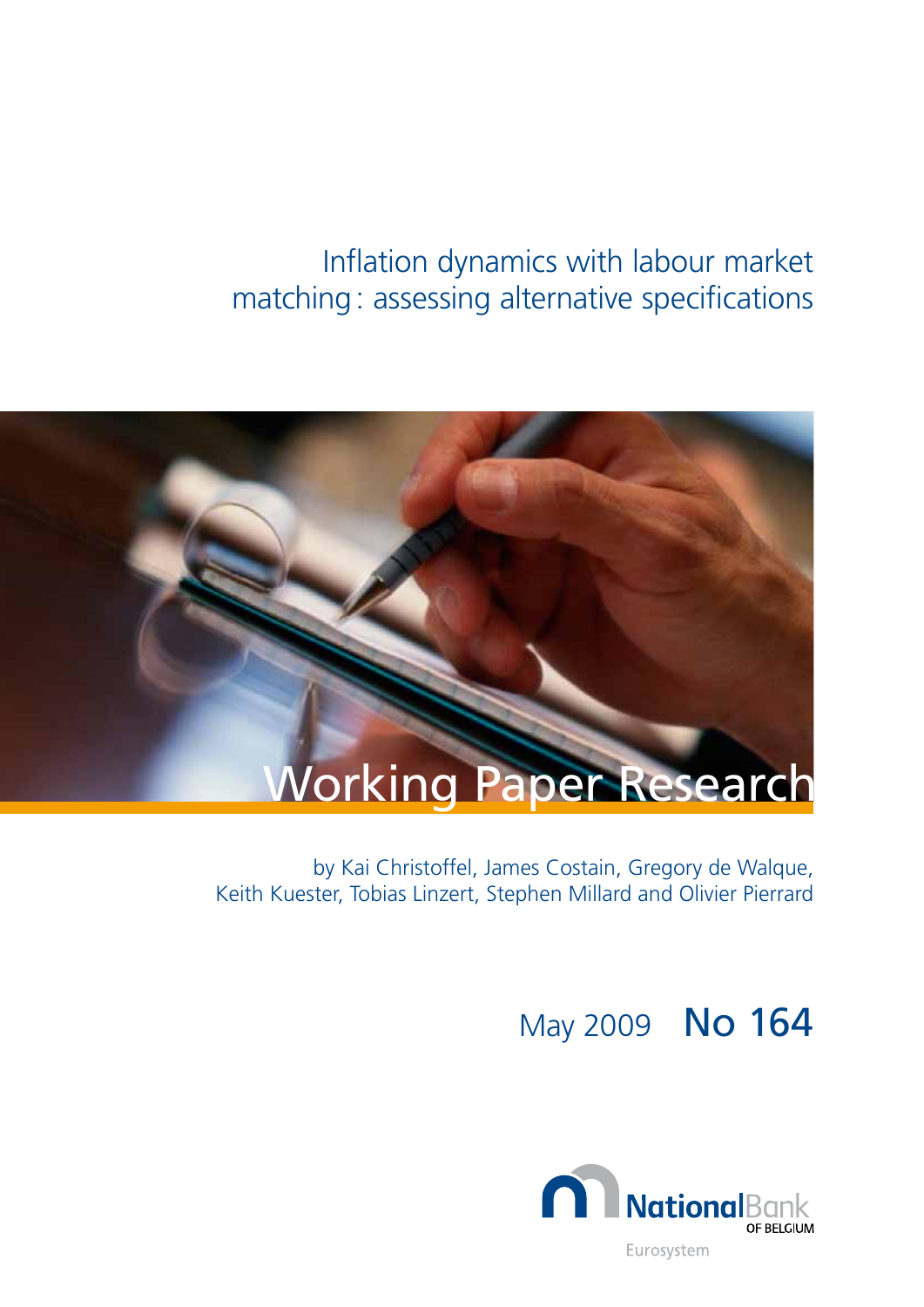**Editorial Director** Jan Smets, Member of the Board of Directors of the National Bank of Belgium

#### **Statement of purpose:**

The purpose of these working papers is to promote the circulation of research results (Research Series) and analytical studies (Documents Series) made within the National Bank of Belgium or presented by external economists in seminars, conferences and conventions organised by the Bank. The aim is therefore to provide a platform for discussion. The opinions expressed are strictly those of the authors and do not necessarily reflect the views of the National Bank of Belgium.

#### **Orders**

For orders and information on subscriptions and reductions: National Bank of Belgium, Documentation - Publications service, boulevard de Berlaimont 14, 1000 Brussels.

Tel +32 2 221 20 33 - Fax +32 2 21 30 42

The Working Papers are available on the website of the Bank: [http://www.nbb.be.](http://www.nbb.be./)

#### © National Bank of Belgium, Brussels

#### All rights reserved.

Reproduction for educational and non-commercial purposes is permitted provided that the source is acknowledged.

ISSN: 1375-680X (print) ISSN: 1784-2476 (online)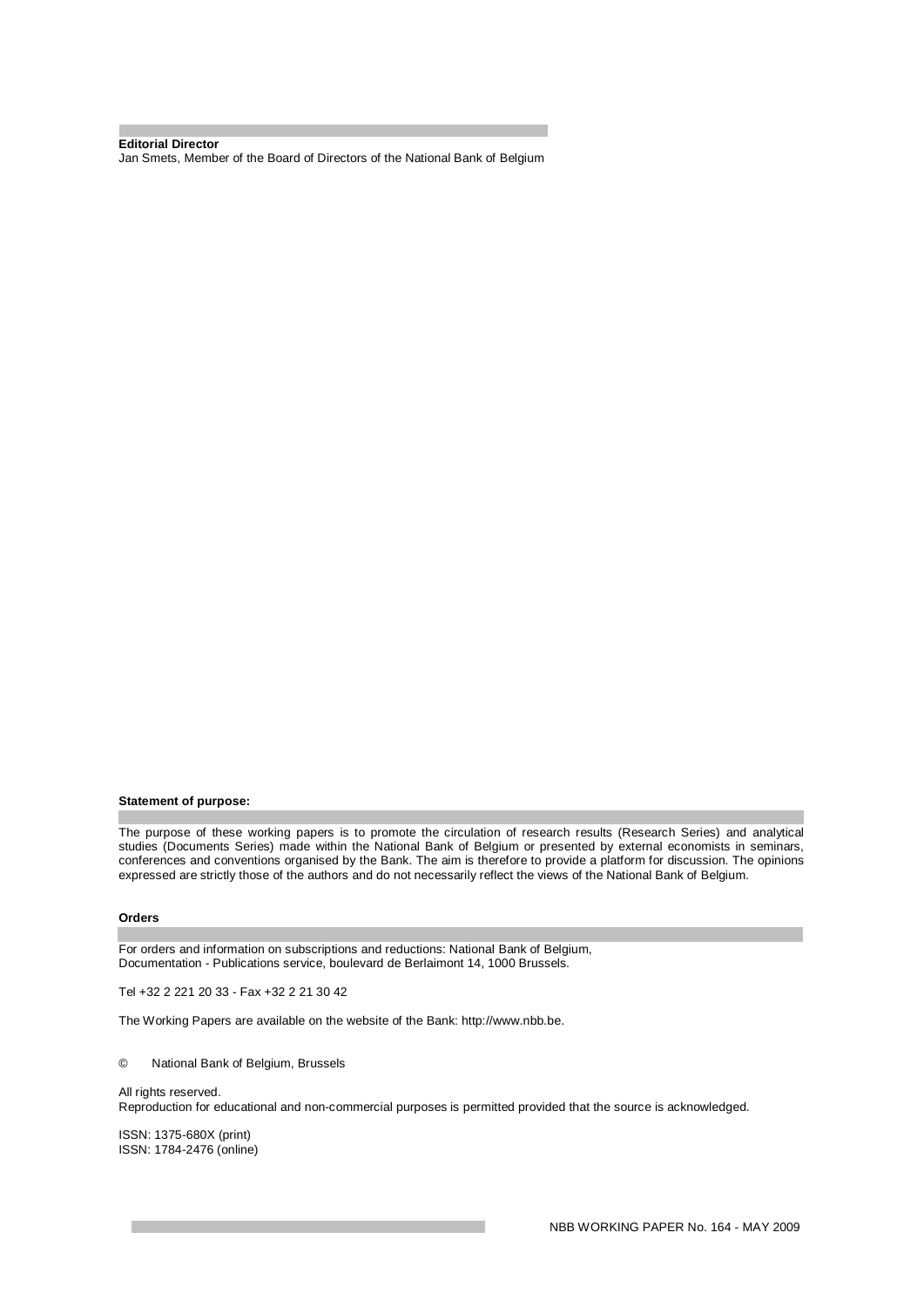#### **Abstract**

This paper reviews recent approaches to modeling the labour market, and assesses their implications for inflation dynamics through both their effect on marginal cost and on price-setting behavior. In a search and matching environment, we consider the following modeling setups: rightto-manage bargaining *vs.* efficient bargaining, wage stickiness in new and existing matches, interactions at the firm level between price and wage-setting, alternative forms of hiring frictions, search on-the-job and endogenous job separation. We find that most specifications imply too little real rigidity and, so, too volatile inflation. Models with wage stickiness and right-to-manage bargaining or with firm-specific labour emerge as the most promising candidates.

Key Words: Inflation Dynamics, Labour Market, Business Cycle, Real Rigidities. JEL Classification: E 31, E 32, E 24, J 64.

#### **Corresponding authors:**

- Kai Christoffel, European Central Bank, Kaiserstraße 29, DE-60311 Frankfurt, e-mail: [kai.christoffel@ecb.int.](mailto:kai.christoffel@ecb.int)
- James Costain, División de Investigación, Servicio de Estudios, Banco de España, Calle Alcalá 50, ES-28014 Madrid, e-mail: [james.costain@bde.es.](mailto:james.costain@bde.es)
- Tobias Linzert, European Central Bank, Kaiserstraße 29, DE-60311 Frankfurt, e-mail: [tobias.linzert@ecb.int](mailto:tobias.linzert@ecb.int).
- Gregory de Walque, Research Department, National Bank of Belgium, boulevard de Berlaimont 14, BE-1000 Brussels, e-mail: [gregory.dewalque@nbb.be.](mailto:gregory.dewalque@nbb.be)
- Keith Kuester, Research Department, Federal Reserve Bank of Philadelphia, Ten Independence Mall, Philadelphia, PA 19106, USA, e-mail: [keith.kuester@phil.frb.org.](mailto:keith.kuester@phil.frb.org)
- Stephen Millard, Bank of England, Threadneedle Street, London EC2R 8AH, UK, e-mail: [stephen.millard@bankofengland.co.uk.](mailto:stephen.millard@bankofengland.co.uk)
- Olivier Pierrard, Banque Centrale du Luxembourg, 2, Boulevard Royal, LU-2983 Luxembourg, e-mail: [olivier.pierrard@bcl.lu](mailto:olivier.pierrard@bcl.lu).

Without implication, we would like to thank Raf Wouters for taking the initiative in suggesting this project and participants in the Eurosystem Wage Dynamics Network for helpful comments.

This paper contains research conducted within the Wage Dynamics Network (WDN). The WDN is a research network consisting of economists from the European Central Bank (ECB) and the national central banks (NCBs) of the EU countries.

The views expressed in this paper are those of the authors and do not necessarily reflect the views held by the European Central Bank, any other central bank in the Eurosystem, the Bank of England, the Federal Reserve Bank of Philadelphia or the Federal Reserve System.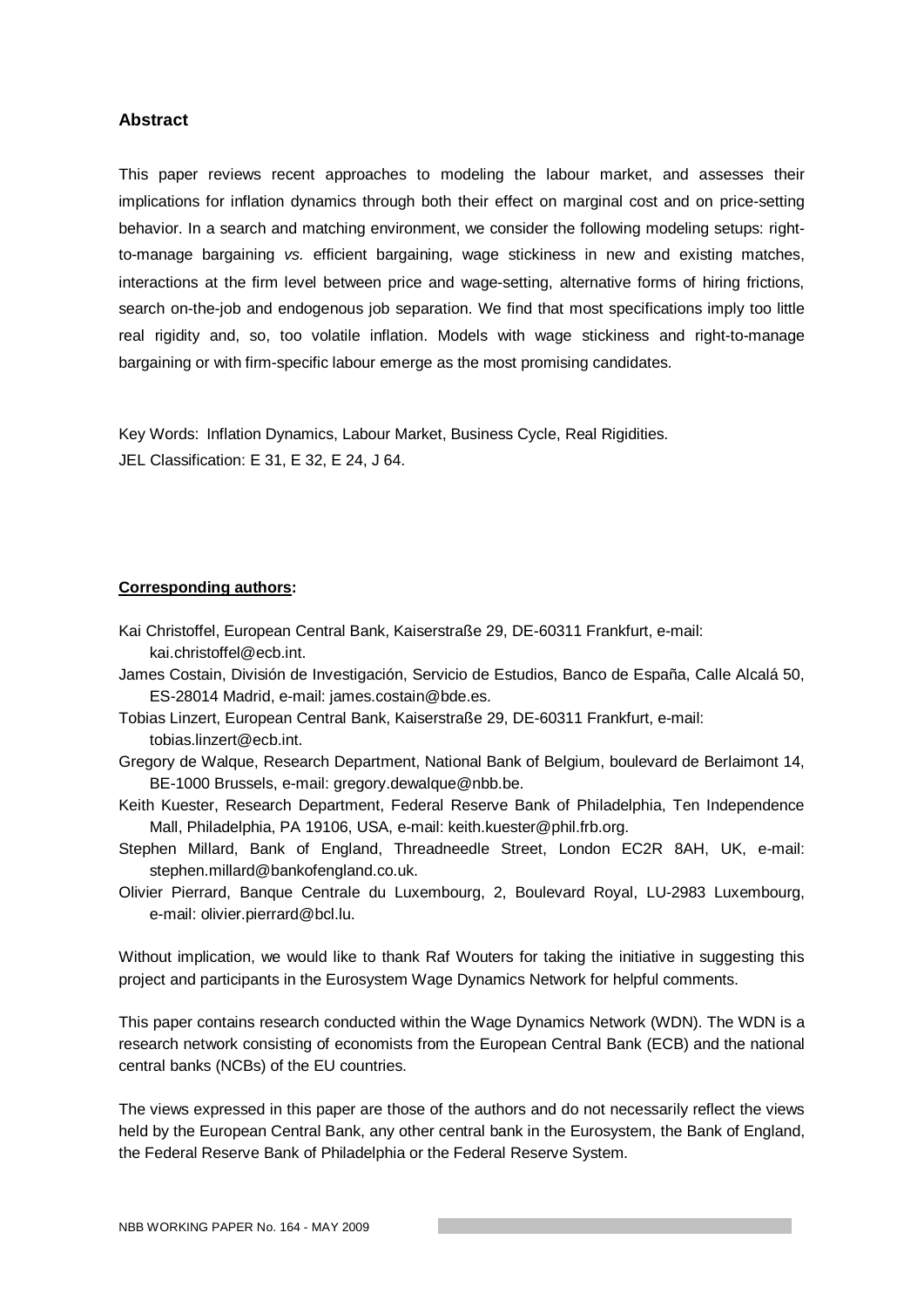### **TABLE OF CONTENTS**

| 1.    |                                                                               |  |
|-------|-------------------------------------------------------------------------------|--|
| 2.    |                                                                               |  |
|       |                                                                               |  |
| 2.2.1 |                                                                               |  |
| 2.2.2 |                                                                               |  |
| 2.2.3 |                                                                               |  |
| 2.3.1 |                                                                               |  |
| 2.3.2 | Value of a job and of a vacancy for an intermediate labour-services producer7 |  |
| 2.3.3 |                                                                               |  |
|       |                                                                               |  |
|       |                                                                               |  |
| 3.    |                                                                               |  |
|       |                                                                               |  |
| 3.3.  |                                                                               |  |
| 4.    |                                                                               |  |
|       |                                                                               |  |
| 5.    |                                                                               |  |
|       |                                                                               |  |
| 6.    |                                                                               |  |
| 7.    |                                                                               |  |
| 8.    |                                                                               |  |
|       |                                                                               |  |
|       |                                                                               |  |
| 9.    |                                                                               |  |
|       |                                                                               |  |
|       |                                                                               |  |
|       | 12. Appendix A: further evidence on monetary transmission in the euro area 43 |  |
|       |                                                                               |  |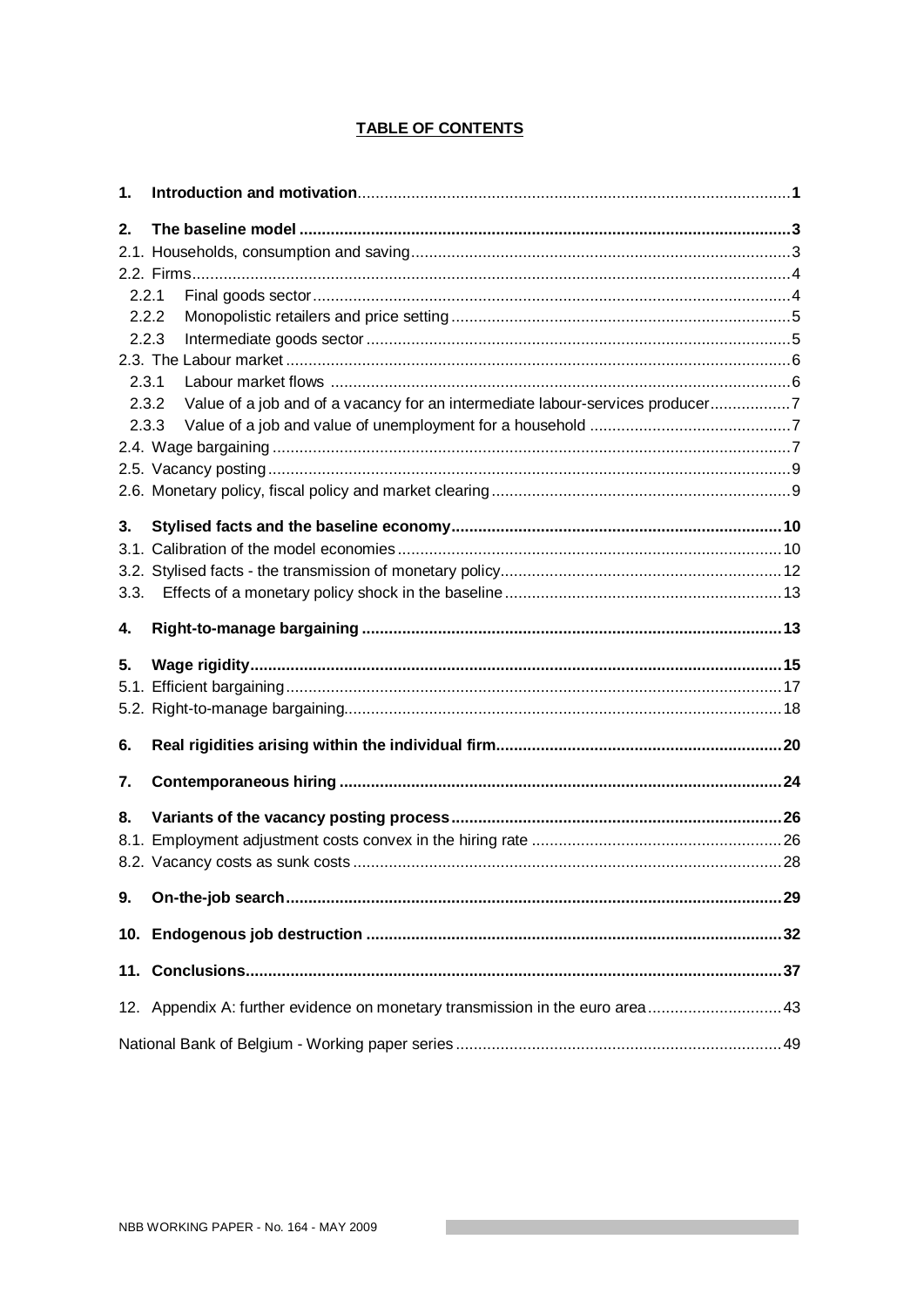## 1 Introduction and motivation

The key task of central banks is to maintain price stability by controlling inflation and, for this reason, it is important to understand what drives the dynamics of inflation. A crucial element of this is the underlying nature of nominal and real frictions associated with the adjustments of prices in the economy. A long tradition in monetary economics, starting with Phillips (1958), has assigned labour market frictions and, in particular wage-setting frictions, a central role in inflation dynamics. Not least given the wide diversity in labour market structures, institutions and policies across Europe, and the world more generally, it is of interest to know whether or not heterogeneity in certain aspects of the labour markets matters for inflation dynamics and, hence, monetary policy.

This paper analyses and compares existing labour market modeling approaches within the New Keynesian business cycle model setup. In particular, it explains their implications for the behaviour of marginal cost and inflation in theory and quantitatively using a calibration with common parameters based on euro-area data. The paper highlights which of the particular features of each modeling approach are key for driving inflation dynamics and provides a structure to the rich variety of modeling approaches in the existing literature.<sup>1</sup> We follow an active strand of research that has set out to model the labour market more explicitly within the New Keynesian business cycle model, most often opting for including variants of the Mortensen and Pissarides (1994) model of search and matching frictions. The rationale for so doing comes from the belief that sluggish responses in labour market variables to shocks are a natural place to look for the origins of the sluggish response of inflation to shocks. In terms of the New Keynesian framework, labour market frictions will alter either aggregate marginal cost or the firms' price-setting behaviour for given marginal cost.<sup>2</sup> However, so far, the implications for inflation dynamics seem to be mixed. Some have, for example, argued that accounting for equilibrium unemployment increases the resilience of marginal cost, and hence ináation, to shocks by adding a pool of slack resources; see, e.g., Trigari (2005) and Walsh (2005). Others, e.g., Krause and Lubik (2007), conclude that contrary to received wisdom wage rigidity does not impact on inflation inertia.<sup>3</sup>

<sup>&</sup>lt;sup>1</sup>Other papers, largely sparked by Shimer's  $(2005)$  critique, seek to improve the modelling or calibration of the labour market *per se*, and are not necessarily concerned with nominal frictions, e.g., Gertler and Trigari (2006), Fujita and Ramey (2007) and Yashiv (2006). In this paper, we take up some of the suggestions made in these papers, as  $-$  through their implications for the behaviour of wages and unemployment  $-$  they also imply changes in the behaviour of real marginal cost.

 $2$ Thus, the labour market was seen as a source of 'real rigidities'. For an overview of the extensive literature on real rigidities more generally, see Woodford (2003).

<sup>&</sup>lt;sup>3</sup>Another strand of literature has been concerned with normative implications, such as the design of optimal monetary policy; see, e.g., Blanchard and Gali (2006), Faia (2008), Tang (2006).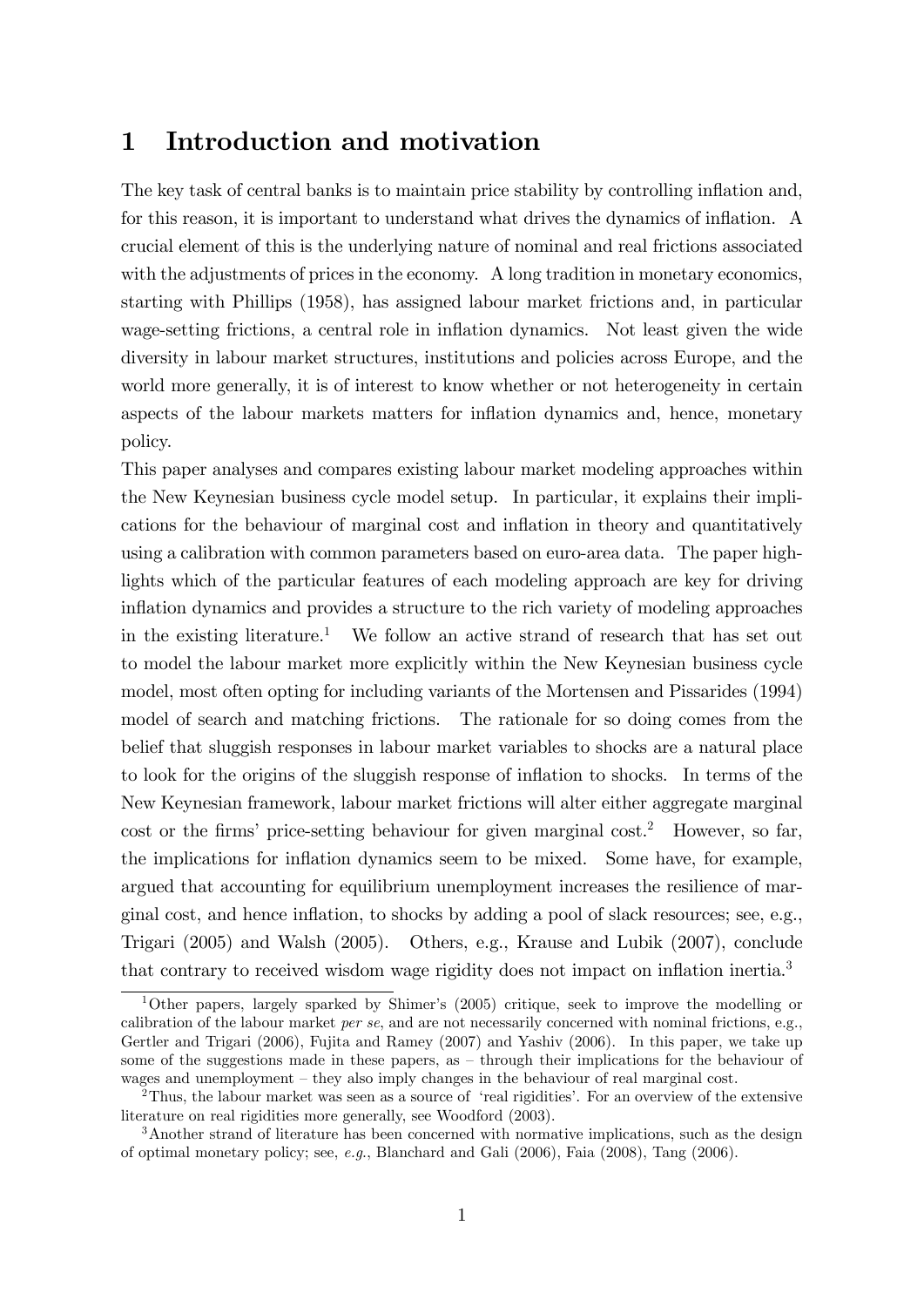As a starting point, we choose the efficient bargaining version of Trigari  $(2006)$ : that is, a plain New Keynesian model with search and matching frictions and a distinction between heads and hours. Building on this, we replace certain assumptions on the labour market structure by others, one at a time. We consider the following variants: right-to-manage (instead of efficient) bargaining (Trigari  $(2006)$ ), stickiness of wages in these setups (Gertler and Trigari  $(2006)$  and Christoffel and Linzert  $(2005)$ ) differentiating between stickiness in new matches and existing matches (Bodart  $et al$ .  $(2005)$  and Bodart *et al.*  $(2006)$ , interactions at the firm-level between price and wage-setting (Kuester (2007), Sveen and Weinke (2007) and Thomas (2008)), alternative forms of vacancy posting costs (Yashiv (2006)) and the hiring process (Fujita and Ramey (2007)), search on-the-job (Krause and Lubik (2006) and van Zandweghe  $(2009)$ ) and endogenous separation (den Haan *et al.*  $(2000)$  and Zanetti  $(2007)$ ). In each of the cases we provide intuition for the effect that a specific modification of the baseline model has on inflation dynamics.

Our findings are as follows. We show, first, that the baseline model predicts a response of ináation that is too large relative to the data, as a result of the large and immediate response of real marginal cost. This would suggest either that the labour market is not an important source of real rigidities or that the specific way of modeling the labour market does not capture the way the labour market affects inflation dynamics in practice. We follow the second route. When combined with a 'right-to-manage' assumption for the determination of hours, staggered wages at the level of the match help to smooth the reaction of the marginal wage resulting in a smaller response to shocks of marginal cost and inflation. Inflation responds even less to shocks when we account for the firm-specific nature of labour in the search and matching model. Doing so, however, also has implications for the responses of unemployment and vacancies that take these further away from the data. Variations of the hiring costs only have a small impact on inflation dynamics. In contrast, we find that endogenous separation may be a promising candidate for reducing the response of inflation to shocks, though this finding depends critically on the calibration, as is the case for many of the examples. More generally, by analysing a wide range of institutional features of the labour market employing a variety of variants of the Mortensen and Pissarides (1994) search and matching model, we show that only those institutional features that affect or generate a direct channel from wages to inflation matter for inflation dynamics. By contrast, institutional features that leave this channel unaffected matter much less for inflation

The rest of the paper is structured as follows. In section 2, we lay out the baseline model. We highlight which are the features of the model that will be changed subse-

dynamics.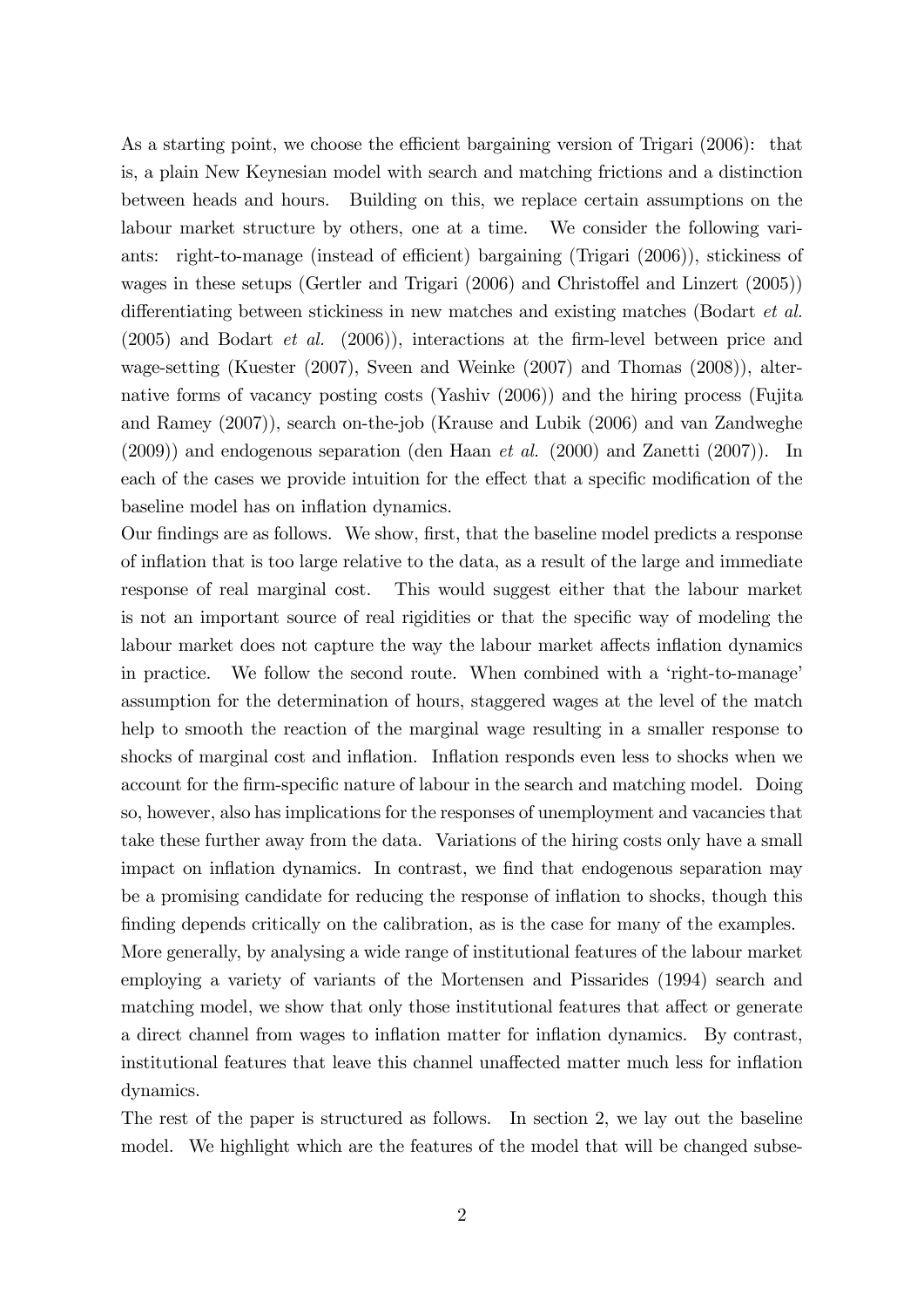quently. In section 3, we calibrate the baseline model to euro area data. Subsequently, we compare the responses of inflation (and wages and unemployment) to a monetary policy shock in the model with the responses to the same shock in euro area data. In section 4 we consider the effects of having 'right-to-manage' bargaining and section 5 adds nominal wage rigidities for new and existing jobs, exploring how these rigidities interact with the bargaining scheme. Section 6 considers what happens if wages and prices are set simultaneously in the presence of firm-specific labour. Section 7 allows for new hires being productive immediately and not only with a one-period delay. In section 8 we discuss the effects of varying the free-entry condition and vacancy costs. Sections 9 and 10 consider other margins along which adjustment can occur in the labour market: section 9 discussing on-the-job search and section 10 discussing endogenous job destruction. Section 11 concludes. An Appendix, as a point of reference, presents empirical evidence on monetary transmission in the euro area.

## 2 The baseline model

In this section we lay out our baseline model, a simplified version of Trigari's (2006) efficient bargaining model.

### 2.1 Households, consumption and saving

We assume that there is a continuum of workers indexed by  $j$  on the unit interval who supply a homogeneous type of labour. Only a proportion  $n_t$  of them are employed. We adopt a representative  $-$  or large  $-$  household interpretation so that the unemployment rate  $u_t = 1 - n_t$  is identical at the household or at the aggregate level. As shown by Merz (1995), the representative household assumption amounts to allowing for the existence of state contingent securities offering workers insurance against differences in their specific labour income. Household members (workers) share their labour income, ie, wage and unemployment benefits, before choosing per capita consumption and bond holdings. Labour income is made of the sum of hourly wages,  $w_t$ , weighted by total hours worked,  $n<sub>t</sub>h<sub>t</sub>$ , and unemployment benefits, b, weighted by the number of unemployed,  $1 - n_t$ <sup>4</sup> As shareholders, households also receive the profits  $\Psi_t$  generated by the monopolistic competitive retail Örms and the intermediate producers of labour services.

We assume separability between leisure and consumption in the instantaneous utility function, implying that all workers share the same marginal utility of wealth and choose

 $4b$  could alternatively be interpreted as the income generated by the domestic activities of an unemployed worker.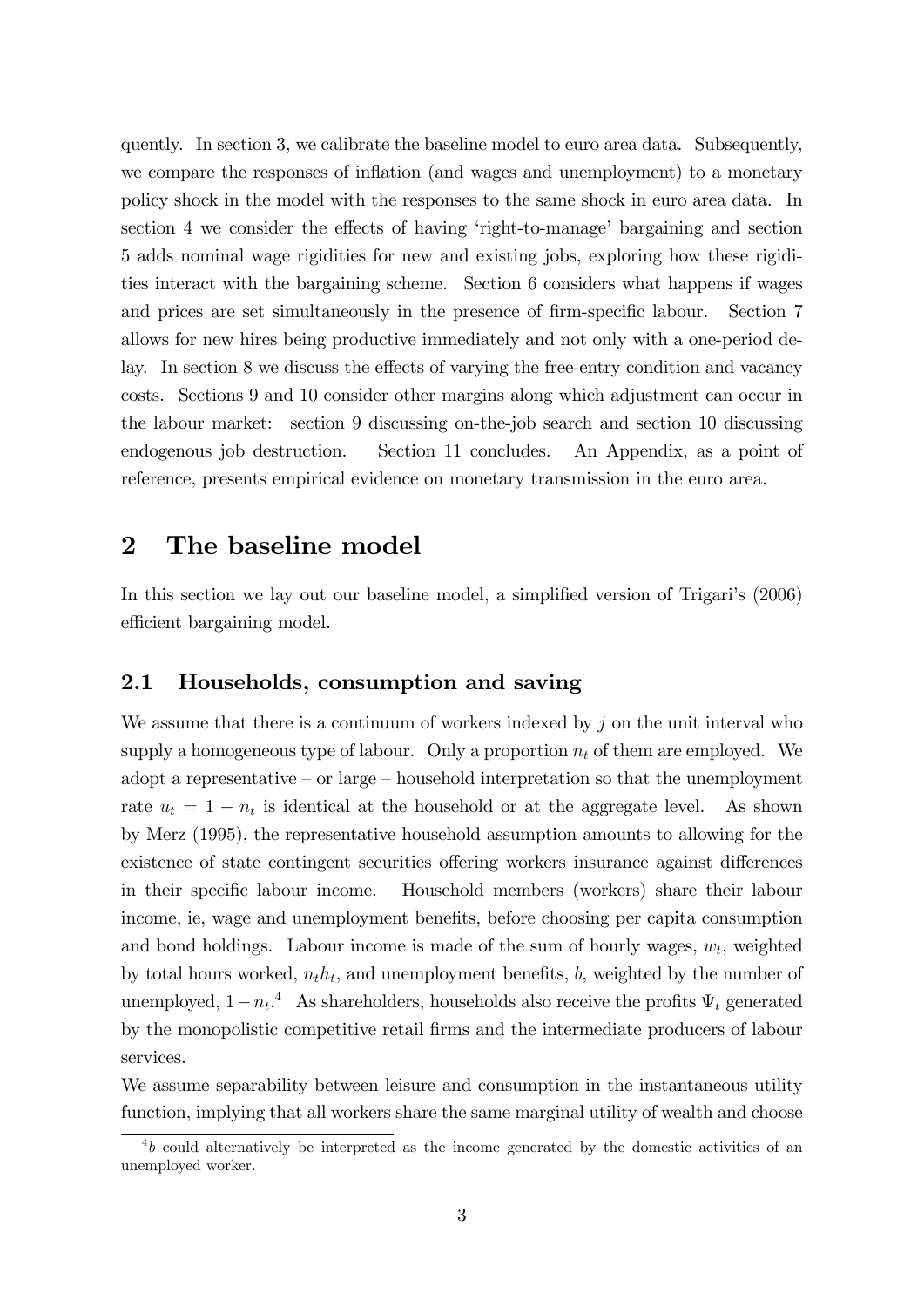the same optimal consumption, be they employed or not. A worker's utility can be written as

$$
\mathcal{U}\left(c_{jt}, h_{jt}\right) = \frac{c_{jt}^{1-\sigma_c}}{1-\sigma_c} - \chi \frac{h_{jt}^{1+\phi}}{1+\phi}
$$
\n
$$
\tag{1}
$$

with  $\sigma_c \geq 1, \chi > 0, \phi \geq 0$ . Let  $\mathcal{H}_t(j)$  be the value function of worker j. If we momentarily leave aside the labour supply decision, which is taken by the household as a whole, worker  $j$ 's maximisation program is

$$
\mathcal{H}_t(j) = \max_{c_{jt}, B_{jt+1}} \left\{ \mathcal{U}\left(c_{jt}, h_{jt}\right) + \beta \cdot \mathbf{E}_t \mathcal{H}_{t+1}(j) \right\}
$$

subject to

$$
\frac{B_t}{r_t p_t} + c_t + t_t = \frac{B_{t-1}}{p_t} + n_t w_t h_t + (1 - n_t) b + \Psi_t
$$
\n(2)

where workers hold their financial wealth in the form of one-period bonds,  $B_t$ , with price  $1/r_t$  (where  $r_t$  is the nominal interest rate),  $c_t$  represents aggregate consumption,  $t_t$  are lump-sum taxes payable and  $p_t$  is the consumer price index.

The worker's optimal consumption and saving decision coincide with those of his peers and are derived from the following first order conditions:

$$
\frac{\lambda_t}{p_t} = \beta r_t \mathbf{E}_t \left\{ \frac{\lambda_{t+1}}{p_{t+1}} \right\} \tag{3}
$$

$$
\lambda_t = c_t^{-\sigma_c} \tag{4}
$$

### 2.2 Firms

In our baseline model, the economy consists of three sectors: a perfectly-competitive final good sector, a monopolistically-competitive retail sector and a perfectly-competitive intermediate good sector.

#### 2.2.1 Final goods sector

We assume a continuum of differentiated goods indexed by  $i$  on the unit interval. Final good firms aggregate the differentiated goods  $y_t(i)$  produced by the retailers into a homogeneous consumption good using a Dixit-Stiglitz technology

$$
y_t = \left[ \int_0^1 [y_t(i)]^{\mu_p} \ dt \right]^{1/\mu_p} \ \text{with } \mu_p \in (0, 1)
$$
 (5)

where  $1/\mu_p$  represents the retailers' gross price mark-up while  $1/(1 - \mu_p)$  is the elasticity of substitution between intermediate differentiated goods. Each final good firm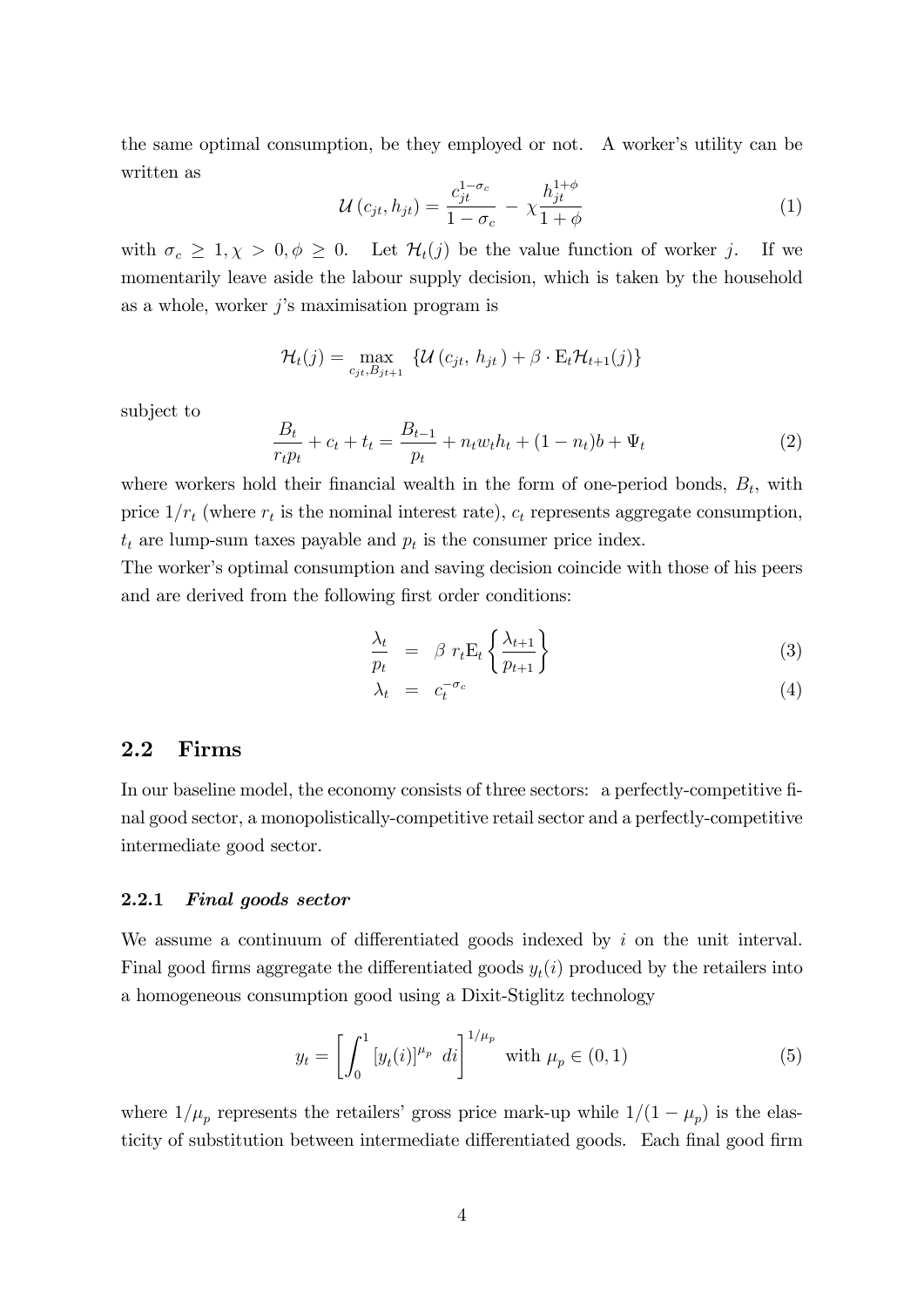maximises profit, leading to the following demand for intermediate good  $i$ 

$$
y_t(i) = \left(\frac{p_t(i)}{p_t}\right)^{\frac{1}{\mu_p - 1}} y_t \tag{6}
$$

where  $p_t$  is the final good price, obtained by aggregation of the retailers prices

$$
p_t = \left[ \int_0^1 \left[ p_t(i) \right]^{\frac{\mu_p}{\mu_p - 1}} \, di \right]^{\frac{\mu_p - 1}{\mu_p}} \tag{7}
$$

The modeling of the final good sector will remain unchanged throughout the paper.

#### 2.2.2 Monopolistic retailers and price setting

Given the demand  $y_t(i)$  retail firm i faces for its product, it buys a homogeneous intermediate labour good at nominal price  $p_t x_t$  per unit and transforms it one for one into a differentiated product. In each period, a fraction  $1 - \xi_p$  of retail firms sets a new price  $p_t^*(i)$ . This price prevails j periods later with probability  $\xi_t^j$  $_p^j$ . The pricesetting firms maximise the discounted flows of expected real profits using a discount rate consistent with that used by their shareholders (ie, households). All the pricesetting firms face the same optimisation problem, implying that they all choose the same new price  $p_t^*$ . Profit maximisation results in the following first-order condition

$$
\mathcal{E}_{t} \sum_{j=0}^{\infty} \beta_{t,t+j} \left(\xi_{p}\right)^{j} \frac{y_{t+j}(i)}{p_{t+j}} \left(p_{t}^{*} - \frac{1}{\mu_{p}} p_{t+j} x_{t+j}\right) = 0, \tag{8}
$$

where  $\beta_{t,t+j} := \beta^j \frac{\lambda_{t+j}}{\lambda_t}$  $\frac{t+j}{\lambda_t}$  denotes the stochastic discount factor. Log-linearising the resulting expression around the steady state enables us to derive the New Keynesian Phillips Curve

$$
\hat{\pi}_t = \beta \mathbf{E}_t \hat{\pi}_{t+1} + \frac{\left(1 - \xi_p\right) \left(1 - \beta \xi_p\right)}{\xi_p} \hat{x}_t , \qquad (9)
$$

where  $\pi_t = p_t/p_{t-1}$  is the inflation rate while 'hats' denote percentage deviations from steady state. This expression makes clear that, for a given response of ináation to movements in real marginal cost – which will depend on  $\xi_p$  – the response of inflation to a given shock will depend on how real marginal cost,  $\hat{x}_t$ , responds to that shock.

#### 2.2.3 Intermediate goods sector

In the baseline model, there are a continuum of intermediate labour good producers uniformly distributed and selling their output in a competitive market. Their only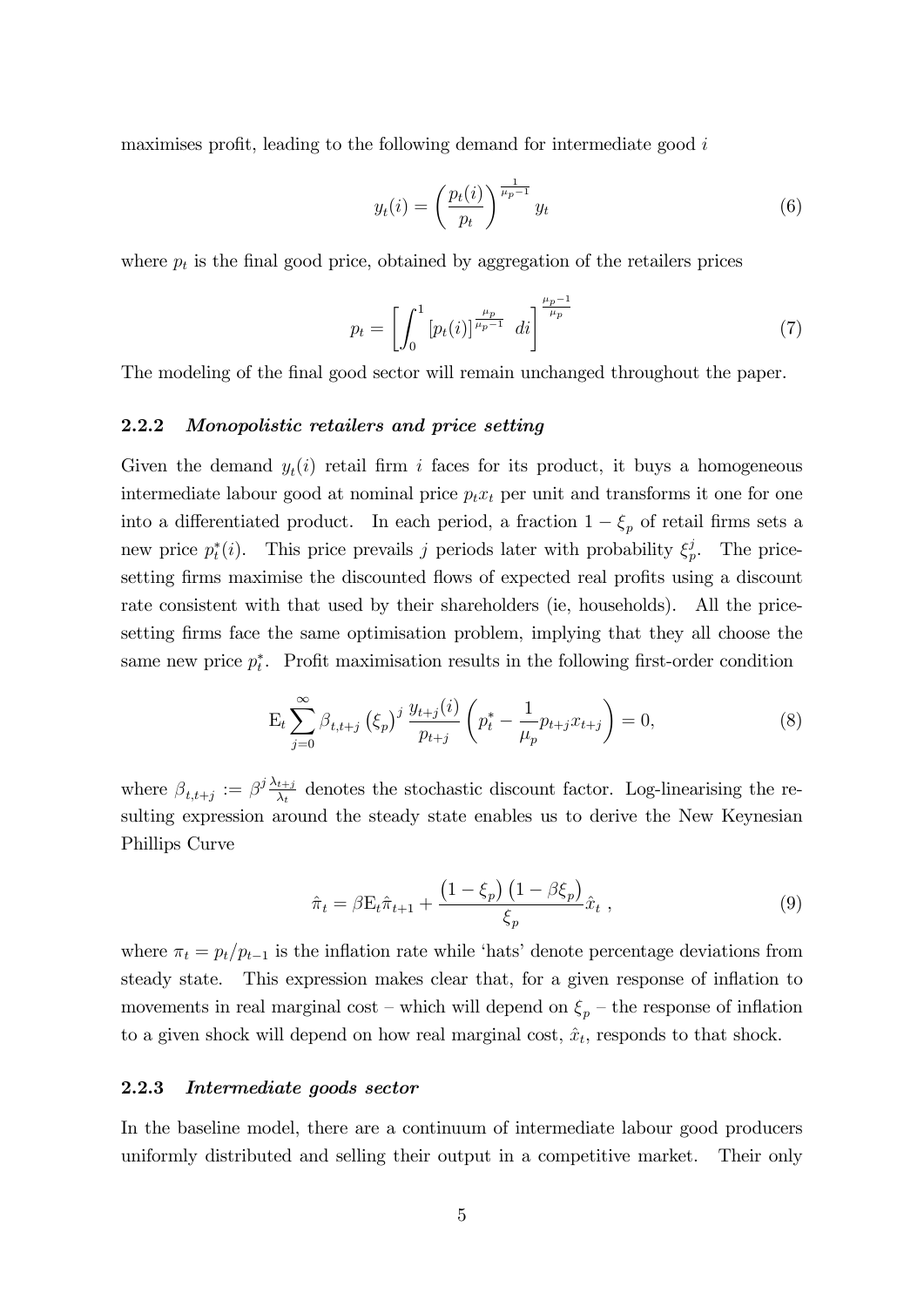factor of production is labour, and labour efficiency is decreasing with hours, so that h hours supplied by one worker produce only  $h^{\alpha}$  units of efficient labour,  $\alpha$  < 1. Following Mortensen and Pissarides (1999), we assume that intermediate producers can hire at most one worker so that their production is either zero or

$$
y_t^l(o) = [h_t(o)]^\alpha \text{ with } \alpha < 1 ,
$$

where  $\sigma$  indicates match  $\sigma$ . In the baseline the intermediate goods sector and the retailers are linked through competitive markets for the intermediate good. In section 6, we assess the implications for ináation dynamics once these two sectors are merged so that there are interactions between wage and price setting at the level of the individual Örm.

### 2.3 The labour market

The labour market is organised such that it links the intermediate good firms and the workers.

#### 2.3.1 Labour market flows

Let  $m_t$  denote the number of new firm-worker matches. We assume that the number of matches is a function of the number of job vacancies  $v_t$  and effective job seekers  $u_t$ , and we consider the following linear homogeneous matching function:

$$
m_t = \sigma_m u_t^{\vartheta} v_t^{1-\vartheta} \tag{10}
$$

with  $\sigma_m > 0$  and  $\vartheta \in (0, 1)$ .<sup>5</sup> In the baseline, the probability an unemployed worker finds a job is given by

$$
s_t = \frac{m_t}{u_t} \tag{11}
$$

while the probability that a firm fills a vacancy is given by

$$
q_t = \frac{m_t}{v_t} \tag{12}
$$

An exogenous proportion  $\rho$  of firm-worker relationships ends each period, which implies the following employment dynamics:

$$
n_t = (1 - \rho)n_{t-1} + m_{t-1} \tag{13}
$$

<sup>&</sup>lt;sup>5</sup>Models with search on-the-job (section 9) modify the matching function to depend also on the number of employed workers seeking jobs.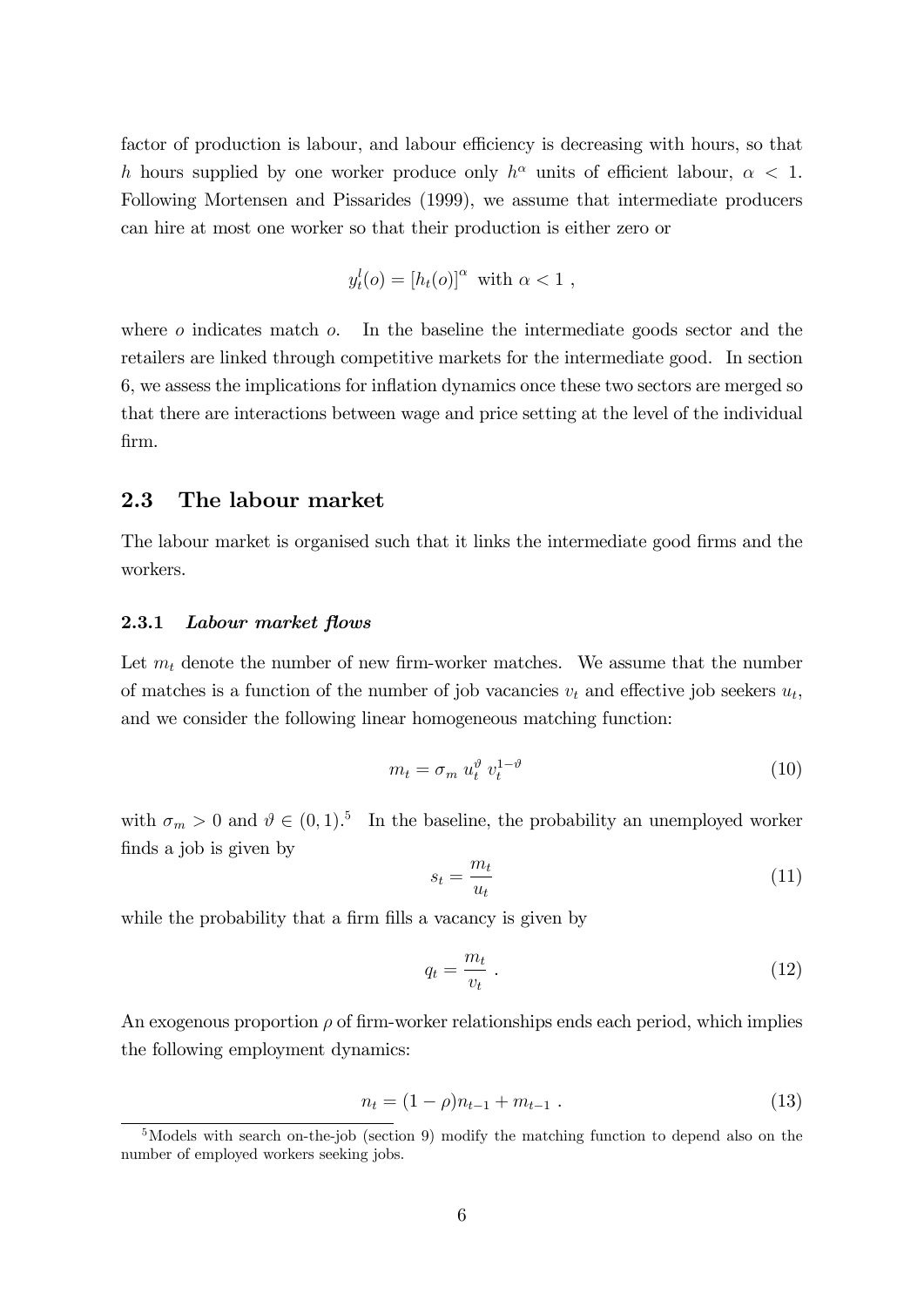In the baseline therefore employment is predetermined, while hours per worker are free to adjust contemporaneously. This means that marginal costs are in the first period after a shock influenced exclusively by the marginal cost of an additional hour worked on the intensive margin. We ease this assumption in section 7, where we allow for contemporaneous hiring, and in section 10, which looks at endogenous separation.

### 2.3.2 Value of a job and of a vacancy for an intermediate labour-services producer

Firms and workers bargain over wages; such bargaining distributes the rents that arise once a match is formed to both the firm and the worker. We denote by  $J_t$  and  $V_t$ , respectively, the asset value of a job and of a vacancy at period  $t$ , dropping match index i for convenience:

$$
J_t = y_t^l x_t - h_t w_t + \mathcal{E}_t \left\{ \beta_{t,t+1} (1 - \rho) J_{t+1} \right\} , \qquad (14)
$$

$$
V_t = -k_t^v + \mathcal{E}_t \left\{ \beta_{t,t+1} \left[ q_t J_{t+1} + (1 - q_t) V_{t+1} \right] \right\} , \qquad (15)
$$

where  $k_t^v$  represents the per-period hiring cost (in units of the consumption good).

#### 2.3.3 Value of a job and value of unemployment for a household

For a worker's family, which bargains on his behalf, the value of a new job is given by

$$
W_t = h_t w_t - \frac{\chi}{\lambda_t} \frac{h_t^{1+\phi}}{1+\phi} + \mathcal{E}_t \left\{ \beta_{t,t+1} \left[ (1-\rho) W_{t+1} + \rho U_{t+1} \right] \right\},\tag{16}
$$

where  $U_t$  represents the present value of being unemployed at period t. Formally,

$$
U_t = b + \mathcal{E}_t \left\{ \beta_{t,t+1} \left[ s_t W_{t+1} + (1 - s_t) U_{t+1} \right] \right\}.
$$
 (17)

### 2.4 Wage bargaining

In this section, we discuss the bargaining over wages and hours between workers and firms once a match has been formed. We will focus here on a bargaining scheme that leads to Pareto-efficient outcomes. Hours and wages are bargained over simultaneously and the bargained wage and hours maximise the joint surplus of the firm and the worker.<sup>6</sup> The outcome of the bargaining process is obtained by maximisation of the

 $6$ Also, in the baseline we abstract from any wage rigidity. We will look at a different, right-tomanage bargaining scheme in section 4, and will analyze in section 5 what real wage rigidity means for inflation and unemployment dynamics under the respective bargaining schemes.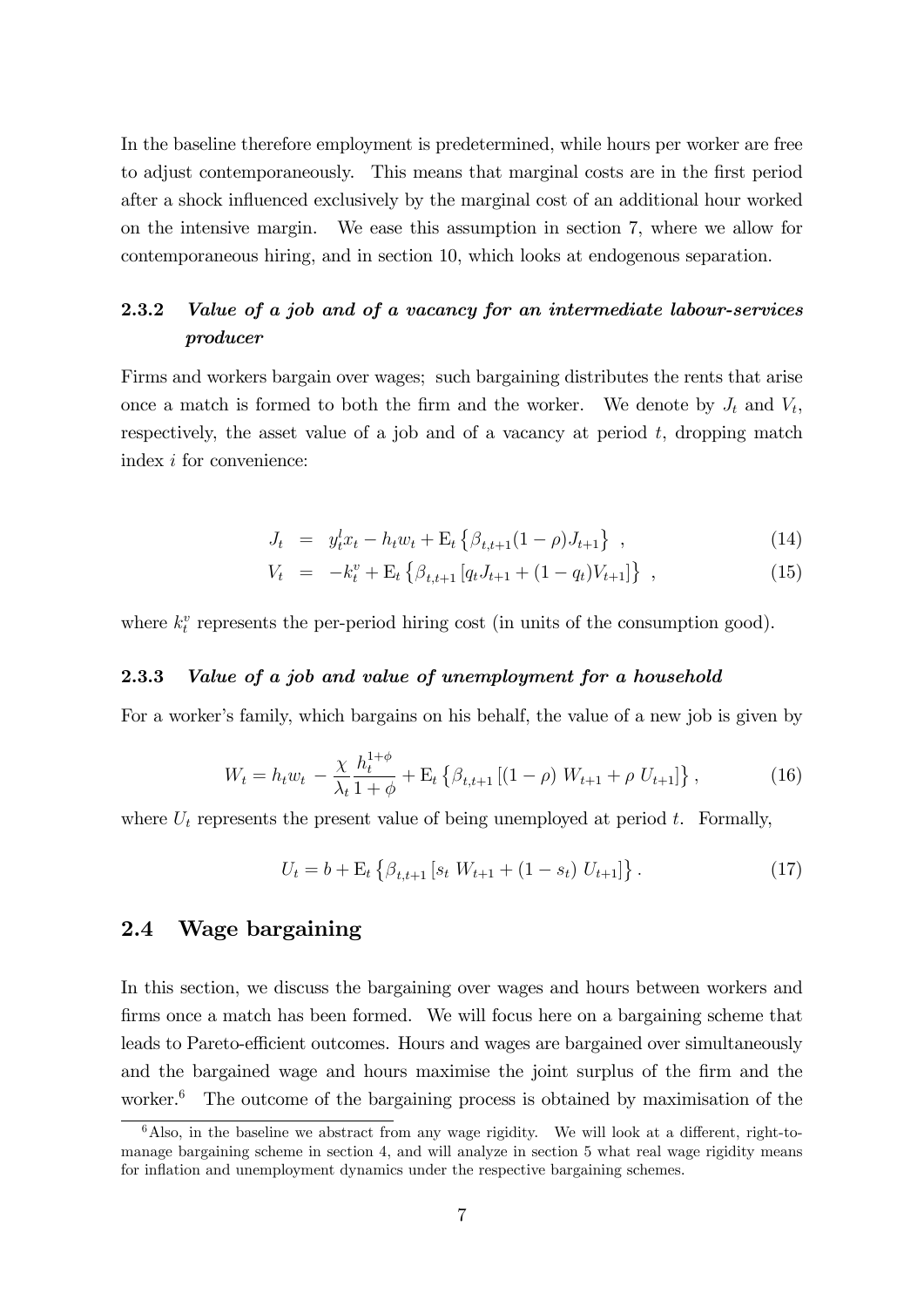Nash product:

$$
\max_{w_t, h_t} \ (W_t - U_t)^{\eta} (J_t - V_t)^{1 - \eta} \,. \tag{18}
$$

The first term of the Nash product is the surplus a worker obtains from a job, raised to the worker's relative bargaining power  $\eta \in (0, 1)$ . The second term is the firm surplus, raised to the firm's relative bargaining power  $1 - \eta$ .

Under efficient bargaining, the first-order conditions can be shown to simplify to

$$
\frac{\chi}{\lambda_t} h_t^{\phi} = x_t \alpha h_t^{\alpha - 1} = \alpha \frac{x_t y_t^l}{h_t}.
$$
\n(19)

This shows that the wage paid in any individual matches is not allocative for hours in existing matches, that is  $\partial h_t/\partial w_t = 0$ . Note that  $x_t$ , the price of the intermediate goods, coincides with the marginal cost for price-setting Örms. Rearranging the above equation

$$
x_t = \frac{\chi_{\lambda_t}^{\frac{h_t^{\phi}}{\lambda_t}}}{\alpha h_t^{\alpha - 1}} \equiv \frac{mrs_t}{mpl_t} \tag{20}
$$

highlights the implications of efficient bargaining for marginal costs (and inflation). Real marginal cost will equal the worker's marginal rate of substitution between consumption and leisure  $(mrs_t)$  divided by the real marginal product of labour  $(mpl_t)$ . Both of these will, in turn, depend on hours worked per employee. Efficiency requires that the marginal gain to the firm of an additional hour worked (the firm's marginal value product of labour,  $x<sub>t</sub>mpl<sub>t</sub>$  is the same as the marginal cost to the worker of that hour (his marginal rate of substitution between consumption and leisure,  $mrs_t$ ). This makes clear that this subjective price of work determines the marginal wage, the marginal cost of producing intermediate goods and the marginal cost of producing differentiated goods. Note that, in contrast, the *average* hourly wage rate,  $w_t$ , does not measure marginal costs in the above setup.<sup>7</sup>

This bargaining procedure maximises the joint surplus of the match, that is  $J_t + W_t$  –  $U_t - V_t$ <sup>8</sup>. The first-order condition for the wage bargaining simplifies to

$$
\eta (J_t - V_t) = (1 - \eta) (W_t - U_t) \tag{21}
$$

which states that each of the contracting parties receives a share of the total surplus

<sup>&</sup>lt;sup>7</sup>The marginal cost here is determined by having an employed worker work for an additional hour, while the average wage rate averages over all hours worked (including the infra-marginal hours).

<sup>&</sup>lt;sup>8</sup>Note that all terms in the wage cancel in the joint surplus of workers and firms since the wage is not allocative in efficient bargaining.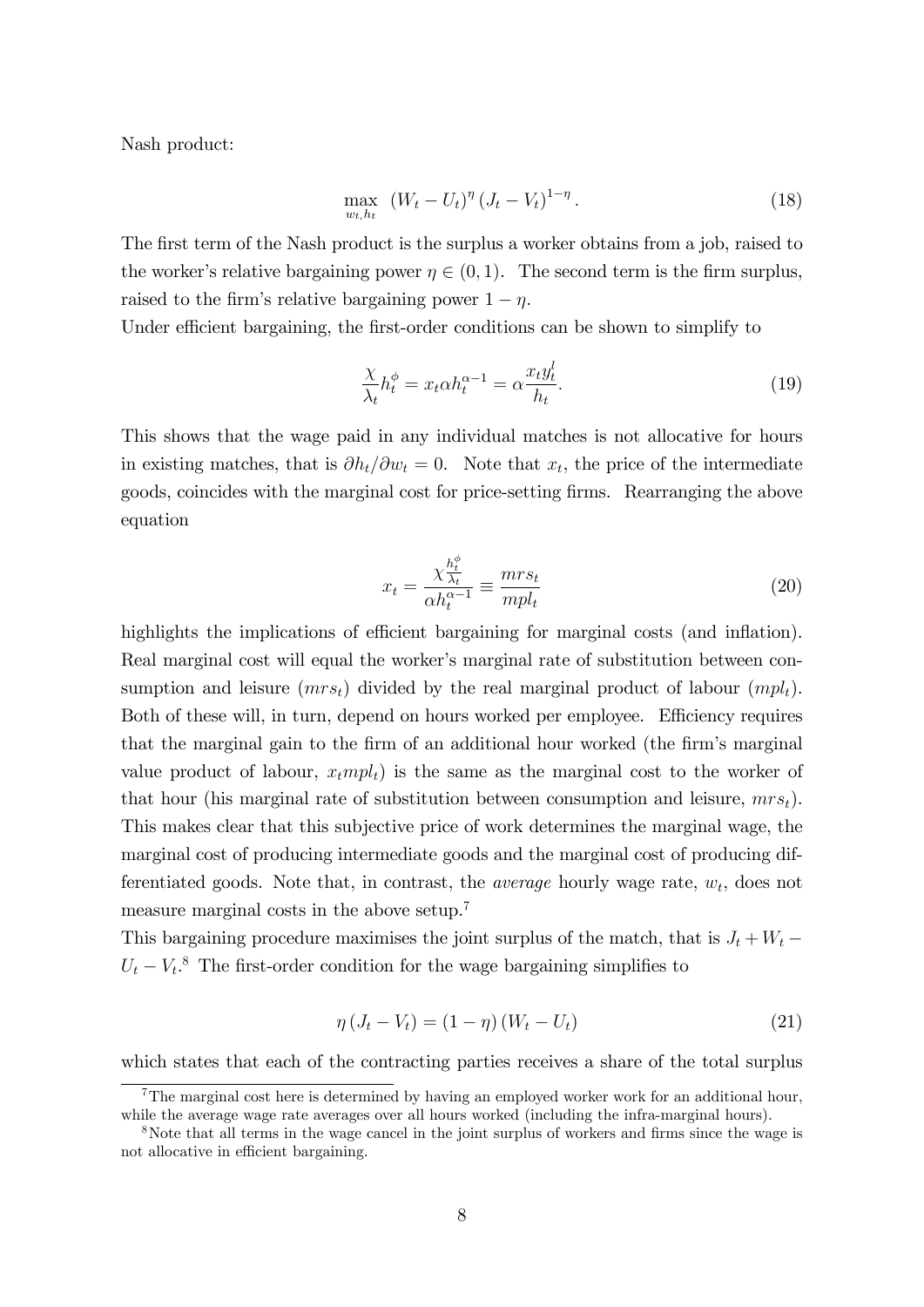proportional to its relative bargaining power.

### 2.5 Vacancy posting

In order to find a worker, and so in order to produce, labour firms have to post a vacancy Örst. In the baseline we follow Mortensen and Pissarides (1999) and Merz (1995), and assume a constant, per period, cost of opening up a vacancy,  $k_t^v = \kappa$ .<sup>9</sup> Free entry in the market for vacancies implies that in equilibrium the value of a vacancy is  $V_t = 0$  in every period t and the equation for the asset value of a vacancy (15) can be recast as:

$$
\kappa = q_t \mathbf{E}_t \left\{ \beta_{t,t+1} \, J_{t+1} \right\} \tag{22}
$$

where total vacancy costs are given by  $\kappa v_t$ , and the average cost per hiring is  $\kappa / q_t$ . Using this, the value of a job for a firm simplifies to

$$
J_t = y_t^l x_t - h_t w_t + (1 - \rho) \frac{\kappa}{q_t} \,. \tag{23}
$$

From equations (22) and (23), one easily obtains the dynamic representation of the average cost per hire

$$
\frac{\kappa}{q_t} = \mathcal{E}_t \left\{ \beta_{t,t+1} \left[ y_{t+1}^l x_{t+1} - h_{t+1} w_{t+1} + (1 - \rho) \frac{\kappa}{q_{t+1}} \right] \right\} \tag{24}
$$

which determines job creation in the model.

#### 2.6 Monetary policy, fiscal policy and market clearing

Throughout the paper we assume that monetary policy is conducted according to the following Taylor rule

$$
\hat{r}_t = \rho_r \hat{r}_{t-1} + (1 - \rho_r) \delta_\pi \hat{\pi}_{t-1} + \zeta_t^m \tag{25}
$$

with  $\rho_r \geq 0$  and  $\delta_{\pi} > 1$  and  $\zeta_t^m$  $_t^m$  is an i.i.d. interest rate shock.<sup>10</sup> Lump-sum taxes,  $t_t$ , are set so as to balance the budget period by period and there is no autonomous

<sup>9</sup>We look at alternative assumptions about vacancy posting costs in section 8.

<sup>&</sup>lt;sup>10</sup>The Taylor rule that we use in this paper only requires lagged information. It is therefore implementable. A further advantage of using this specification is that the initial reaction of nominal rates to a monetary easing is the same in all the model variants that we discuss. We only inflation and lagged rates in the Taylor rule. This ensures that the nominal rate is not directly influenced by differences in the output dynamics, which improves comparability across model variants.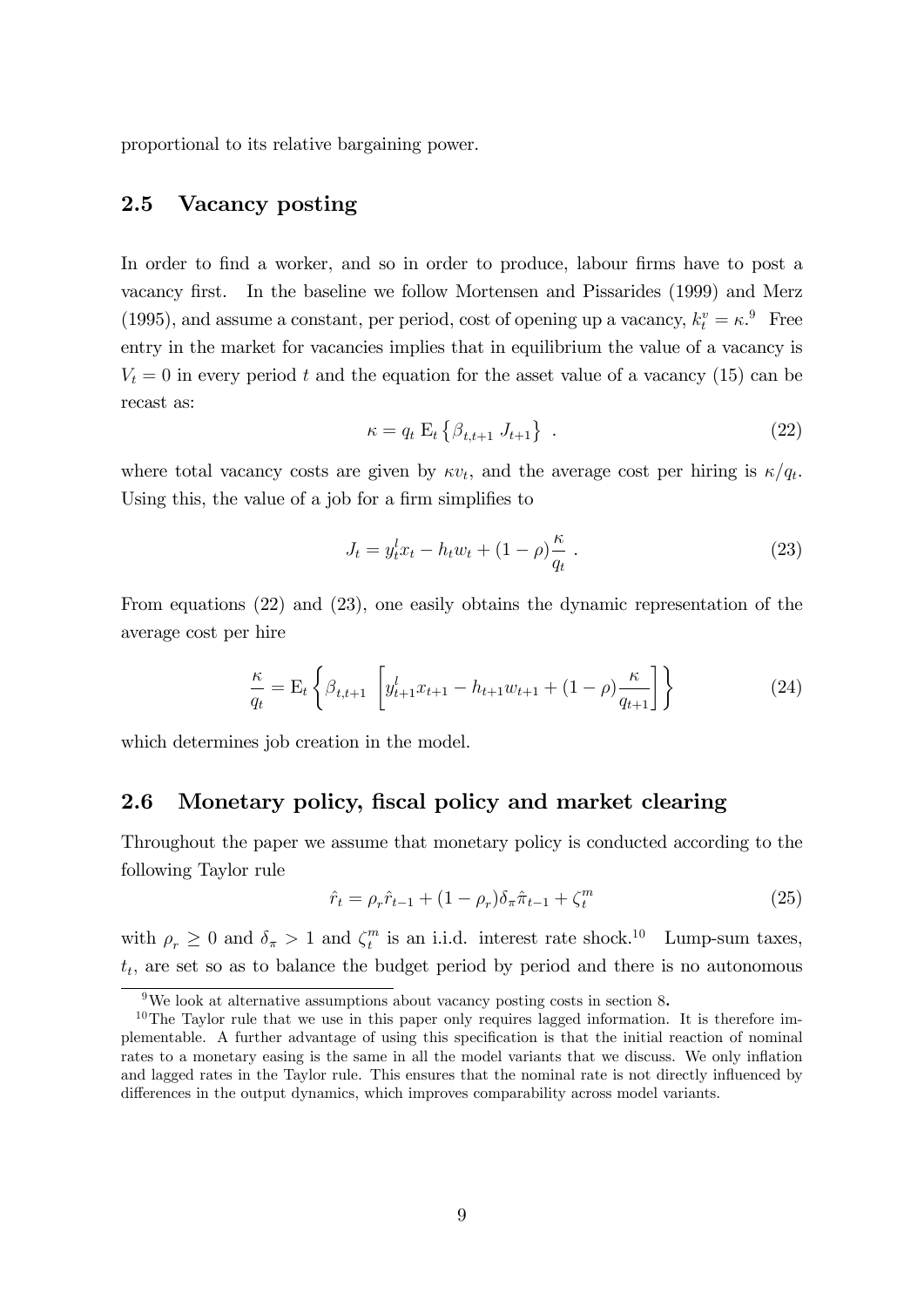government spending. Finally, equilibrium in the final goods market implies<sup>11</sup>

$$
y_t = c_t \tag{26}
$$

### 3 Stylised facts and the baseline economy

The aim of this paper is to elicit the role of specific labour market frictions for the behaviour of marginal cost and ináation. In order to obtain a measure of the empirical relevance of the respective approaches, we compare the responses to a monetary policy easing in the respective model variant to stylised facts for the euro area.

### 3.1 Calibration of the model economies

In order to put all variants on the same footing, the calibration is harmonised as much as possible. The calibration largely follows Christoffel *et al.* (2009) and matches salient features of the euro area between 1984 and 2006. Table 1 presents the assigned common parameter values.

The time-discount factor,  $\beta$ , is chosen to match an average annual real rate of 3.3%. We set  $\phi$  to 10, implying an elasticity of substitution for labour of 0.1, in line with  $\overline{\phantom{a}}$ but at the lower end of  $-$  microeconomic studies for the euro area.<sup>12</sup> The value of the risk aversion coefficient is set to  $\sigma_c = 1.5$ , following Smets and Wouters (2003).

Turning to the labour good sector and the labour market, we set  $\alpha = 0.99$ , so there are almost constant-returns to hours per employee.<sup>13</sup> On monthly data ranging to the early 1990s, Burda and Wyplosz (1994) estimate an elasticity of matches with respect to unemployment of  $\vartheta = 0.7$  for France, Germany and Spain. Petrongolo and Pissarides (2001) survey estimates of the matching function for European countries and for the United States and conclude that a range from  $\vartheta = 0.5$  to  $\vartheta = 0.7$  is admissible. We select the midpoint, setting  $\vartheta = 0.6$ . The bargaining power of workers is set to a conventional value:  $\eta = 0.5$ .

For the variants of the model we consider later that involve wage stickiness, we follow the recent evidence of du Caju et al. (2008), which reports average wage contract

<sup>11</sup>We assume that vacancy posting costs are taxes which are rebated lump-sum to the consumers and which do not require real ressources. This simplifies the comparability of the different modelling variants.

<sup>&</sup>lt;sup>12</sup>The elasticity of inter-temporal substitution of labor,  $1/\phi$ , is small in most microeconomic studies (between 0 and 0.5) for the euro area, see Evers, Mooij, and Vuuren (2005) for details, who report statistics based on a meta sample as well as estimates based on Dutch data.

 $13$ Our model does not contain capital. In some of the variants, there is thus a trade-off between obtaining a reasonable labour share (of around  $60\%$ ) and small *ex post* profits associated with jobs. We opt to fit the latter, and choose  $\alpha = 0.99$  instead of a lower value.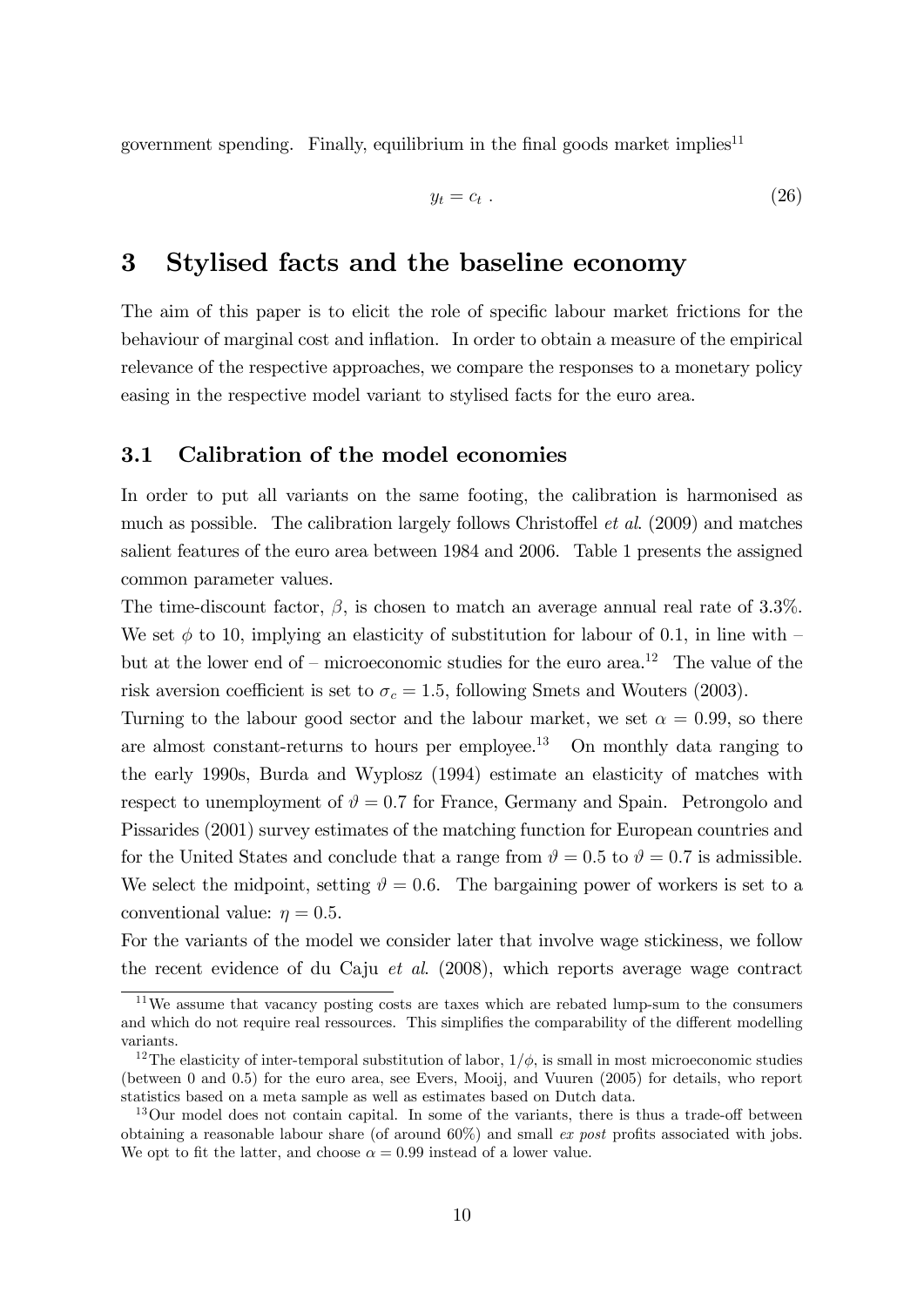| $\beta$<br>Time-discount factor (matches annual real rate of 3.3 percent).<br>.992       |  |
|------------------------------------------------------------------------------------------|--|
| labour supply elasticity of 0.1.<br>10<br>$\phi$                                         |  |
| Risk aversion.<br>1.5<br>$\sigma_c$                                                      |  |
|                                                                                          |  |
| Bargaining, Intermediate Producers and Labour Market                                     |  |
| labour elasticity of production (close to constant-returns-to-scale).<br>.99<br>$\alpha$ |  |
| $\vartheta$<br>$.6\,$<br>Elasticity of matches with respect to unemployment.             |  |
| $.5\,$<br>Bargaining power of workers<br>$\eta$                                          |  |
| .83<br>Calvo stickiness wages (avg. wage duration 6 qtrs), where applicable.<br>$\xi_w$  |  |
|                                                                                          |  |
| Monopolistic Retail Sector and Price Setting                                             |  |
| $1/1.1$ Price-markup of 10 percent.<br>$\mu_p$                                           |  |
| Calvo stickiness of prices (average duration of 4 qrts).<br>$\xi_p$<br>.75               |  |
|                                                                                          |  |
| Monetary Policy                                                                          |  |
| Response to inflation in Taylor rule.<br>$1.5\,$<br>$\gamma_{\pi}$                       |  |
| .85<br>Interest rate smoothing coefficient in Taylor rule.<br>$\gamma_R$                 |  |

Table 1: PARAMETERS AND THEIR CALIBRATED VALUES. The Table reports calibrated parameter values that are identical over the different modeling approaches. The model is calibrated to the euro area from 1984Q1 to 2006Q4.

durations for various euro area countries of between one and three years. Where applicable, we therefore set the degree of nominal wage rigidity to  $\xi_w = 0.83$ , which implies an average wage duration of 6 quarters.

In the price-setting sector, we calibrate the markup to a conventional value of 10%, so  $\mu_p = 1/1.1$  (in the Dixit-Stiglitz setup this implies a price-elasticity of demand of  $\epsilon = 11$ ). For the average contract duration of prices we use the results of Alvarez et al. (2005) and set the corresponding Calvo parameter to  $\xi_p = 0.75$ , which amounts to an average price duration of 4 quarters. As is conventional, we set the response of monetary policy to inflation to  $\gamma_{\pi} = 1.5$  and allow for interest rate smoothing by setting  $\gamma_R = 0.85$ .

Given these parameters, we set the other parameters of our models to ensure that the steady state values for certain endogenous variables coincided across the different setups. The target values for these variables, shown in Table 2, thereby implicitly define the values of the remaining model parameters.

The steady state unemployment rate is targeted to be  $u = 9\%$ , in line with the average of the euro-area unemployment rate over the sample 1984 to 2006. We target a probability of finding a worker for an open vacancy of  $q = 0.7$ , in line with the euroarea evidence collected in Christoffel et al.  $(2009)$ . Our target for steady state hours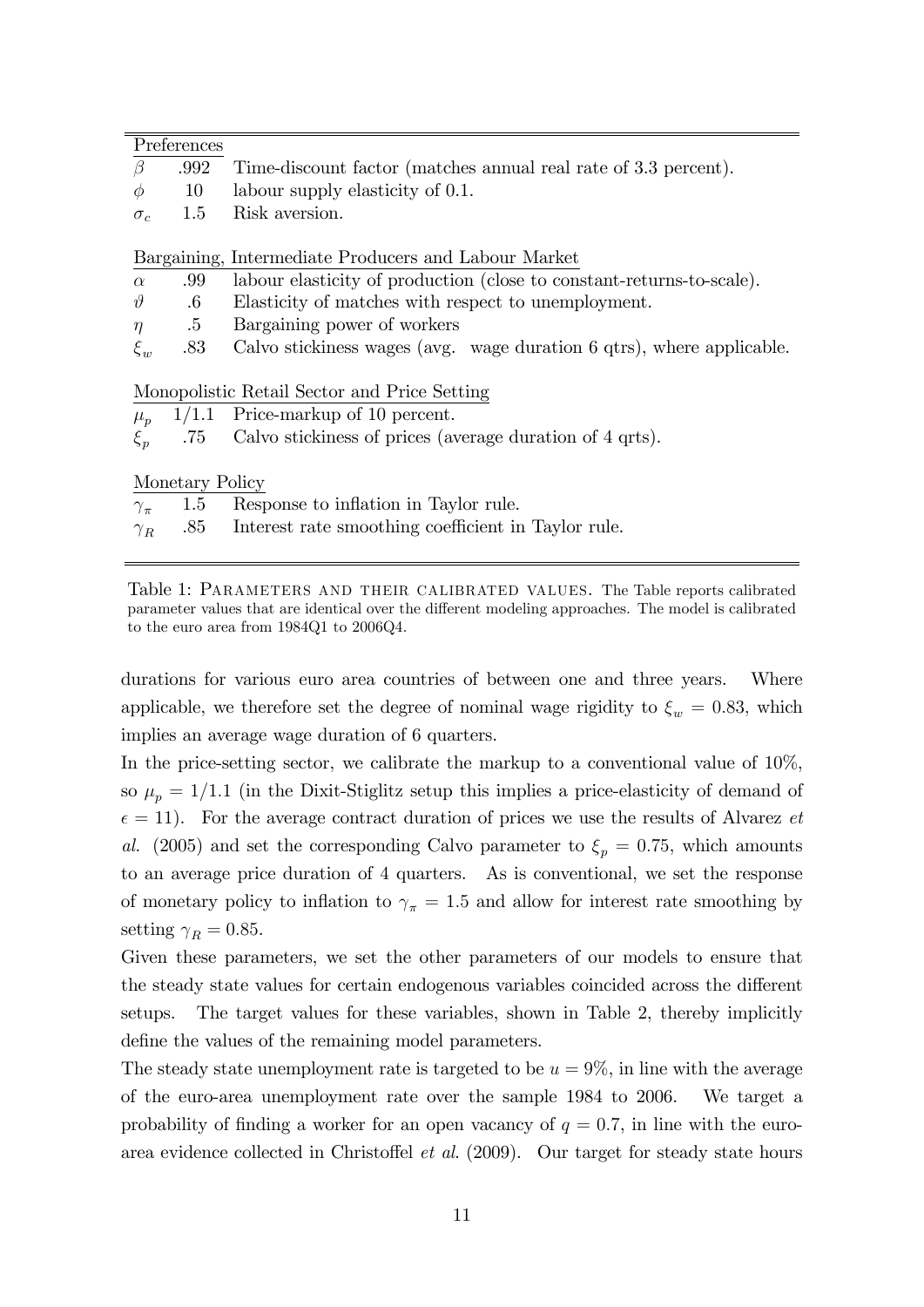|                |        | Value Explanation                       |
|----------------|--------|-----------------------------------------|
| u              | $9\%$  | Unemployment rate                       |
| q              | 70\%   | Probability of finding a worker         |
| h              |        | Hours worked per employee.              |
| $\frac{b}{wh}$ | $65\%$ | Unemployment benefits replacement rate. |
| $\rho$         | .06    | Quarterly separation rate.              |

Table 2: CALIBRATION TARGETS. The table reports calibrated parameter values. The model is calibrated to the euro area from 1984Q1 to 2006Q4.

worked per employee is  $h = 1$ . We set the replacement income b so as to ensure that the replacement rate in steady state in each of the variants,  $\frac{b}{wh}$ , equals 65%, in line with the net replacement rates published by the OECD in its set of 'Benefits and Wages' data. Finally, the evidence collected in Christoffel *et al.* (2009) and Hobijn and Sahin (2007) points to quarterly separation rates, from a worker flow perspective, of  $\rho = 6\%$ .

### 3.2 Stylised facts – the transmission of monetary policy

In response to a monetary shock that causes interest rates to fall by 100 basis points in annualised terms, empirical evidence from the literature and our own VAR (see Appendix) shows that in the euro area: $14$ 

- Fact 1: output rises significantly above its steady state. Depending on the study the peak response varies between 0.3 and 0.7 percentage points.
- Fact 2: inflation rises. The peak increase in year-on-year inflation lies between 0.2 and 0.3 percentage points.
- Fact 3: wages per employee also rise but by less than output (in percentage terms).
- Fact 4: employment rises significantly, and unemployment falls. Unemployment falls by 3% to 4.5% (number of heads), and the unemployment rate falls by 0.25 to 0.4 percentage points.
- Fact 5: most of the adjustment in labour is borne by the number of employees rather than by hours worked per employee. Some uncertainty surrounds this statement,

 $14$ While significant differences exist in the microstructure of the economy, and the labour market in particular, between the euro area, the United States and the United Kingdom the above stylised facts happen to be consistent also with the evidence for the United States, e.g., Christiano *et al.* (2005), Angeloni et al. (2003) and Trigari (2005), and the evidence for the United Kingdom, e.g., Millard (2008).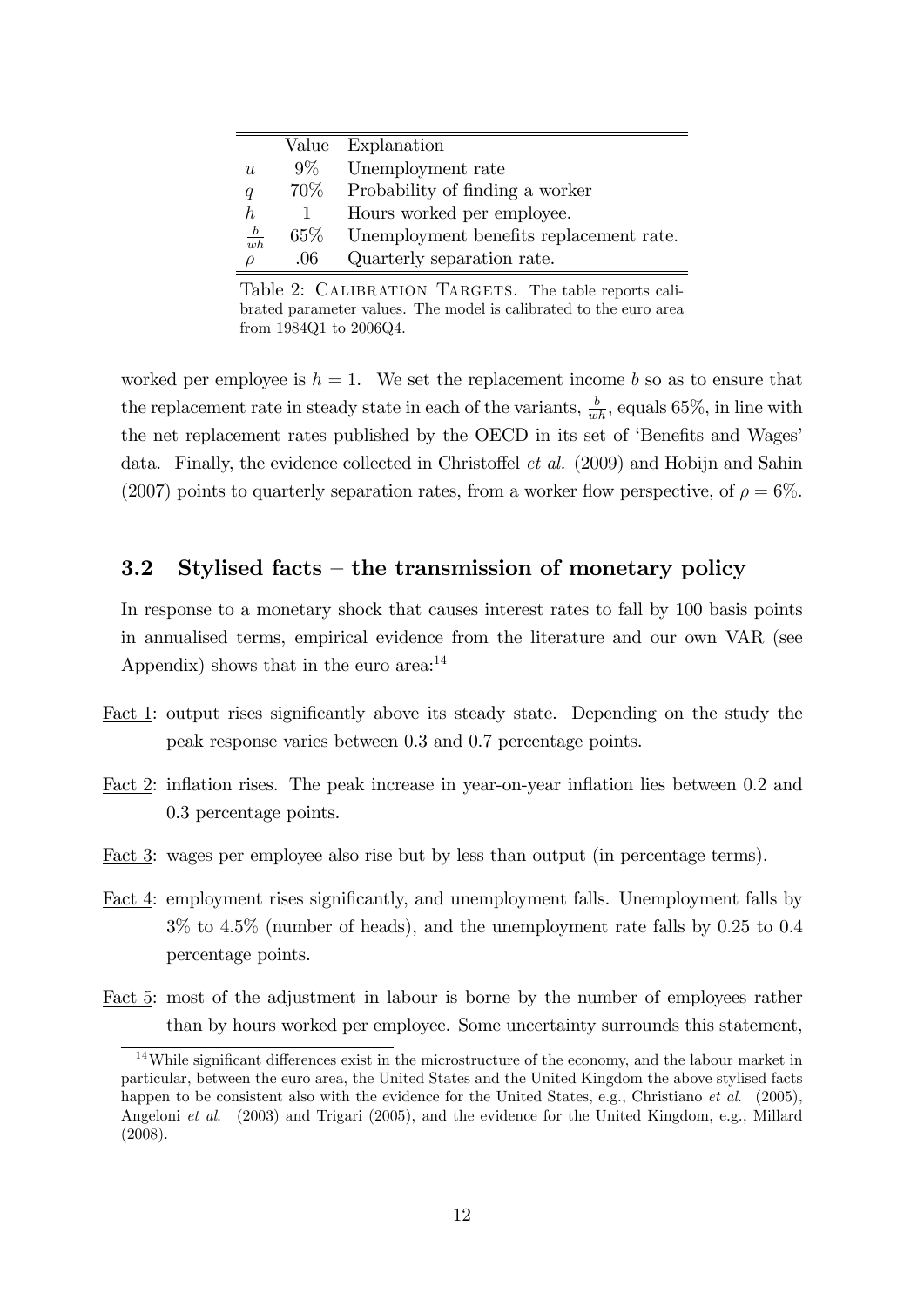though, as the data for hours worked in the euro area are of relatively poor quality.<sup>15</sup>

In the following, we assess each of the different modeling variants against these five stylised facts.

### 3.3 Effects of a monetary policy shock in the baseline

As a first check against this evidence, Figure 1 reports the response of the economy to a monetary easing, where the impulse is an exogenous one percentage point reduction in the nominal interest rate. As can be seen in Figure 1, in the baseline inflation responds far too strongly to the monetary easing (by a factor of ten) while output effects are of the appropriate size. The strong response of inflation comes from the fact that real marginal costs for price setting firms are largely determined by the cost of increasing hours worked by each worker. Under efficient bargaining, the baseline case, these marginal costs are given by the marginal rate of substitution divided by the marginal product of labour,  $x_t = \frac{mrs_t}{mnl_t}$  $\frac{mrs_t}{mpl_t}$ . Given near constant returns to scale ( $\alpha$  close to unity), the marginal product of labour,  $mpl_t$ , will be little affected. The percentage change in real marginal cost will therefore be driven by the response of the marginal rate of substitution,  $mrs_t$ . This in turn depends on the percentage change in the marginal utility of consumption and, fundamentally, on the response of hours per worker, where the latter is amplified  $\phi$  times. Given our calibration, this implies a strong response of real marginal cost to an increase in hours worked and output.<sup>16</sup>

The remainder of the paper alters features of the model that affect the response of inflation to shocks. We start by assessing a different bargaining scheme.

## 4 Right-to-manage bargaining

In this section, we consider an alternative process for bargaining over wages and hours. In particular, we follow Trigari  $(2006)$  and use a 'right-to-manage' assumption for the

<sup>&</sup>lt;sup>15</sup>For example, no quarterly series for actual hours worked exists for the euro area, or individually for all its member states. The measured response of hours worked (and hours per worker) therefore naturally is based on proxy series, cp. Appendix A.

<sup>&</sup>lt;sup>16</sup>While the average wage rate does not have a direct bearing on inflation, there is an indirect effect. Employment and unemployment are determined by the job creation condition, (24). As illustrated in Figure 1, in the baseline model the real wage response to the monetary policy shock is large. Trigari (2006) highlights that solving the Shimer (2005) puzzle in the benchmark model also helps to reduce the response of ináation. If more of the labour adjustment needed to produce the additional output is provided through the extensive (number of employees) margin, the intensive (hours per employee) margin will also react less, which curbs the rise in the marginal rate of substitution and thus the rise in marginal costs.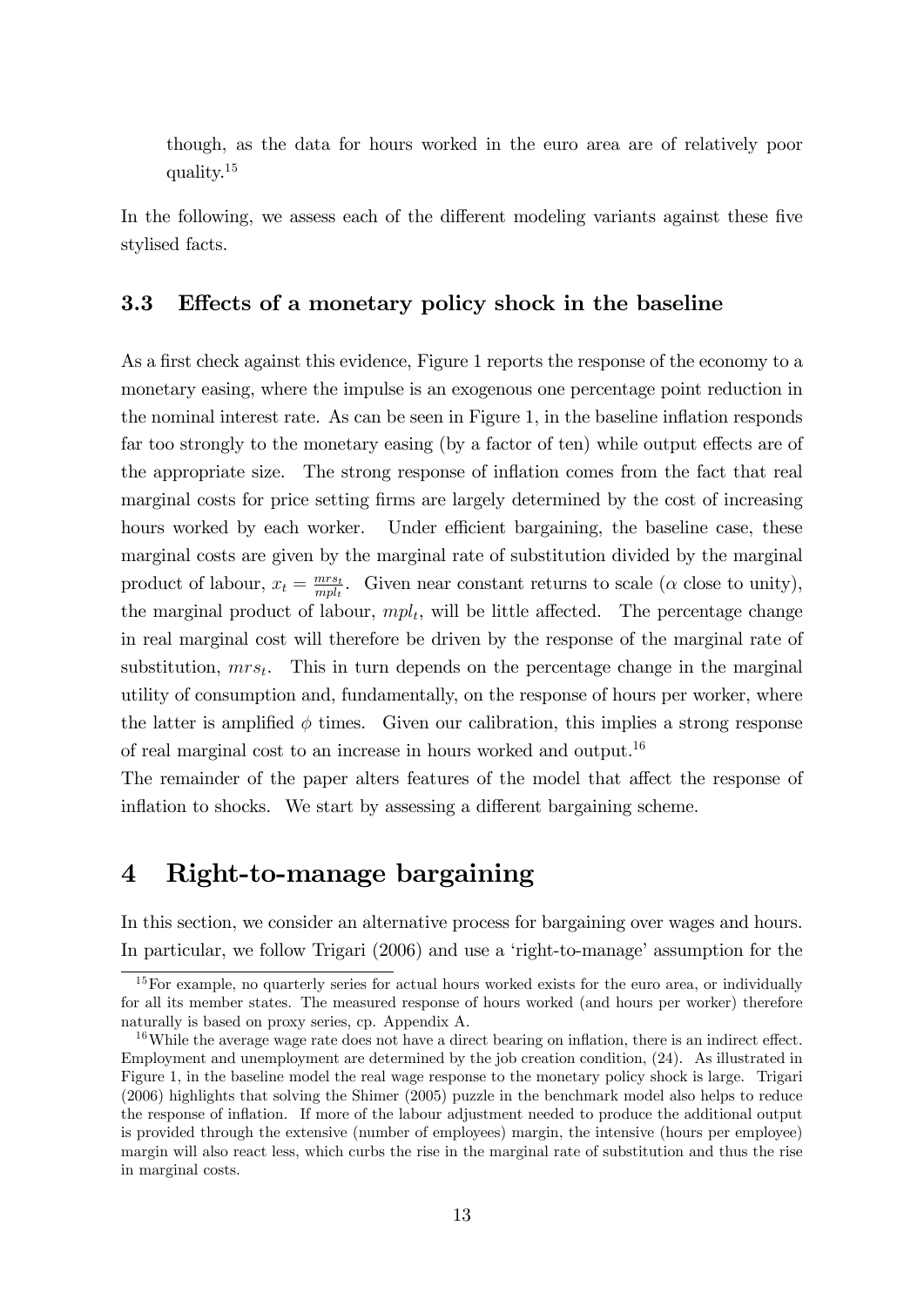bargaining process. In this setup, the wage rate is agreed upon first and then the firm is free to choose hours worked at that wage rate so as to maximise profits. The same wage rate applies to marginal and inframarginal hours worked. This setting seems reasonable for a number of wage contracts. In addition, it also preserves much of the empirically successful structure of the New Keynesian model.<sup>17</sup> The first-order condition for labour

demand is:

$$
x_t \alpha h_t^{\alpha - 1} = w_t \Longleftrightarrow x_t = \frac{w_t h_t}{\alpha y_t^l} = \frac{w_t}{m p l_t}.
$$
 (27)

meaning that that the cost of the marginal hour is equal to its benefits, ie, that the hourly wage is equal to the marginal value product of an hour worked. The right-tomanage assumption radically modifies the composition of real marginal cost. Under efficient bargaining, real marginal cost depends on hours and the marginal utility of consumption. Under right-to-manage, the hourly wage becomes an essential element of real marginal cost, opening what Christoffel *et al.*  $(2009)$  and Trigari  $(2006)$ , for example, term the 'wage channel'. Therefore, the response of marginal cost and inflation to shocks will depend entirely upon the response of the bargained hourly wage to shocks.<sup>18</sup>

This notwithstanding, the effect of the right-to-manage assumption on marginal cost and inflation in equilibrium is a priori unclear. The major difference to the efficient bargaining assumption is that the choice of hours depends directly on the average wage, and that  $\partial h_t/\partial w_t < 0$ . This affects the wage bargaining. Wage equation (21) becomes

$$
\eta \Omega_t \left( J_t - V_t \right) = (1 - \eta) \left( W_t - U_t \right) \tag{28}
$$

with

$$
\Omega_t = \frac{1}{1 - \alpha} \left( \frac{mrs_t}{x_t mpl_t} - \alpha \right) = \frac{1}{1 - \alpha} \left( \frac{\chi h_t^{1 + \phi - \alpha}}{\alpha \lambda_t x_t} - \alpha \right)
$$
(29)

This means that the relative bargaining power of the workers in the wage negotiation is modified by  $\Omega_t$ : equations (28) and (29) suggest that the workers' bargaining power increases with hours worked.<sup>19</sup> The more inelastic the labour supply at the intensive

 $17$ Following Erceg et al. (2000), when modeling wage rigidities the literature typically assumes that monopolistically competitive labor firms produce an intermediate labor good. The assumption is that these Örms set wages (the equivalent to the wage rate here) in a staggered manner and let labor output and thus input of hours into labor-good production (the equivalent to hours per employee here) be demand-determined.

 $18$ This does not, of course, mean that the marginal rate of substitution plays no role in inflation dynamics under right-to-manage. There is still an indirect ináuence of the marginal rate of substitution on inflation through its effect on the bargained wage.

<sup>&</sup>lt;sup>19</sup> If we keep the free entry assumption and constant recurrent vacancy posting costs, equation (22) still holds. The value of a job for a firm  $(23)$  and the dynamic of the average cost per hiring  $(24)$  can be simplified by replacing  $x_t y_t^l$  by  $h_t w_t/\alpha$ .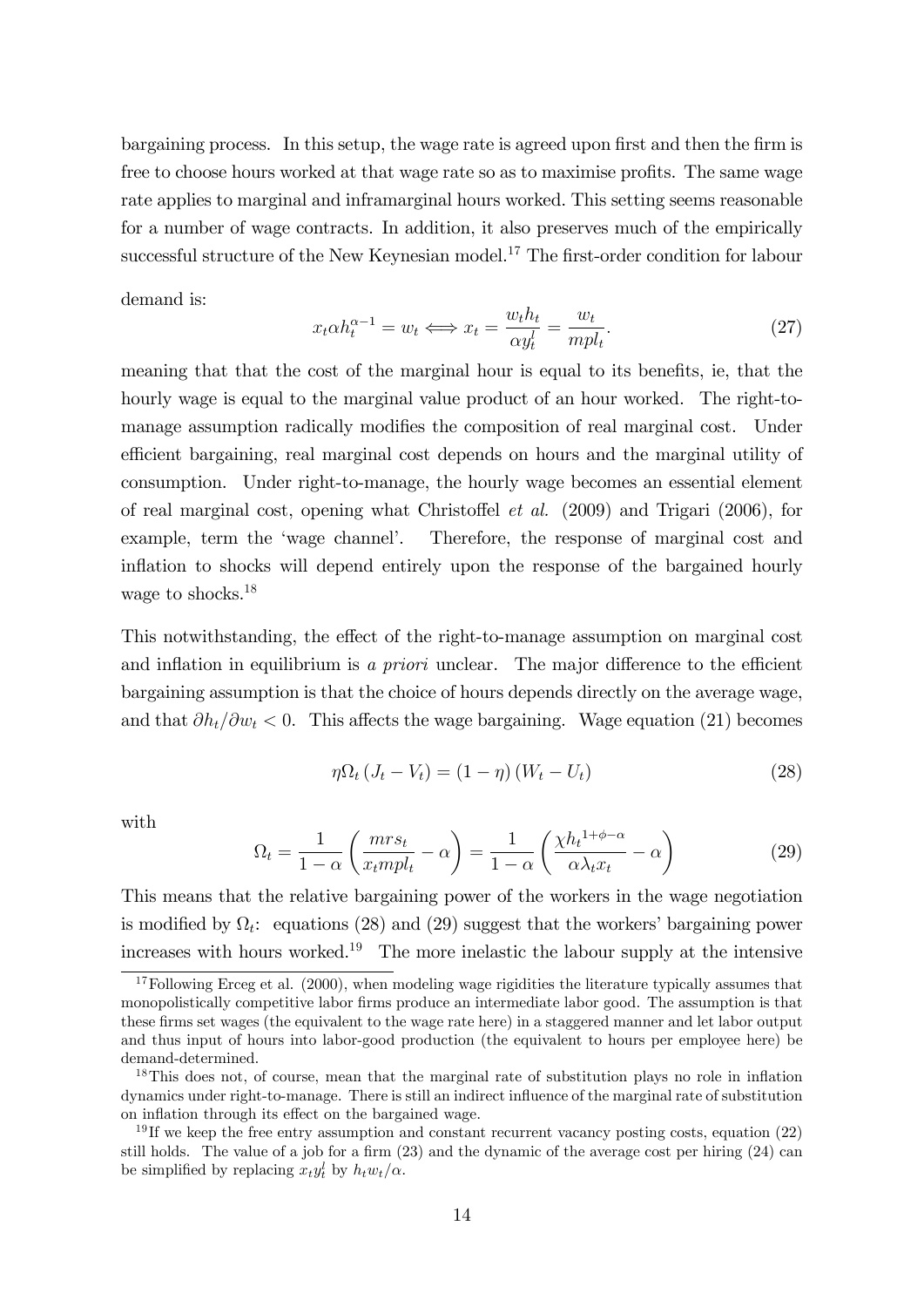margin (the larger is  $\phi$ ), the stronger this effect. If  $\phi$  is large enough, the average wage will tend to be more responsive under right-to-manage than under efficient bargaining because of the strong relative bargaining power effect. It is less clear, however, whether this also implies that marginal costs are more responsive. Under right-to-manage, the marginal wage coincides with the average wage,  $w_t$ , which is more responsive than the average wage would be under efficient bargaining. Under efficient bargaining however, the marginal wage, given by  $mrs_t$ , is already more responsive than the average wage. Figure 1 about here

Figure 1 compares the response of the economy to a monetary shock under both bargaining schemes. As the above logic suggests, the average hourly wage rate,  $w_t$ , responds more strongly (and in fact much too strongly in view of the stylised facts) to a monetary easing under right-to-manage. Still, the marginal wage rates (which determine the marginal cost of firms) show a very similar movement under both bargaining schemes, as can be seen in the similar response of marginal cost under the two schemes, leaving the response of inflation to a monetary policy shock essentially unchanged.<sup>20</sup> We conclude that the bargaining scheme in itself has little implication for inflation dynamics. As the next section shows, however, different bargaining schemes can imply fundamentally different effects of *wage rigidity* on inflation dynamics.

## 5 Wage rigidity

A cornerstone of the canonical New Keynesian framework is that average wage rates and their stickiness are instrumental for inflation dynamics, see, eg, Christiano et al.  $(2005)$ . This section of the paper discusses the role of wage stickiness for inflation dynamics once search and matching frictions in the labour market are accounted for. The related New Keynesian literature is Trigari (2006), Christoffel and Linzert (2005), Christoffel and Kuester (2008), and Krause and Lubik (2008).

In the model, the role of wage stickiness for inflation dynamics depends on the type of wage bargaining along which the model economy is organised (efficient vs. rightto-manage) as well as on whether wage stickiness affects only existing matches or also new matches (and thus hiring incentives of firms). We assume that in each period only a fraction  $(1-\xi_w^o)$  of all existing wage contracts is renegotiated. New hires are paid

<sup>&</sup>lt;sup>20</sup>The different response in the average wage rate caused by the bargaining power effect does, however, imply differences in the response of unemployment. The average wage rate responds by more under right-to-manage and thus leaves relatively less of the increased revenue in the hand of the Örms, thereby reducing hiring incentives. As a consequence, this leads to a smaller response of employment under right-to-manage than under efficient bargaining. This in turn leads to slightly more recourse to the intensive margin under right-to-manage than under efficient bargaining, which reinforces the increase in the wage and thus marginal costs.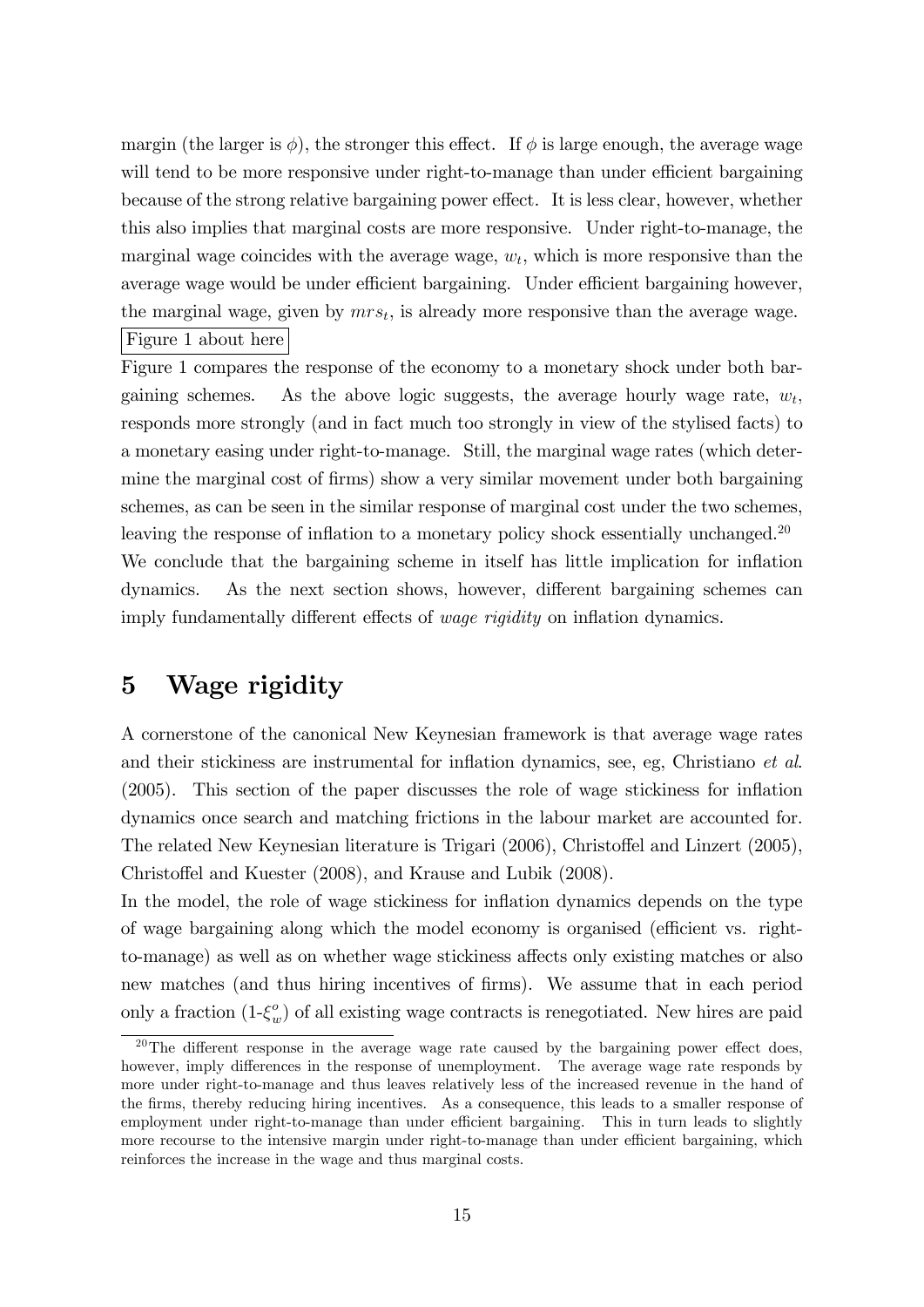

Figure 1: IMPULSE RESPONSES TO A MONETARY EASING  $-$  BASELINE VS. RIGHT-TO-MANAGE. Shown are impulse responses to an unanticipated 100 bps reduction in the quarterly nominal interest rate in quarter 0. All entries are in percentage deviations from steady state. Interest rates and inflation rates are reported in annualized terms. The black solid line marks the baseline response with efficient bargaining. The red dashed line shows the response under right-to-manage bargaining.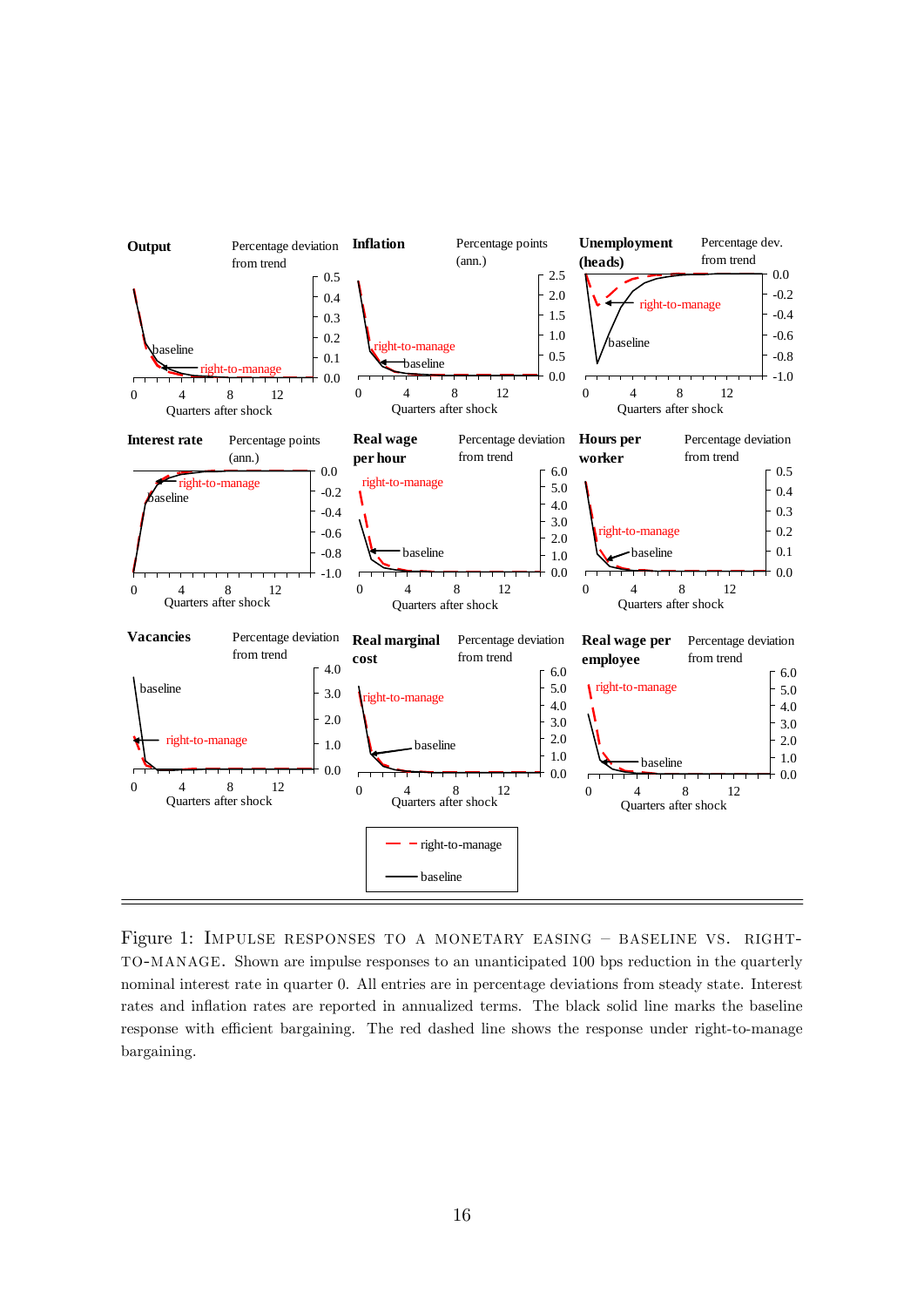either the existing nominal contract wage from the previous period (with respective probabilities  $\xi_w^n$ ) or they freely negotiate the wage (with probability  $1 - \xi_w^n$ ). Full nominal wage flexibility obtains if  $\xi_w^o = \xi_w^n = 0.21$ 

Even though the wage bargaining will be discussed in detail later, it is important at this stage to stress that all the 'firm-worker' pairs that are given the opportunity to (re)-negotiate their wage contract face the same problem and therefore set the same wage. Because wage negotiation is time-dependent, different workers may be paid different wages and can supply different hours, even though they are otherwise ex-ante identical.

### 5.1 Efficient bargaining

Under efficient bargaining, as we showed earlier, real marginal cost will equal the workers' marginal rate of substitution divided by their marginal product and will be independent of the average wage rate in existing matches.<sup>22</sup> For that reason, wage rigidity, if it only affects existing matches, does not have a bearing on inflation dynamics if bargaining is efficient.

Matters change if wage stickiness affects the wages of prospective new hires. As the vacancy posting condition equation makes clear, hiring incentives depend on the expected profits of firms. Wages are important in allocating the surplus of the match among firms and workers. As Hall (2005) notes, wage stickiness in new matches enhances the cyclicality of job creation by altering the share of revenue left to firms over the cycle. Since hiring incentives are affected, future marginal costs and, thus, inflation will be affected as well. The reason is that the hiring behaviour of firms influences the economy-wide relative use of the extensive margin and the intensive margin of employment and this will have a direct bearing on marginal costs, as a result of the decreasing returns to hours worked per employee,  $\alpha \leq 1$ , and the increasing marginal disutility of work  $\phi > 0.^{23}$  Wage stickiness, insofar as it affects new matches,

<sup>&</sup>lt;sup>21</sup>These matches draw a wage from the previous period's wage distribution. The rationale for this assumption, following Gertler and Trigari (2006), lies in interpreting a match as one position in a multiworker firm. While every period there may be new hires for some positions, these firms may adjust they overall pay-scale only infrequently. There is currently debate about whether there is evidence in the data that wages of new hires are sticky. Pissarides (2007) and Haefke, Sonntag, and van Rens (2007), for example, find little empirical support for wage stickiness for new hires.

 $^{22}$ The reason is that in existing matches the average wage rate is not allocative but rather splits the surplus of the match among the two parties. In particular, even when fixing the *average* hourly wage rate, this does not fix the hourly wage rate *schedule*. As part of an efficient bargaining agreement, the relevant section of marginal wages can be freely set in a state-contingent way even if average wage rates are fixed.

 $23$ See also Trigari (2006). Krause and Lubik (2008) find that wage stickiness is irrelevant for inflation dynamics. This rests on their assumption that there is only an extensive margin, in which case marginal costs indeed are little affected.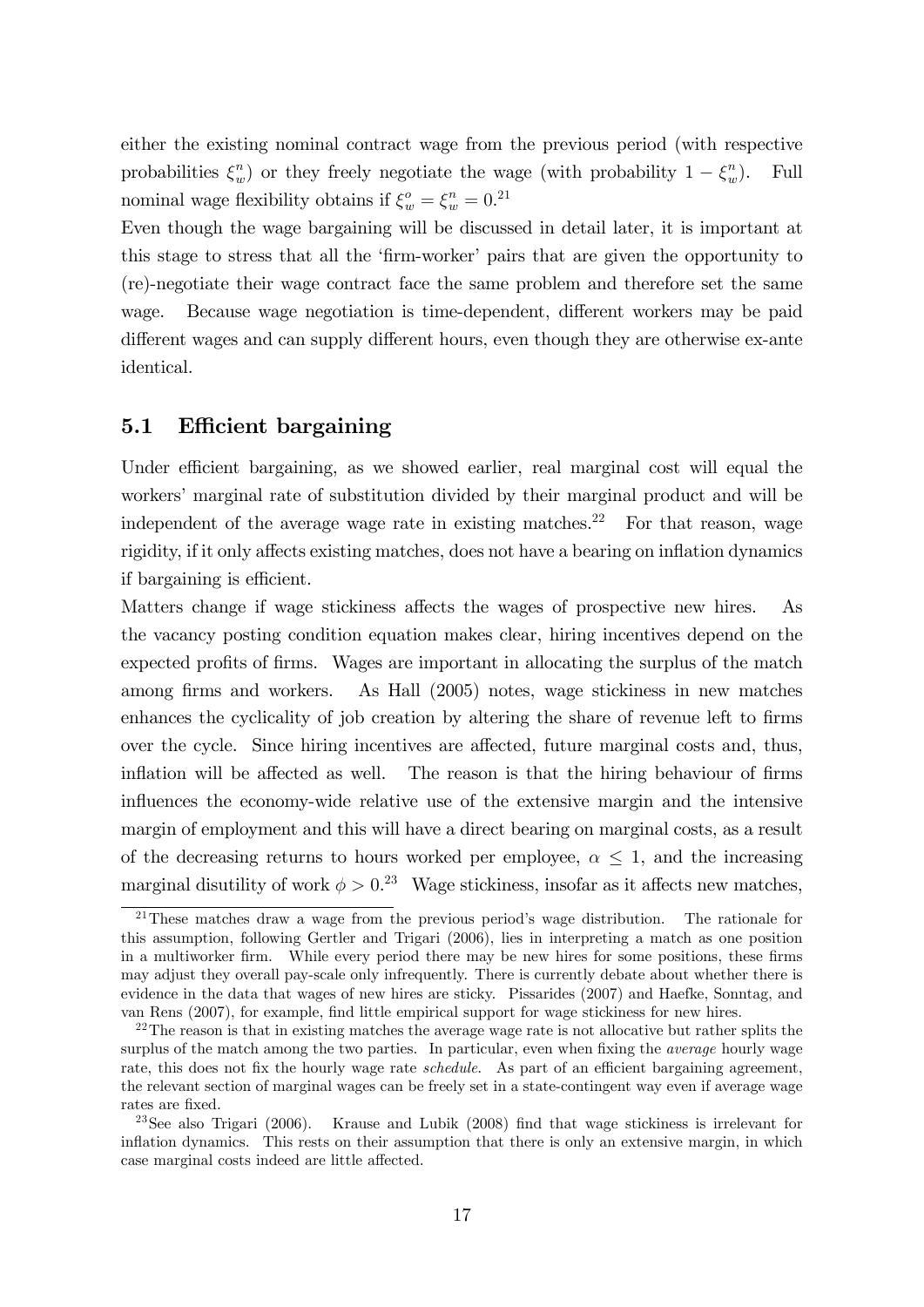makes hiring more responsive to a monetary easing. This means that the demanddriven increase in labour input is borne more by the number of employees rather than by hours worked. As a result, the average worker works fewer hours than in the absence of wage stickiness. This means that the marginal rate of substitution rises less strongly, and also that the marginal product of labour falls less strongly. So, wage stickiness for new hires, through its effect on employment, makes marginal costs (and thus inflation) less responsive to a monetary easing.

#### Figure 2 about here

Figure 2 illustrates the empirical implications of this. In the baseline setup, equation (13) implies that employment only reacts with a lag. With wage stickiness in new matches, employment reacts more strongly. This leads to a quicker fall in the response of hours, lowering the persistence of the responses of marginal cost and ináation. While future marginal costs and inflation thereby react less than in the absence of wage rigidity, quantitatively the differences are tiny, as Figure 2 illustrates. Complementing the results in this section, Section 7 assesses the case when the baseline is modified to allow for contemporaneous hiring, in which case employment is a jump variable and the initial response of hours worked per employee is thereby attenuated.

### 5.2 Right-to-manage bargaining

Section 4 highlighted that right-to-manage implies a close relationship between hours worked and the wage. In this section, we allow for stickiness in these wages. In particular, if the wage of a worker has been bargained i periods ago, he or she will work

$$
h_t(w_{t-i}^*) = \left(\alpha \frac{x_t}{w_{t-i}^*} \frac{p_t}{p_{t-i}}\right)^{\frac{1}{1-\alpha}} = h_{t-i}(w_{t-i}^*) \left(\alpha \frac{x_t}{x_{t-i}} \frac{p_t}{p_{t-i}}\right)^{\frac{1}{1-\alpha}}
$$
(30)

hours. Here, we let  $w_{t-i}^* = \frac{w_{t-i}^{n,*}}{p_t}$  represent the real value of the nominal wage negotiated at time  $t - i$ .  $w_{t-i}^{n,*}$  $_{t-i}^{n,*}$  is the nominal wage rate negotiated i periods ago, which for some matches will continue to prevail today.

The asset value of a job clearly depends on the bargained wage. Adopting the viewpoint of an intermediate producer, we denote by  $J_t(w_{t-j}^*)$  the asset value in period t of a job with a wage that was bargained i periods ago.  $Ex$  ante, the asset value of a new match for the firm can be written as

$$
J_t = (1 - \xi_w^n) J_t(w_t^*) + \xi_w^n J_t(w_{t-1})
$$
\n(31)

where  $w_t$  is the average real value of all hourly wages. The asset value of a vacant job  $V_t$  is still given by equation (15), ie, the vacancy posting condition is not modified.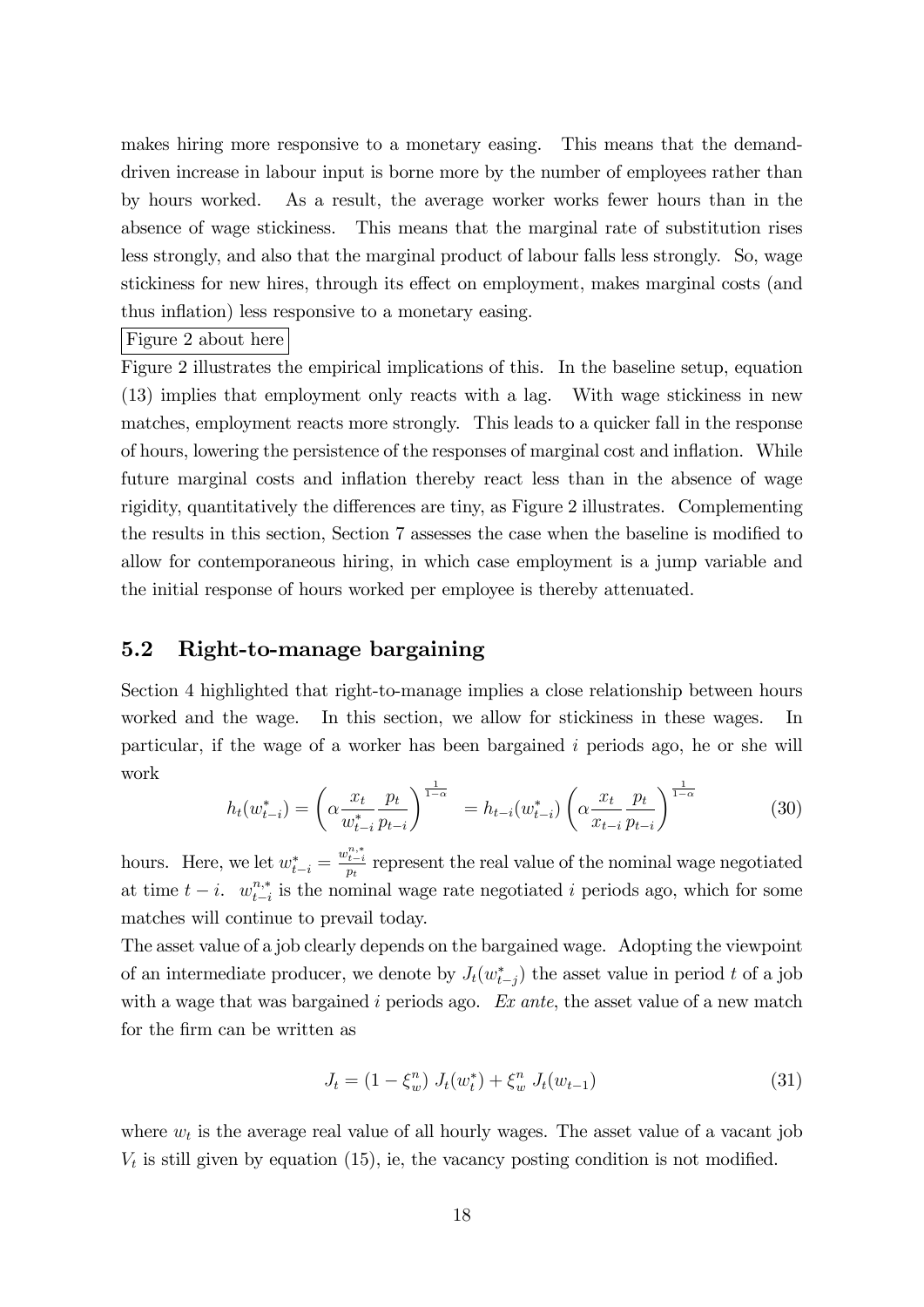

Figure 2: MONETARY EASING – EFFICIENT BARGAINING AND WAGE RIGIDITY OLD and new hires. Shown are impulse responses to an unanticipated 100 bps reduction in the quarterly nominal interest rate in quarter 0. All entries are in percentage deviations from steady state. Interest rates and ináation rates are reported in annualized terms. The black solid line marks the baseline response. A red dashed line marks the response when both wages of new hires and of old matches are sticky. The green dotted line shows the response when only wages of old hires are sticky.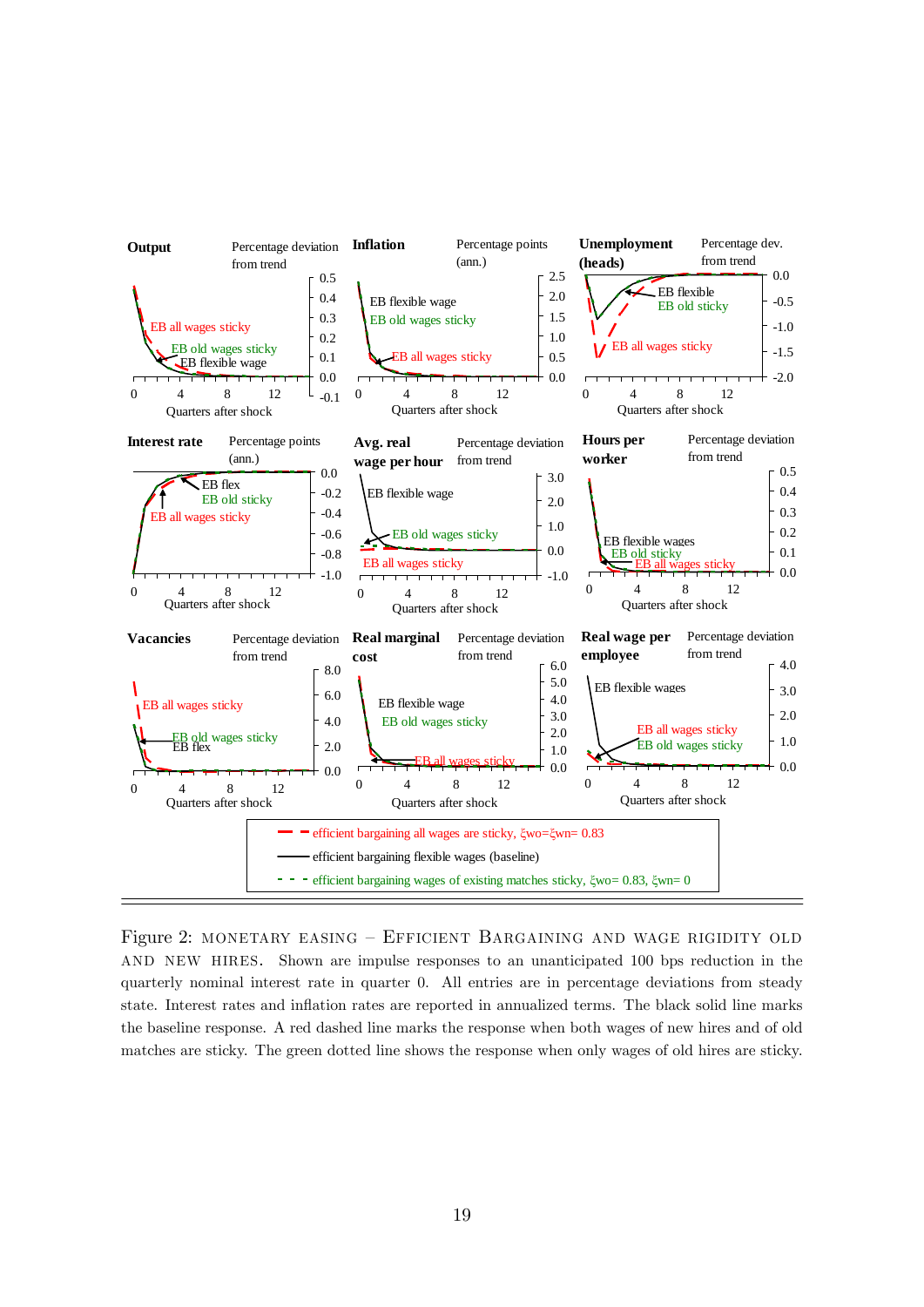All the (re-)negotiating firm-worker couples face the same problem and therefore choose the same wage  $w_t^*$  through the usual Nash bargaining procedure

$$
\max_{w_t^*} \left[ \mathcal{W}_t(w_t^*) - U_t \right]^\eta \left[ J_t(w_t^*) \right]^{1-\eta}
$$

where the worker's surplus,  $W_t(w_t^*) - U_t$ , takes into account the fact that wages may not be renegotiated immediately. After some algebra, we obtain the wage equation for wages negotiated at time t

$$
\eta J(w_t^*)\Omega_t' = (1 - \eta) \left[ \mathcal{W}_t(w_t^*) - U_t \right] \tag{32}
$$

with

$$
\Omega'_t = \frac{1}{1-\alpha} \left[ \frac{\chi h_t(w_t^*)^{1+\phi-\alpha}}{\alpha \lambda_t x_t} \frac{\mathbf{E}_t \sum_{i=0}^{\infty} (\beta(1-\rho)\xi_w^o)^i \left[ \frac{x_{t+i}}{x_t} \frac{p_{t+i}}{p_t} \right]^{\frac{1+\phi}{1-\alpha}}}{\mathbf{E}_t \sum_{i=0}^{\infty} (\beta(1-\rho)\xi_w^o)^i \left[ \frac{x_{t+i}}{x_t} \left( \frac{p_{t+1}}{p_t} \right)^{\alpha} \right]^{\frac{1}{1-\alpha}}} - \alpha \right]
$$

#### Figure 3 about here

Figure 3 shows the response to a monetary easing in the right-to-manage model with flexible wages (which are similar to the efficient bargaining baseline) and the two alternatives with nominal wage rigidities. Two observations are in order. First and foremost, the combination of the right-to-manage bargaining with nominal wage stickiness produces much more rigid wages. These translate into a more reasonable response of ináation, and into ináation persistence. In other words, the combination of sticky wages with 'right-to-manage' bargaining is able to generate a magnitude of the response of inflation to a monetary policy shock that is in line with the stylised facts. This follows directly from the fact that in right-to-manage bargaining, there is a direct cost channel from wages to marginal cost to inflation. Second, the responses are very similar for the two cases of wage rigidity. Whether wage rigidity affects only existing matches, or all matches, does not matter much for inflation dynamics; Christoffel and Kuester (2008) make a similar point.

## 6 Real rigidities arising within the individual firm

Following most of the existing literature, the baseline assumed that price-setting firms can buy labour goods,  $y_t^l$ , in a competitive factor market at cost  $x_t$  per unit. They then transform this into a differentiated product. Due to this assumption, price-setting firms' marginal costs are independent of their own output level. In that setup only if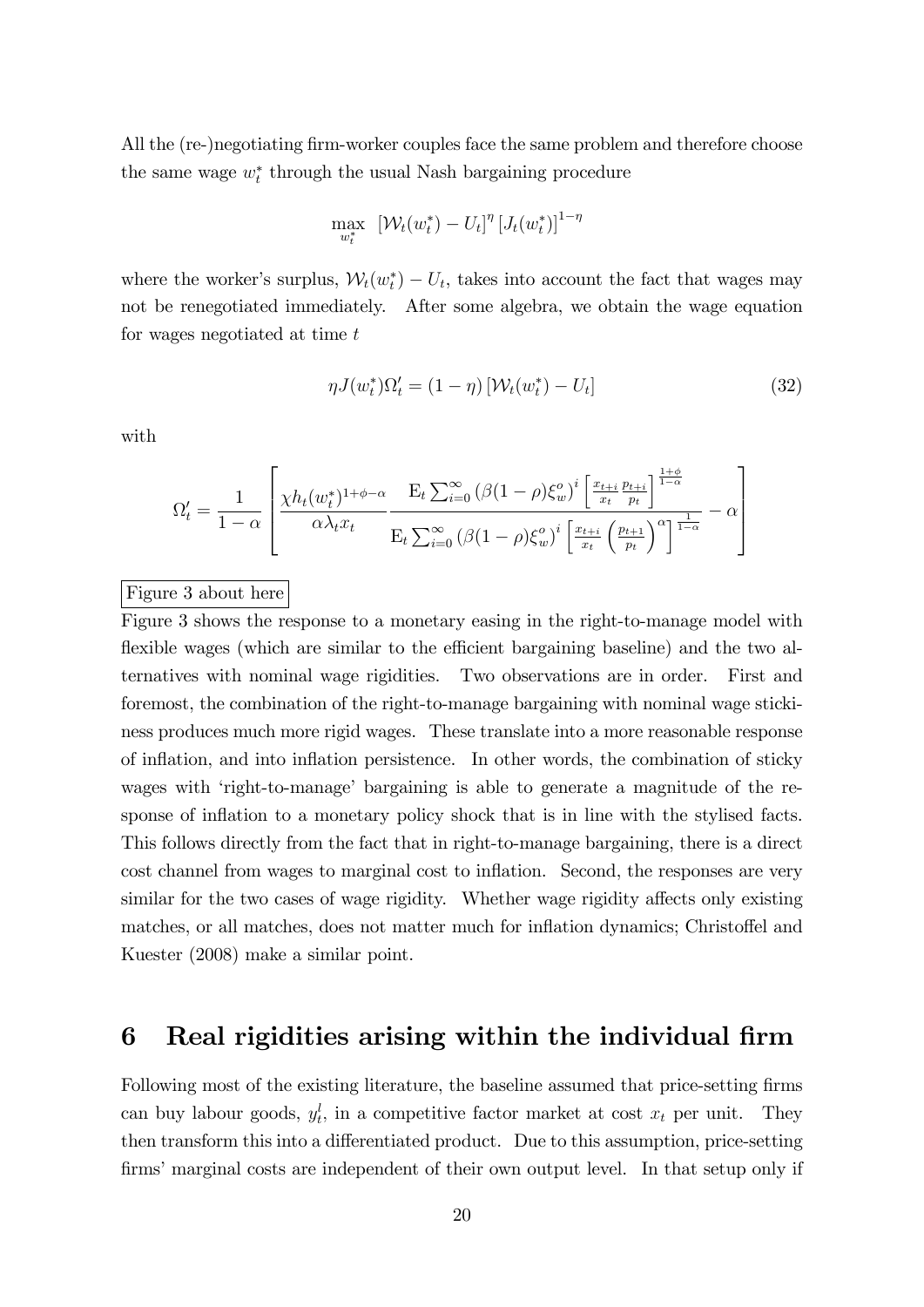aggregate marginal costs are more rigid will inflation be more rigid. Following Kuester (2007), this section instead merges the intermediate labour good sector with the retail sector and emphasises real rigidities arising at the *individual firm level* over and above the real rigidities arising at the aggregate level. Related papers are Sveen and Weinke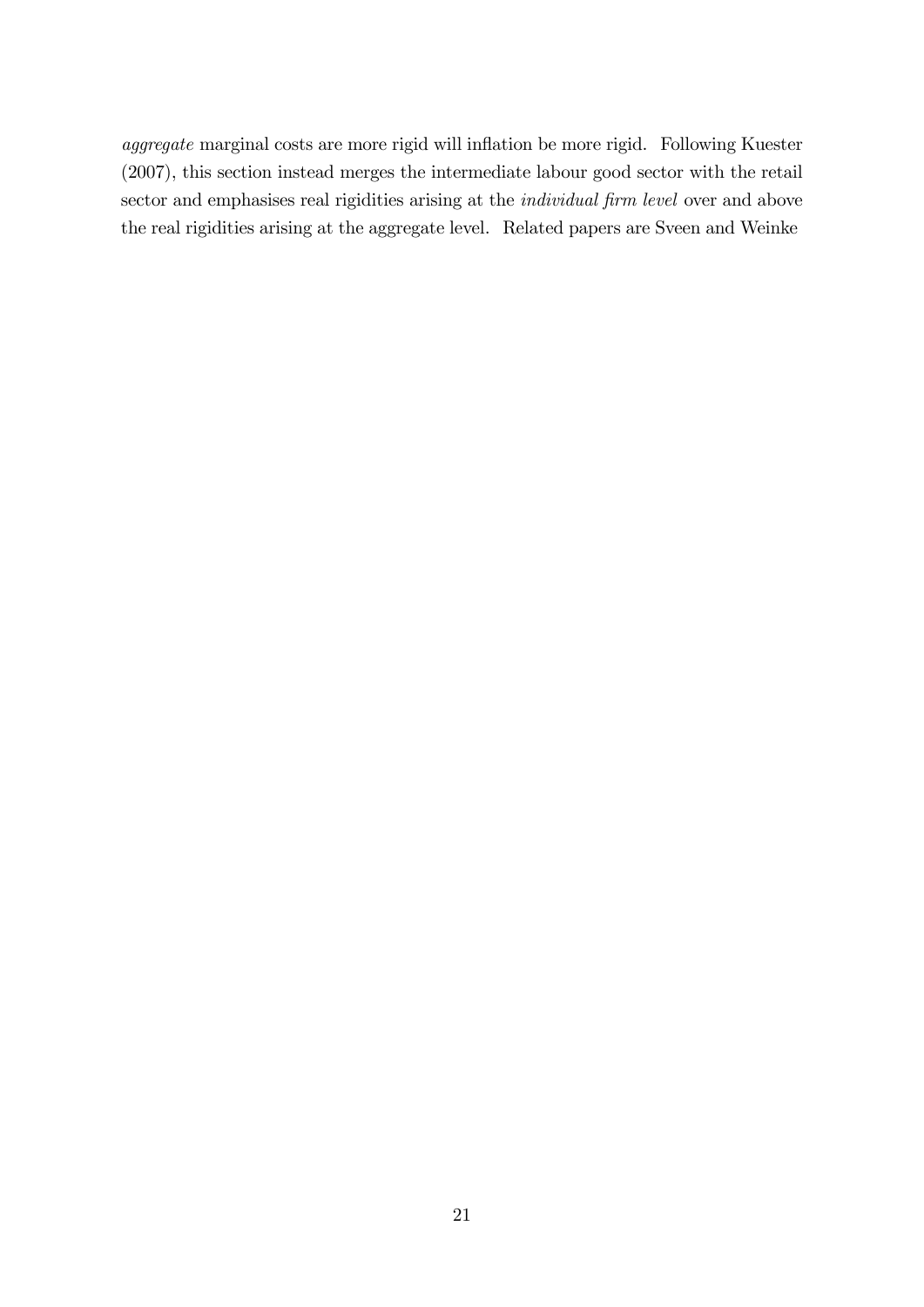

Figure 3: Impulse responses to a monetary easing right-to-manage with WAGE RIGIDITY. Shown are impulse responses to an unanticipated 100 bps reduction in the quarterly nominal interest rate in quarter 0. All entries are in percentage deviations from steady state. Interest rates and ináation rates are reported in annualized terms. The black solid line shows the response in the right-to-manage model in the absence of wage rigidity. The red dashed line shows the response when all wages are sticky. The green dotted line shows the case in which wage rigidity affects only existing matches.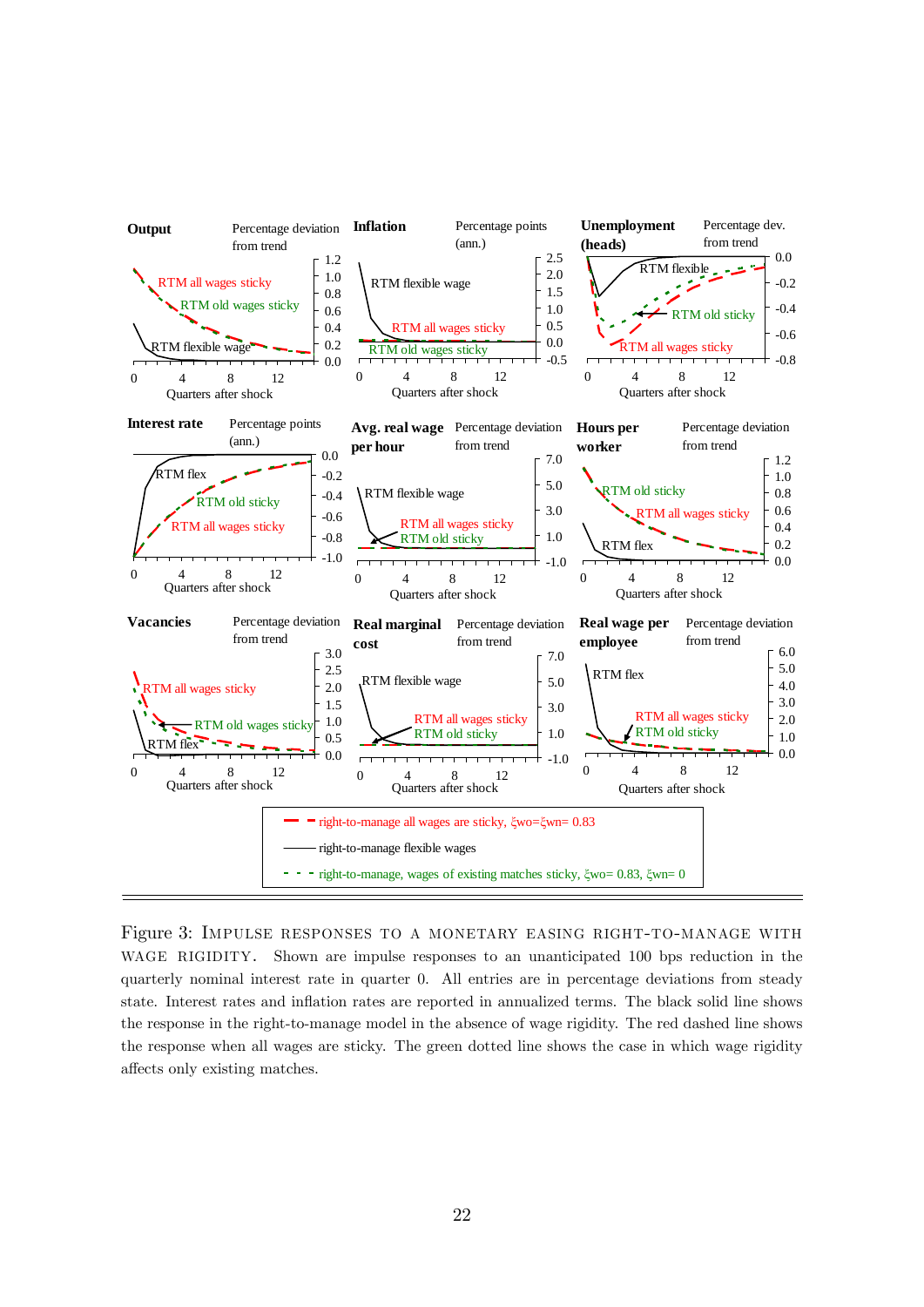(2007) and Thomas (2008).

The presence of search and matching frictions in the labour market means that a worker in this economy temporarily constitutes a firm-specific factor of production to the firm at which he is employed.<sup>24</sup> This, in turn, means that a firm's price-setting has an effect not only on the demand that the firm faces but also on the wage demand of its worker, and thus on the firm's own marginal costs.

As a consequence, for any given behaviour of aggregate marginal costs, firms are induced to adjust prices by less. The mechanism at work is the following. Consider an aggregate shock that all else equal would imply an increase in the marginal cost of all firms. A firm that can re-optimise its price passes part of the cost increase on to consumers. The increase in its price causes a fall in demand. This fall in demand will be the stronger the more price-elastic is demand, ie, the larger is  $\epsilon = \frac{1}{1-\epsilon}$  $\frac{1}{1-\mu_p}$ . In turn hours worked at the firm fall (they fall by more the more the production function exhibits decreasing returns to scale, ie, the smaller is  $\alpha$ ). So, in sum, hours worked fall the more in response to a price increase, the larger is  $\epsilon$  and the smaller is  $\alpha$ . If workers have an increasing marginal disutility of work, ie,  $\phi > 0$ , this fall in hours worked leads to a reduction in the worker's marginal disutility of work. Therefore, at the time of deciding on the price the Örm sets, it anticipates that the price increase would induce an effect that balances the original increase in marginal costs: workers take part of the original cost increase on themselves by accepting lower marginal wage rates. This implies that price setting firms decide to move their prices by less for any given behaviour of aggregate marginal costs than in the baseline model, curbing the response of inflation to shocks relative to the benchmark model.<sup>25</sup>

This intuition is captured in the New Keynesian Phillips curve for the modified model economy:

$$
\widehat{\pi}_t = \beta(1-\rho)E_t\left\{\widehat{\pi}_{t+1}\right\} + \frac{1-\xi_p}{\xi_p}\left[1-\beta(1-\rho)\xi_p\right]\left\{\frac{1}{1+\frac{\epsilon}{\alpha}\left[(1-\alpha)+\phi\right]}\right\}\widehat{x}_t. \tag{33}
$$

With respect to the baseline New Keynesian Phillips curve, equation (9), there is an additional term dampening the pass-through of marginal cost on inflation (underlined). As the above discussion suggested, the more price-elastic is demand (the larger is  $\epsilon$ ),

 $24$ In the intermediate labor sector of the baseline model, workers also constituted a temporarily firmspecific production factor. By assumption, however, this sector operated under perfect competition and flexible prices.

<sup>&</sup>lt;sup>25</sup>It seems important to distinguish between real rigidities arising at the aggregate level and real rigidities arising at the individual firm level. For real rigidities arising at the aggregate level, as in Ball and Romer (1990), prices (and thus inflation) will respond the less to shocks the less (the aggregate component of) marginal cost responds to these shocks. For real rigidities arising at the individual firm level, prices will respond the less to shocks the more (the firm-specific component of) any firm's marginal cost rises with demand. For a further exposition, see also Woodford (2003, Chapter 3).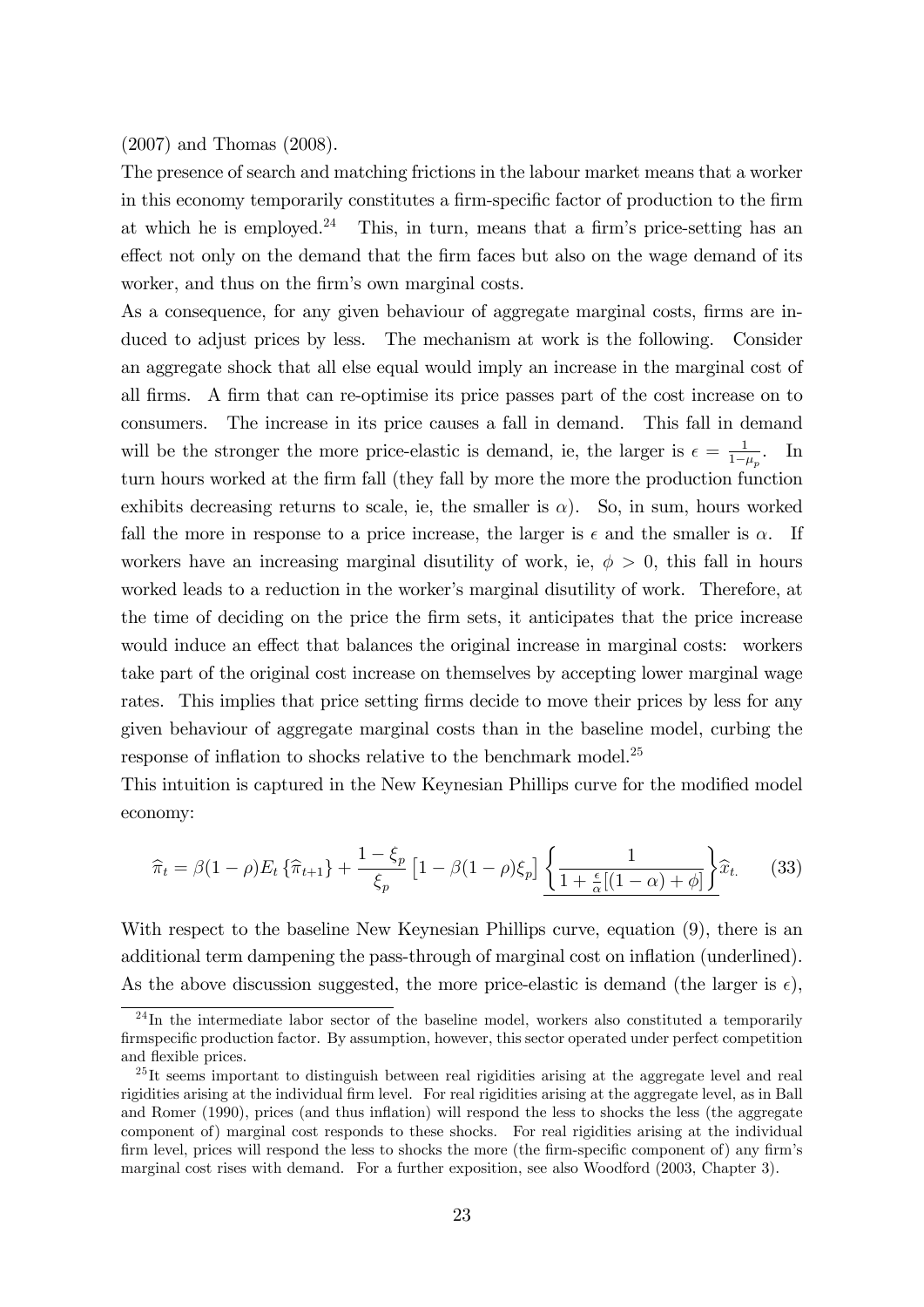the more curved the marginal disutility of labour is (the larger  $\phi$ ) and the faster the returns to hours per employee decrease at the firm level (the smaller  $\alpha$ ), the less will firms adjust prices to aggregate shocks, and the weaker will therefore be the response of inflation to its aggregate driving forces.

#### Figure 4 about here

Figure 4 compares the impulse response to a monetary easing in the baseline model to the model with firm-specific labour. The additional factor in the New Keynesian Phillips curve (33) is equal to  $\left\{\frac{1}{1+\frac{\epsilon}{\alpha}[(1-\alpha)+\phi]}\right\}$  $= 0.009$ . As a result, inflation reacts considerably less to the monetary shock when allowing for firm-specific labour, bringing the response more in line with the stylised facts. In turn, this implies that the monetary easing provides more stimulus, which translates into a response of output that is larger than in the baseline.

## 7 Contemporaneous hiring

In the variants of the search model discussed above there was a one period lag before a worker hired in  $t$  takes on the job. In light of the empiricial evidence on short term fluctuations in employment, it is useful to look at a variant allowing for contemporaneous hiring.<sup>26</sup> This section follows Ravenna and Walsh (2007) and assumes the following timing. As before, at the beginning of each period some firms and workers randomly separate. Firms that are not matched with a worker can post vacancies. Contrary to the case in previous sections however, the successful matches become productive in the same period. So employment evolves according to  $n_t = (1 - \rho)n_{t-1} + m_t$ . This timing assumption implies the following flow values for the value of a job to the firm and the value of a vacancy

$$
J_t = y_t^l x_t - h_t w_t + \mathcal{E}_t \left\{ \beta_{t,t+1} (1 - \rho) J_{t+1} \right\} , \qquad (34)
$$

$$
V_t = -\kappa + q_t J_t + \mathcal{E}_t \left\{ \beta_{t,t+1} (1 - q_t) V_{t+1} \right\} , \qquad (35)
$$

The flow value of being employed,  $W_t$ , and the flow value of being unemployed,  $U_t$ , are defined with respect to the end of the period after the formation of the current period matches.

<sup>&</sup>lt;sup>26</sup>Data for the U.S. shows that more than 60  $\%$  of unemployment spells take less than 14 weeks, see "Labor Force Statistics from the Current Population Survey". For the Euro area the proportion of short term unemployed (up to a 2 month unemployment spell) in total employment was around 15 % in the period between 2005q1 and 2008q2, according to the OECD Labor Force Survey. Including also spells until 5 months implies a proportion of roughly 30 percent of short term unemployment in total unemployment.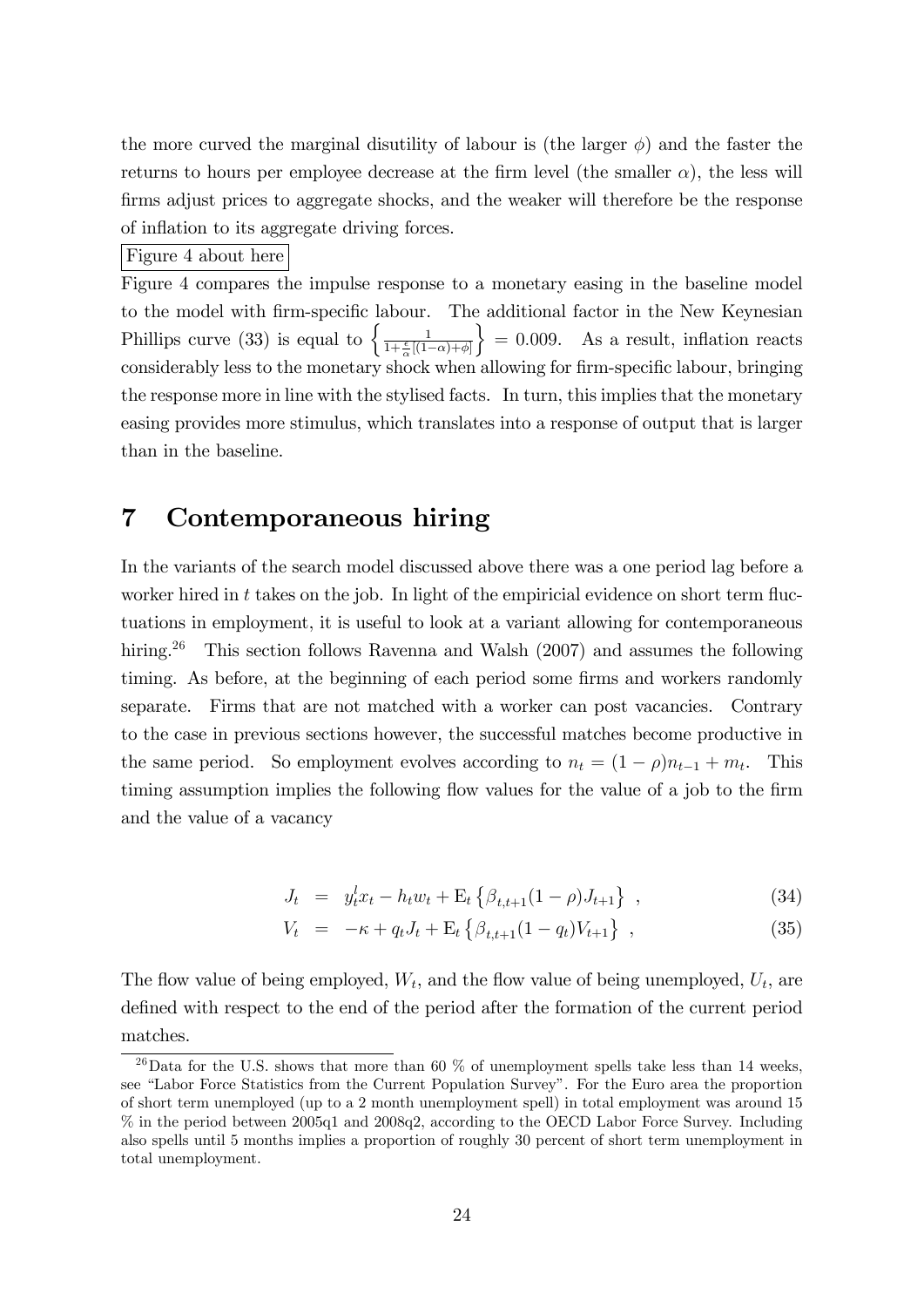

Figure 4: IMPULSE RESPONSES TO A MONETARY EASING  $-$  FIRMSPECIFIC LABOUR vs baseline. Shown are impulse responses to an unanticipated 100 bps reduction in the quarterly nominal interest rate in quarter 0. All entries are in percentage deviations from steady state. Interest rates and inflation rates are reported in annualized terms. The black solid line shows the response in the efficient bargaining baseline, which separates price setting and wage setting in two different sectors. The red dashed line shows the response of the economy when these two sectors are merged.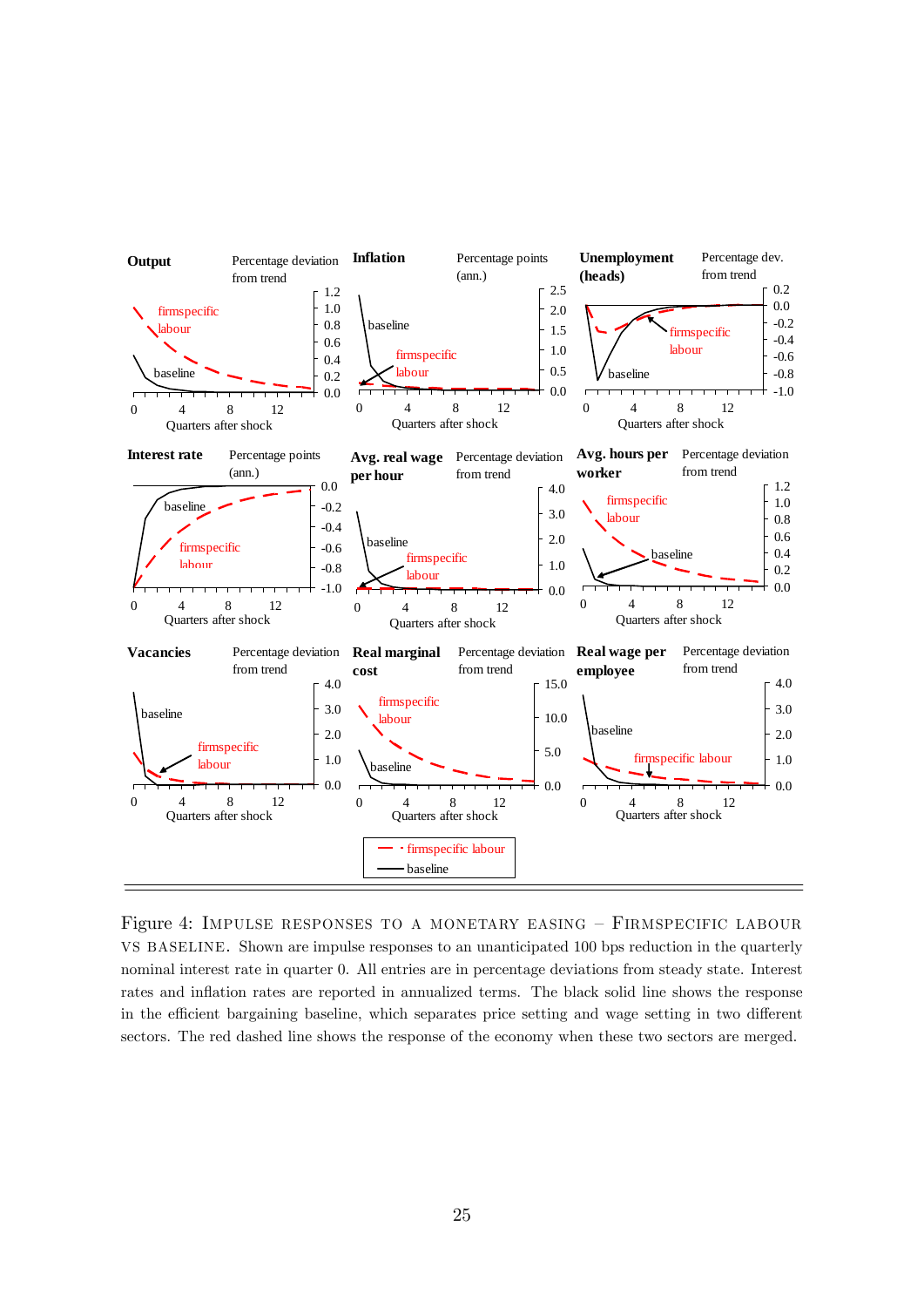$$
W_t = h_t w_t - \frac{\chi}{\lambda_t} \frac{h_t^{1+\phi}}{1+\phi} + \mathcal{E}_t \left\{ \beta_{t,t+1} \left[ (1-\rho+\rho s_{t+1}) W_{t+1} + \rho (1-s_{t+1}) U_{t+1} \right] \right\}, \tag{36}
$$

$$
U_t = b + \mathcal{E}_t \left\{ \beta_{t,t+1} \left[ s_{t+1} \ W_{t+1} + (1 - s_{t+1}) \ U_{t+1} \right] \right\}.
$$
 (37)

Figure 5 shows the response to the monetary easing. The introduction of contemporaneous hiring has a direct impact on marginal costs. As matches become productive within the period, labour adjustment moves from the intensive to the extensive margin. As a result the reaction of employment is considerably more pronounced and the reaction of hours per worker is lower than in the baseline. The peak response of unemployment occurs in the Örst period and exceeds the peak response in the baseline by a factor of two. The strong response of employment implies a lower reaction of hours and a slightly lower wage response. The overall impact on the inflation response is small nevertheless.

Figure 5 about here

## 8 Variants of the vacancy posting process

How vacancy creation moves over the business cycle is essential for determining the response of the intensive versus the extensive margin of labour adjustment. As discussed in section 3.3, this in turn has a bearing on the response of marginal wages, marginal cost and inflation over the business cycle. This section studies the implications of two modifications of the vacancy posting process which have been introduced in the RBC literature on frictional unemployment with the aim of helping the Mortensen and Pissarides model reproduce labour market stylised facts. The first modification, following Yashiv (2006), draws on the intuition that it is easier to incorporate a worker into a company when employment is high already. The second modification, following Fujita and Ramey (2007), eases the free entry condition.

### 8.1 Employment adjustment costs convex in the hiring rate

In the first variant of the model, we drop the assumption of a fixed recurrent vacancy posting cost. Instead, we follow Gertler and Trigari (2006) and assume that total hiring costs are a quadratic function of the hiring rate. The idea is that hiring costs not only increase with the number of new hires, but also with the ratio of new hires to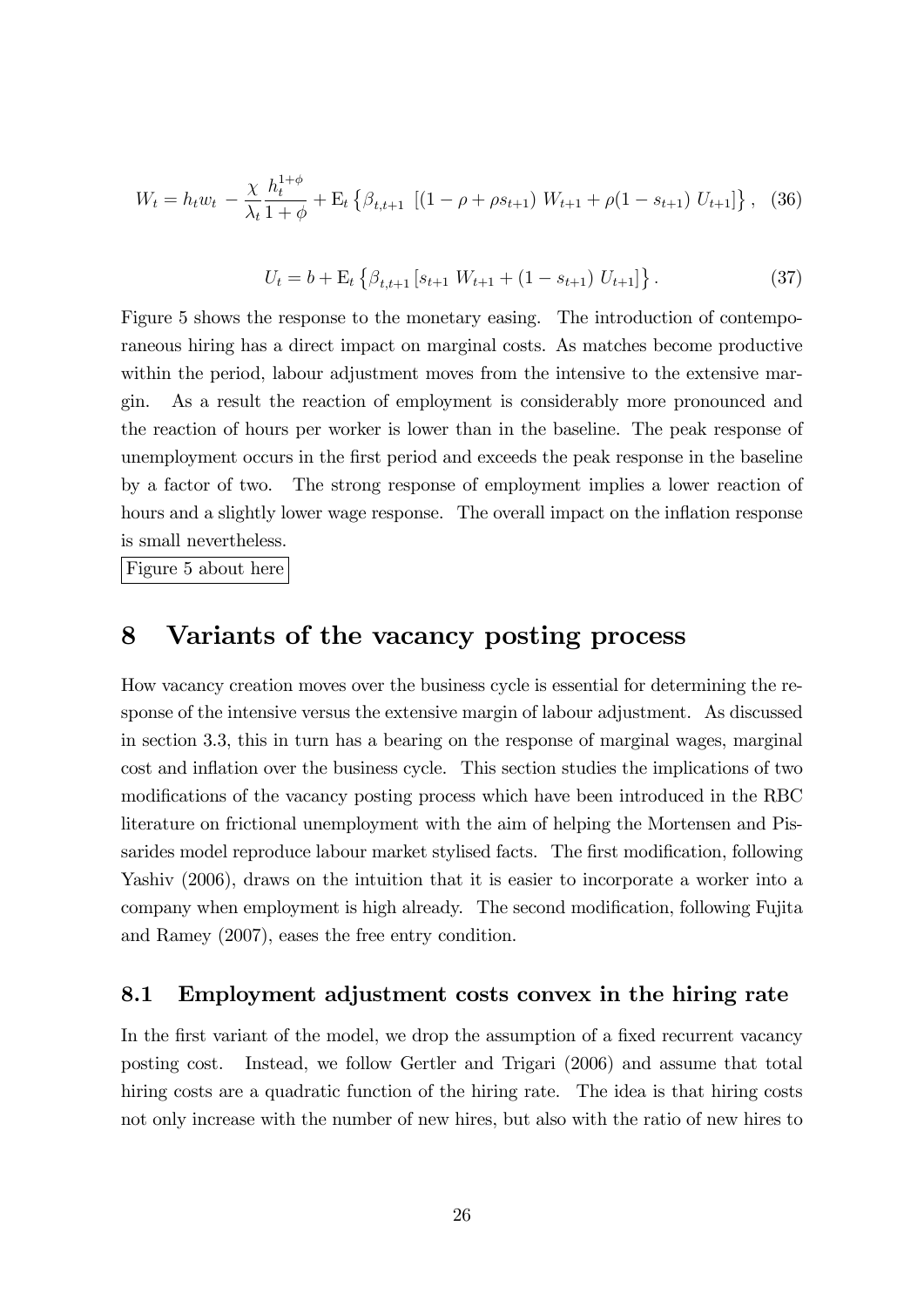

Figure 5: IMPULSE RESPONSES TO A MONETARY EASING  $-$  CONTEMPORANEOUS HIRING VS BASELINE. Shown are impulse responses to an unanticipated 100 bps reduction in the quarterly nominal interest rate in quarter 0. All entries are in percentage deviations from steady state. Interest rates and ináation rates are reported in annualized terms. The black solid line shows the response in the efficient bargaining baselines. The red dashed line shows the response of the economy when we allow for contemporaneous hiring.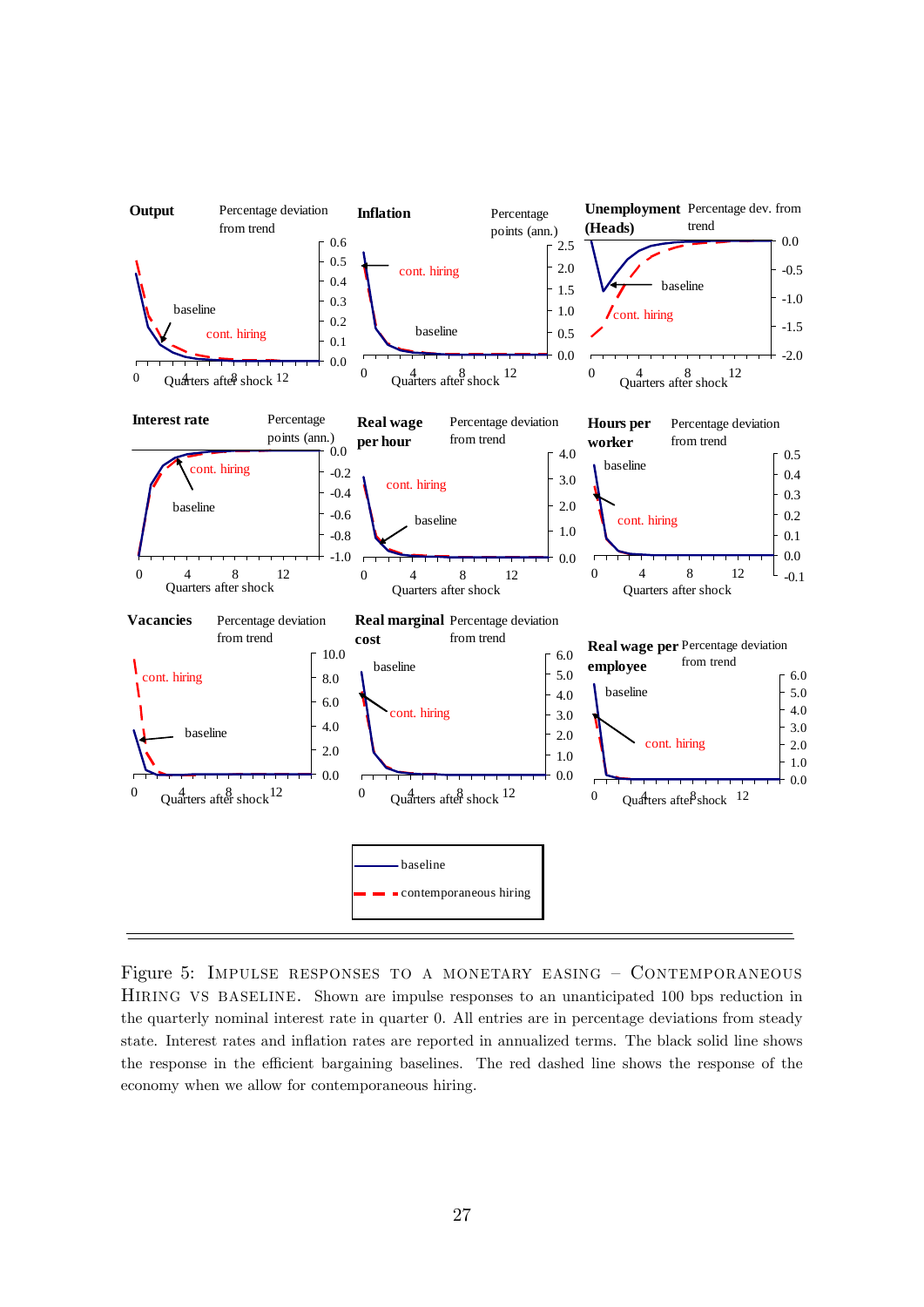existing jobs,  $27$ 

$$
k_t^v v_t = \psi \left(\frac{m_t}{n_t}\right)^2 n_t \tag{38}
$$

where we assume that the total hiring cost is shared equally among all the firms that posted a vacancy. Transforming (38), the cost per hiring,  $k_t^v/q_t = \psi \frac{m_t}{n_t}$  $\frac{m_t}{n_t}$ , is proportional to the hiring rate  $\frac{m_t}{n_t}$ . This is in contrast to the baseline where the cost per hire typically increases with  $n_t$  due to the congestion effect which is associated with the search and matching process. All else equal, this will lead to greater variation in employment and thus less variation in marginal costs and inflation. Using the free entry condition  $V_t = 0$  and substituting for  $k_t^v$ , equations (22), (23) and (24) are left unmodified but for the substitution of  $\kappa/q_t$  by  $\psi m_t/n_t$ , so that the dynamics of the job creation condition will be determined by the hiring rate instead of the probability of filling a vacancy. Figure 6 about here

Figure 6 shows that hiring reacts more strongly to shocks relative to the baseline and, so, future real marginal costs react less strongly, reducing the effect of the shock on inflation. Quantitatively, however, in our calibration the effect is tiny.

#### 8.2 Vacancy costs as sunk costs

An alternative to convex costs is a sunk cost as in Fujita and Ramey (2007). In this case, Örms pay a sunk cost only once when they post a new vacancy. Every period, all the firms that have neither a worker nor vacancy draw their sunk cost,  $K$ , out of a distribution,  $F(K)$ . Among these, all the firms endowed with a sunk cost lower than

$$
\overline{SC}_t = \mathbf{E}_t \left\{ \beta_{t,t+1} \left[ q_t J_{t+1} + (1 - q_t) \overline{SC}_{t+1} \right] \right\}
$$

will post a vacancy.

Denoting the newly posted vacancies by  $v_t^n$ , we obtain that

$$
v_t^n = F(\overline{SC}_t)
$$

and the law of motion of vacancies is:

$$
v_t = (1 - q_{t-1}) v_{t-1} + v_t^n. \tag{39}
$$

 $27$ The rationale for this way of modelling is in understanding a match as one job in large, multiworker firms. The reason why costs per hiring decrease with the labour force is simply that more employment eases the integration of new hires.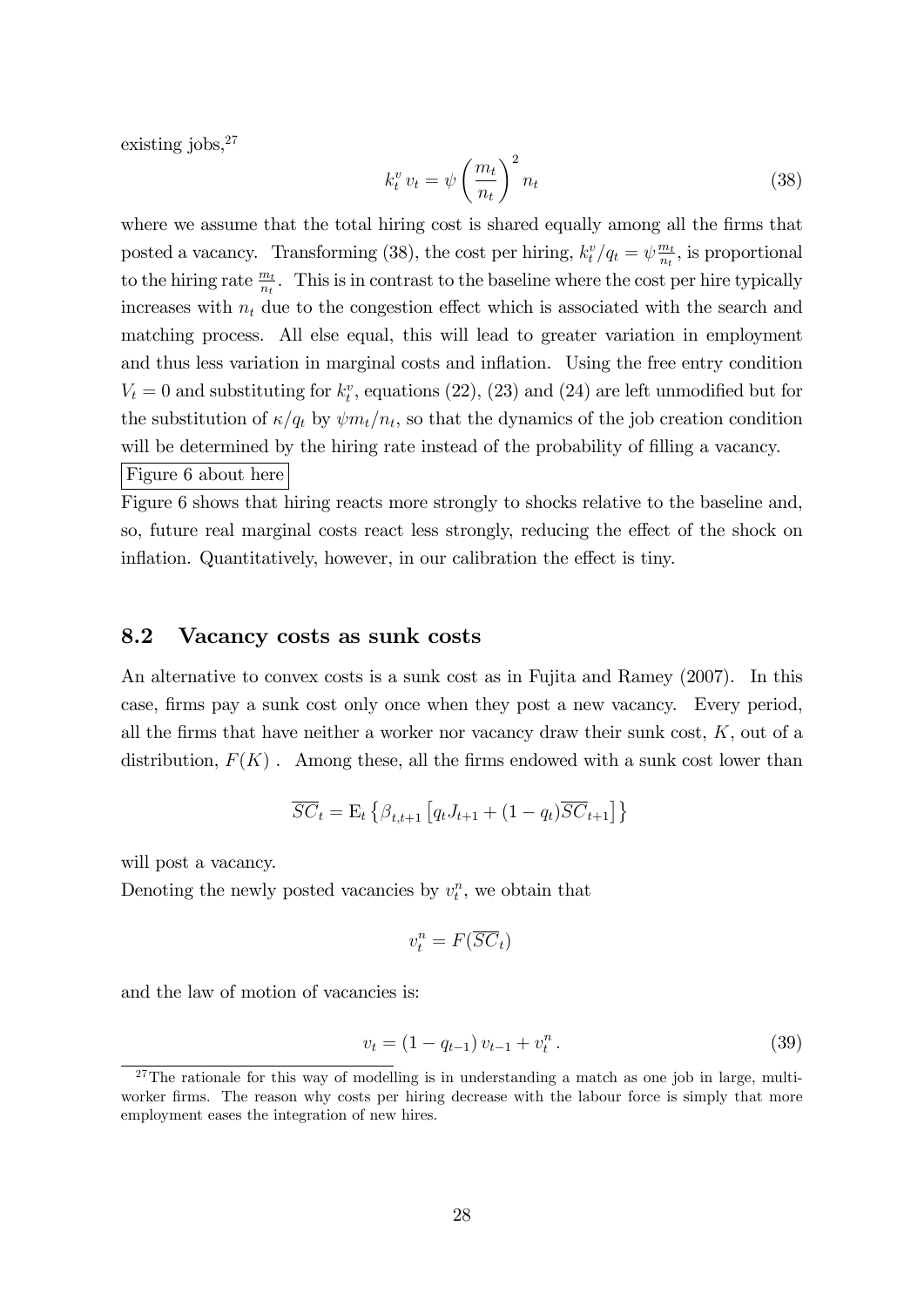Let us assume that the cumulative distribution is a linear function of the sunk cost

$$
F(K) = \varkappa (K - \bar{k}) , \, \varkappa > 0
$$

where  $\bar{k} \geq 0$  is the lowest sunk cost in the distribution while  $\varkappa$  is a slope parameter. Of course, the lower (respectively higher) is k (respectively  $\varkappa$ ), the higher is the number of new vacancies and the more volatile is employment. Finally, total vacancy posting costs are given by:

$$
\varkappa \int_{\bar{k}}^{V_t} K \, dK = \varkappa \left( \frac{\overline{SC}_t^2 - \bar{k}^2}{2} \right) \tag{40}
$$

Note that in this variant, no equation of the baseline model is modified except for that governing vacancy posting costs. The corresponding wage equation is obtained by substituting  $(14)$ ,  $(16)$  and  $(17)$  into  $(21)$  and cannot be further simplified. As illustrated by Figure 6 the addition of sunk costs clearly increases vacancy persistence (since vacancies are now a stock variable rather than a flow variable) but, again, the quantitative effects on the dynamic response of inflation to the shock are weak.

## 9 On-the-job search

In the baseline only unemployed workers can search, with the result that only they enter the matching function and can be matched up with vacancies. But, in reality, currently-employed workers spend at least some of their time looking around for alternative job opportunities. The result of this is that job-to-job movements form a large part of all job destruction and creation and are, thus, potentially important for marginal costs over the cycle.<sup>28</sup>

Following Krause and Lubik (2006) and van Zandweghe (2009), we assume that jobs come in two types: 'good' jobs (that pay higher wages) and 'bad' jobs (that pay lower wages). Aggregate output is produced using workers employed in both types of jobs. The presence of these two types of jobs creates an incentive for workers employed in bad jobs to search for good jobs. So, good firms are able to recruit from a pool of workers that includes both those unemployed workers who are searching for good jobs,  $u_{a,t}$ , and those currently employed in bad jobs,  $e_t = \zeta_t n_{b,t}$ , where  $\zeta_t$  is the search intensity of employed workers and  $n_{b,t}$  is employment in the bad sector. Given this, the relevant measure of labour market tightness for the 'good' sector will be  $\tilde{\theta}_t = \frac{v_t}{u_{t,t}}$  $\frac{v_t}{u_{g,t}+e_t}$ , where

<sup>&</sup>lt;sup>28</sup> Akerlof *et al.* (1988) and Gomes (2008) suggest that job-to-job flows account for around 50% of all job separations in the United States and the United Kingdom, respectively. However, Contini and Revelli (1997) suggest that the proportion is smaller than this in euro area countries.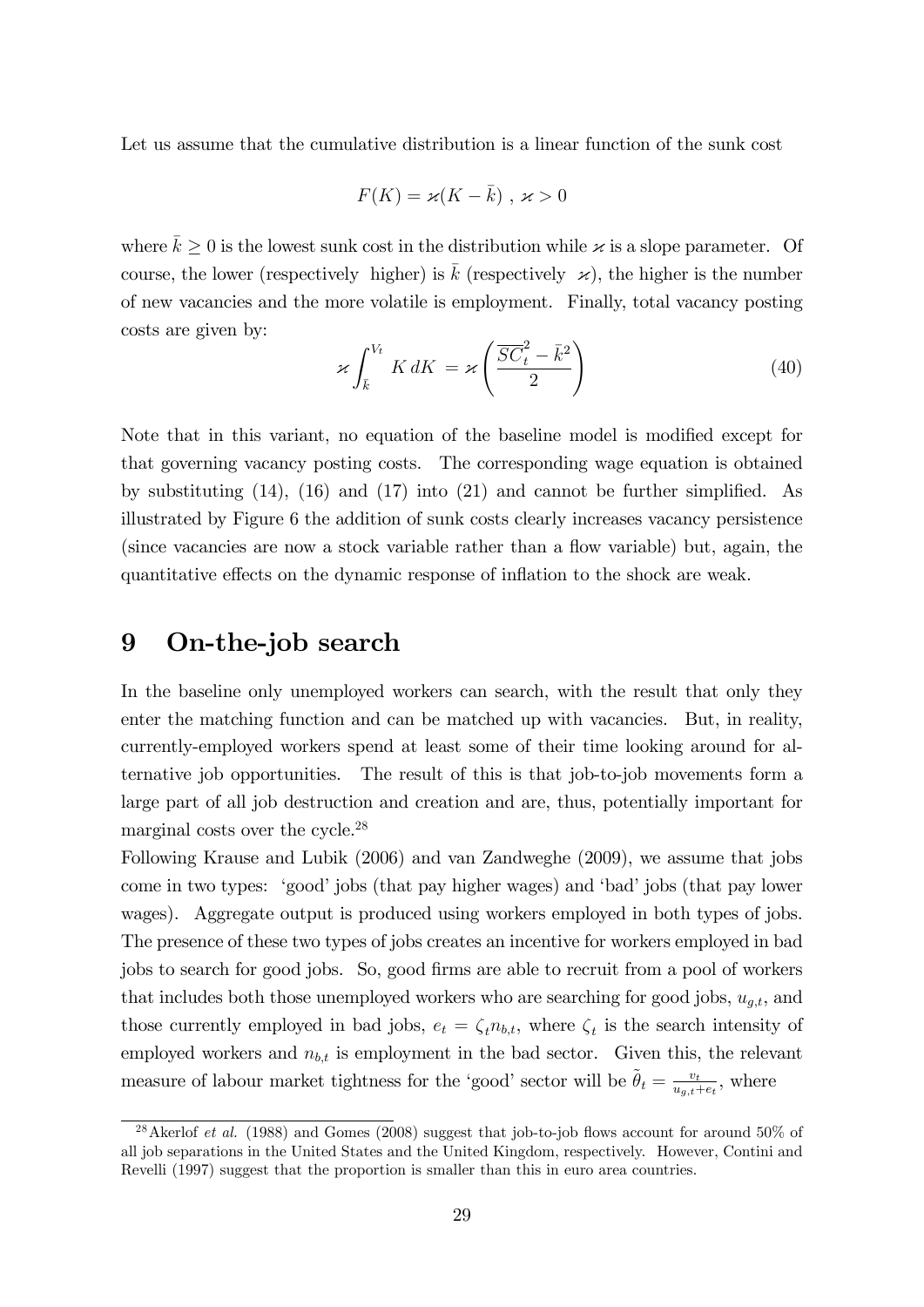

Figure 6: Impulse responses to a monetary easing when allowing for different vacancy posting costs than in the baseline and different vacancy creation technology. Shown are impulse responses to an unanticipated 100 bps reduction in the quarterly nominal interest rate in quarter 0. All entries are in percentage deviations from steady state. Interest rates and inflation rates are reported in annualized terms. The solid line shows the response in the baseline which features constant costs per vacancy over the cycle, and in which these costs keep open a vacancy for exactly one period. The red dashed line represent the response in the variant with adjustment costs convex in the hiring rate. The green dotted line is the response in the variant where vacany costs are sunk.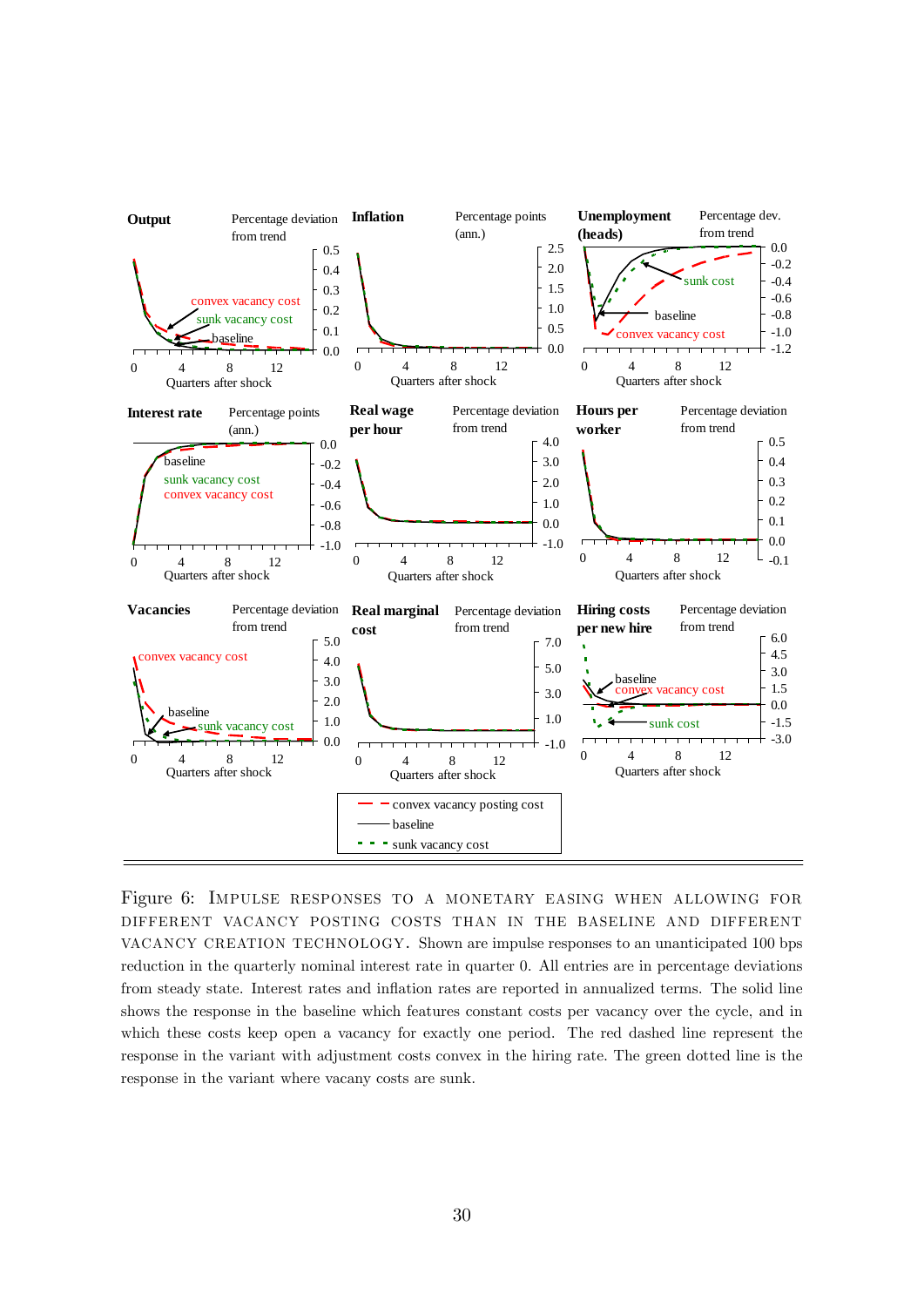$u_{g,t}$  is unemployment of good sector workers. This measure of market tightness will likely be less volatile than the measure in the baseline model without search on-the-job, which was given by  $\theta_t = \frac{v_t}{u_t}$  $\frac{v_t}{u_t}$ . The reason is that job-to-job flows,  $e_t$ , will be procyclical. In a boom, more new vacancies will be posted than if there were no on-the-job search; since employment in the 'bad' sector is procyclical, the number of searching workers will also be procyclical, increasing the likelihood of filling a vacancy in a boom relative to the model with no on-the-job search. The first-order condition for employed search intensity will be given by:

$$
\tau \gamma \zeta_t^{\tau - 1} = \frac{\eta}{1 - \eta} (1 - \rho) \sigma_{m,g} \left( \frac{v_{g,t}}{u_{g,t} + e_t} \right)^{1 - \vartheta} \cdot \left( \frac{\kappa_g}{\sigma_{m,g}} \left( \frac{v_{g,t}}{u_{g,t} + e_t} \right)^{\vartheta} - \frac{\kappa_b}{\sigma_{m,b}} \left( \frac{v_{b,t}}{u_{b,t}} \right)^{\vartheta} \right)
$$
(41)

where  $\zeta_t^{\tau}$  $\tau_t^{\tau}$  is the cost of searching with intensity  $\zeta_t$ . As can be seen, as more vacancies are posted, employed workers increase their search intensity, which will lower expected hiring costs and increase the incentive to post vacancies even further. That is, the rising search activity of the employed in a boom forms an additional resource in the matching function that helps to keep hiring costs more stable. The model predicts that job-to-job flows rise in booms, in line with the data.

In the model with on-the-job search (and in the baseline model), the New Keynesian Phillips Curve will continue to be given by (9). Given that final output is assumed to be a Cobb-Douglas function of output in each of the two sectors, real marginal cost will be given by:

$$
x_t = \left(\frac{x_{g,t}}{1-\omega}\right)^{1-\omega} \left(\frac{x_{b,t}}{\omega}\right)^{\omega}
$$
(42)

where  $\omega$  denotes the share of the output of 'bad' jobs in final output. With efficient bargaining over hours, real marginal cost in each sector will again be equal to the marginal rate of substitution divided by the marginal product of labour in that sector:

$$
x_{g,t} = \frac{\chi}{\lambda_t} \frac{h_{g,t}^{1+\phi}}{\alpha y_{g,t}^l} \tag{43}
$$

and

$$
x_{b,t} = \frac{\chi}{\lambda_t} \frac{h_{b,t}^{1+\phi}}{\alpha y_{b,t}^l} \tag{44}
$$

So the response of real marginal cost to demand shocks will depend upon the response of hours in each sector to such shocks. On-the-job search leads to a reduced response in hiring costs in response to shocks; as this affects the extensive margin, this will reduce the response of future real marginal cost to shocks and, thus presumably, the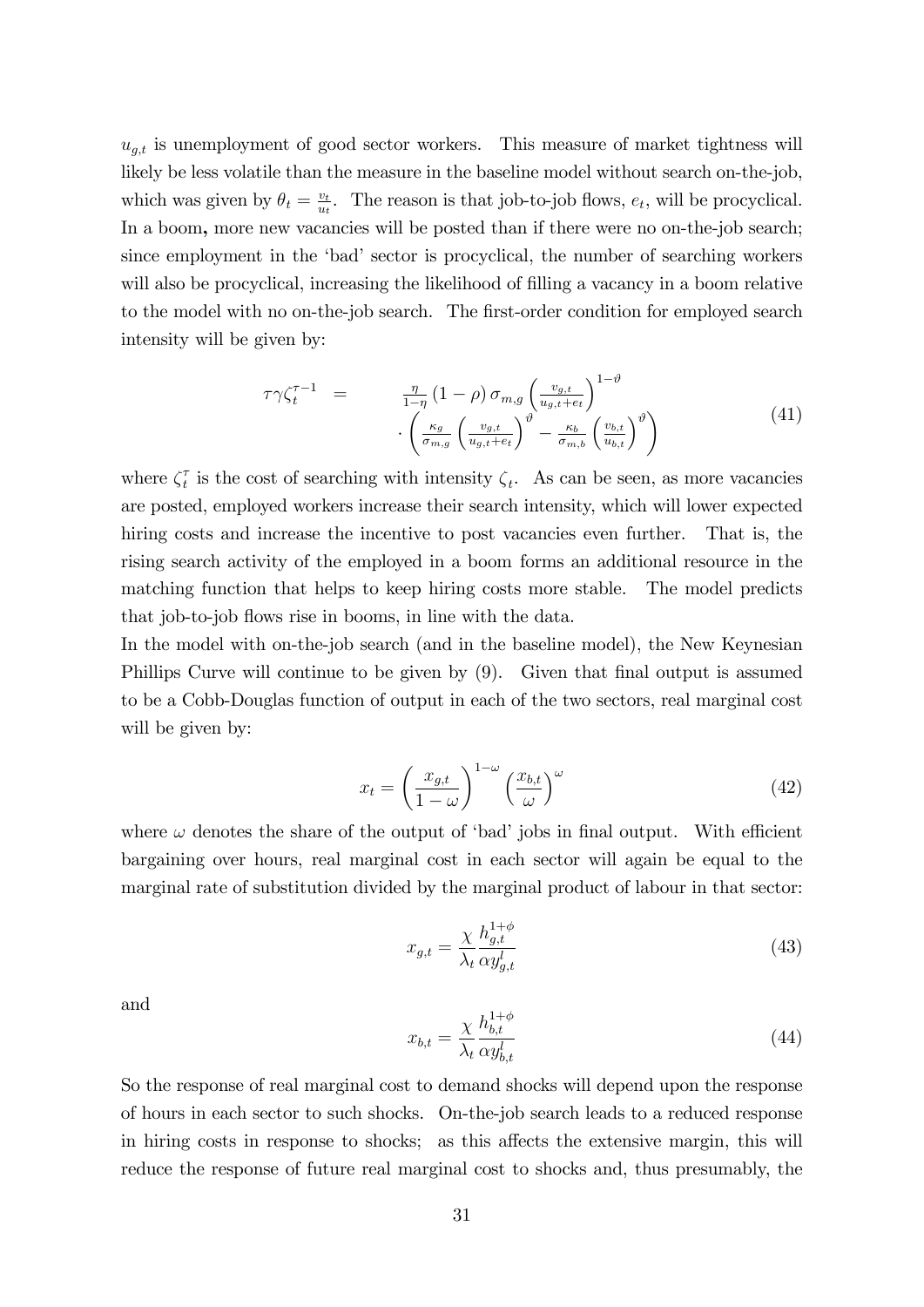response of inflation.

Figure 7 about here

Despite this, however, Figure 7 shows that even with on-the-job search, the response of inflation is only slightly smaller than the inflation response in the baseline model. In turn, this is because of the large and immediate 6% rise in real marginal cost in response to this shock, offset only slightly by the lower response of real marginal cost in future periods relative to the baseline.

## 10 Endogenous job destruction

In much of the literature on frictional labour markets job separation is treated as an exogenous process, for several reasons: it makes the model easier to solve; it makes the model easier to calibrate; and it implies a robust negative correlation between unemployment and vacancies, whereas models that endogenise separation of have problems replicating the Beveridge curve. However, the separation rate rises in recessions.<sup>29</sup> Therefore, in this section we consider a version of the baseline model with endogenous separation. This imposes an additional first-order condition related to the separation margin and thus further restricts the model's predicted dynamics.

As in Mortensen and Pissarides (1994), we endogenise separation by assuming that each match has an idiosyncratic productivity component that is uncorrelated with aggregate productivity. Thus, the income produced by a match is given by  $x_t z_{it} h_{it}^{\alpha}$ , where  $z_{it}$  is the match-specific productivity component and the rest of the notation follows that in Section 2. We will assume  $z_{it}$  is normally distributed with a cumulative distribution F, with mean 1 and standard deviation  $\sigma_z$ . This distribution will allow us to nest the exogenous search model as a special case of our endogenous search model associated with  $\sigma_z \longrightarrow 0.^{30}$  We will call the reservation productivity at which separation occurs  $\underline{z}_t$ .

Following den Haan, Ramey, and Watson  $(2000)$ , we assume that  $z_{it}$  is *iid.* That is,  $z_{it}$  is uncorrelated with the aggregate shock  $x_t$ , it is uncorrelated across individual matches  $i$ , and most importantly it is uncorrelated over time. For continuity with

 $^{29}$ Sources of evidence for countercyclical separation in Europe include Burda and Wyplosz (1994); Garibaldi (1998), who shows a negative correlation between job creation and destruction; and Fredriksen  $(2003)$  and D'Addio and Rosholm  $(2005)$ , who find a negative effect of GDP growth on individual separation rates. For the US, see Fujita and Ramey (2008). Shimer (2005) and Hall (2005) illustrate that this countercyclicality may be less pronounced than was previously believed.

<sup>&</sup>lt;sup>30</sup>We will choose parameters such that continuation is optimal for  $z = 1$ , implying a reservation productivity strictly less than one. In the limit as  $\sigma_z \longrightarrow 0$ , the fraction separating endogenously goes to zero and the mean of  $z$  for continuing matches goes to one. Therefore in this limit the additional first-order condition serves only to define the separation threshold, which has no effect on the remaining equations of the model.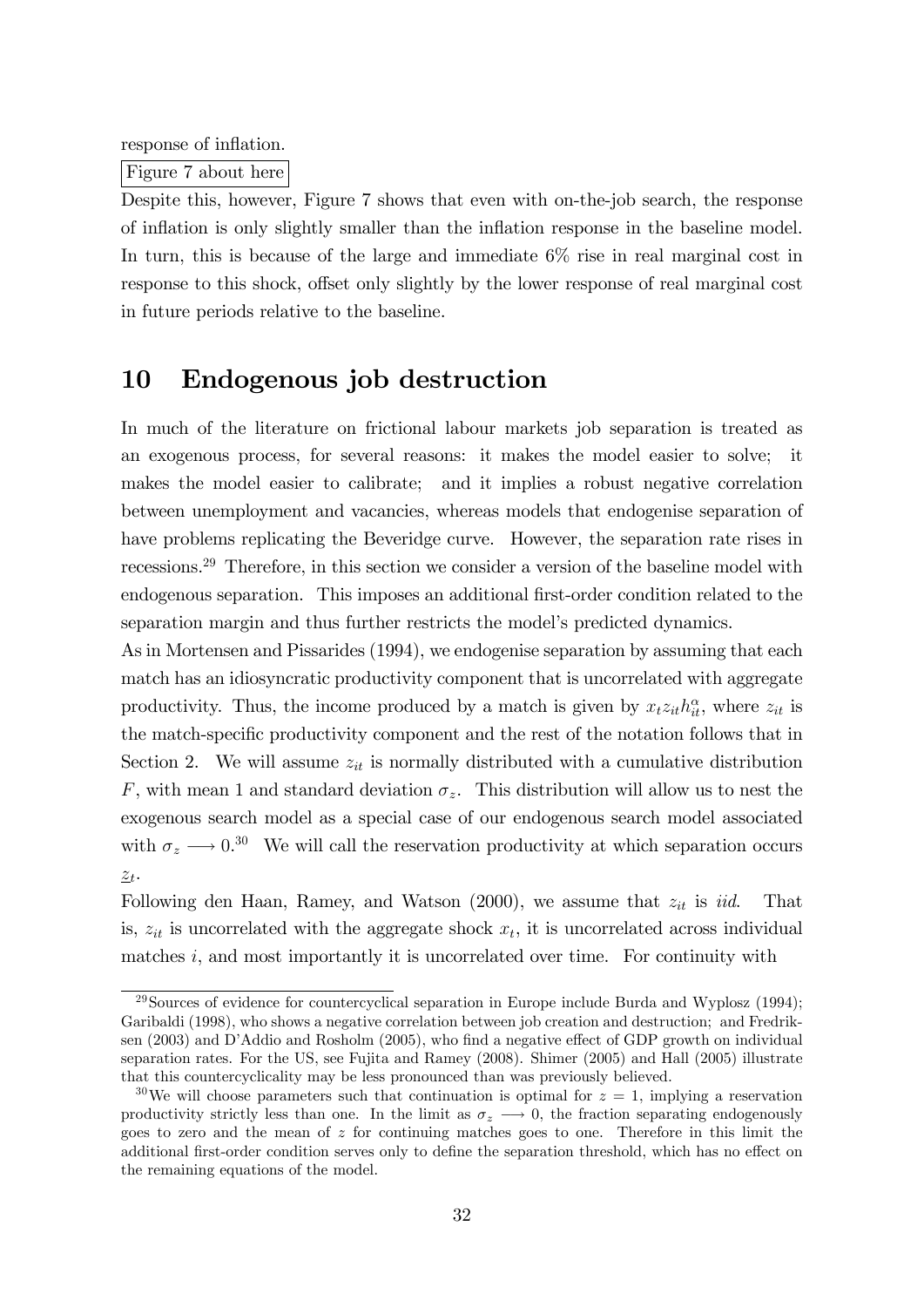

Figure 7: Impulse responses to a monetary easing when allowing for SEARCH ON-THE-JOB. Shown are impulse responses to an unanticipated 100 bps reduction in the quarterly nominal interest rate in quarter 0. All entries are in percentage deviations from steady state. Interest rates and ináation rates are reported in annualized terms. The black solid line shows the response in the baseline which features homogenous jobs, and in which workers are recruited only out of the unemployment pool. The red dashed line shows the response when allowing for search on-the-job.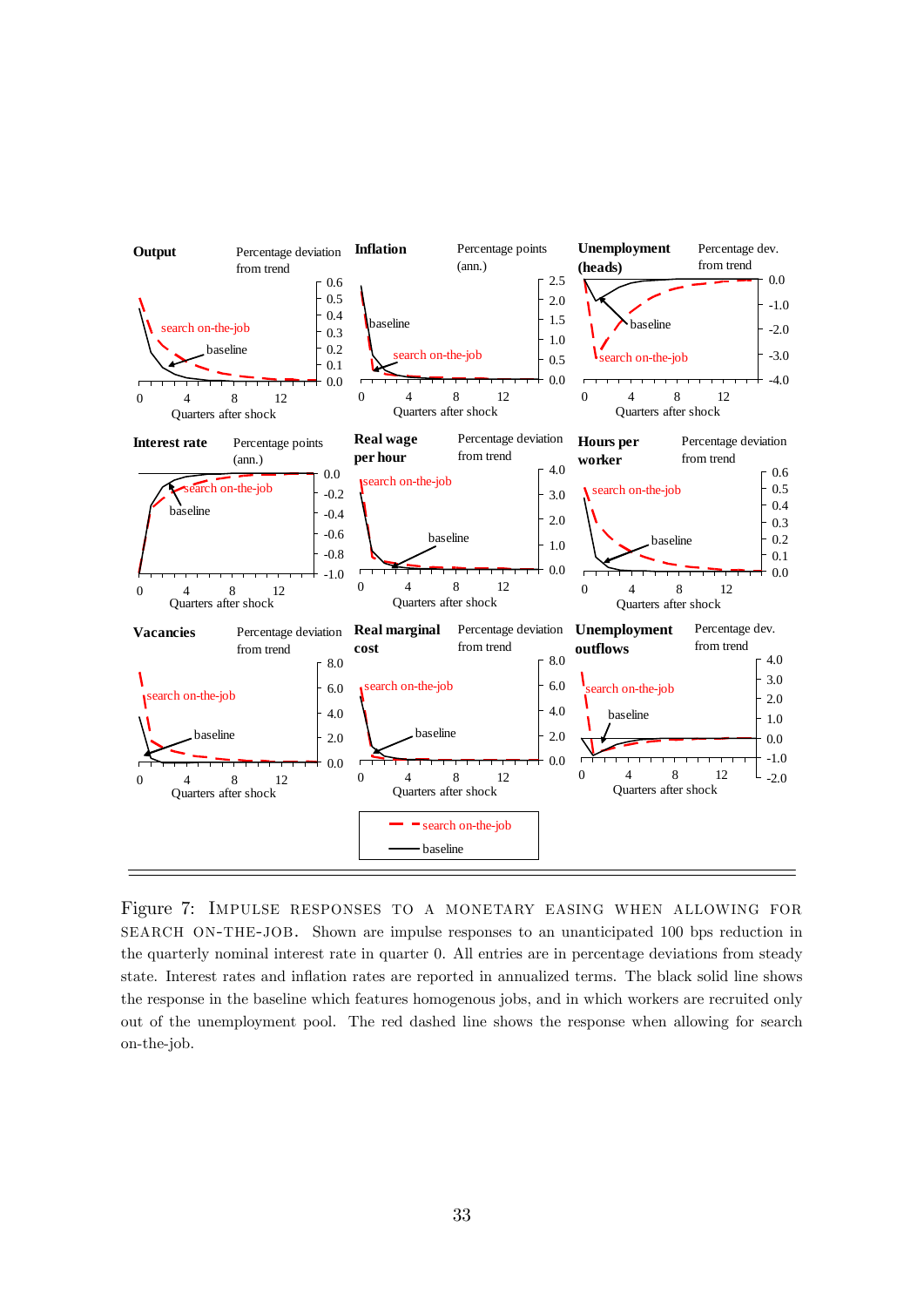the rest of the paper, we still include an exogenous separation component: at the end of each period, existing matches separate for exogenous reasons with probability  $\rho^x$ . Allowing for productivity shocks with distribution  $F$  in all periods, and reservation productivity  $z_t$ , the employment dynamics are:

$$
n_{t} = (1 - F(\underline{z}_{t}))[(1 - \rho^{x})n_{t-1} + m_{t-1}]
$$
\n(45)

The fraction of jobs surviving between periods  $t-1$  and t is therefore  $1-\rho_t \equiv$  $(1 - F(\underline{z}_t)) (1 - \rho^x)$ . The total number of worker-firm pairs that meet at the end of  $t-1$  is  $m_{t-1} = \sigma_m v_{t-1}^{\vartheta} u_{t-1}^{1-\vartheta}$ , where  $u_{t-1} = 1 - n_{t-1}$  but the number that actually enter into production at the start of t is only  $(1 - F(\underline{z}_t)) m_{t-1}$ .

The rest of the model has the structure spelled out in Section 2. In particular, we assume efficient bargaining, as in Section 2.4, which now implies that both wages and hours will depend on the match-specific productivity shock  $z_{it}$ . Thus in the analogue to equation (14), a matched firm's value function is a function of the shock,  $J_t(z_{it})$ , and its flow of revenues is  $x_t z_{it} h_t(z_{it})^{\alpha} - w_t(z_{it}) h_t(z_{it})$ . A matched worker's value function  $W_t(z_{it})$  also depends on the shock; the worker's flow payoffs are  $w_t(z_{it})h_t(z_{it})$  $\lambda_t^{-1}$  $\chi$  $\frac{\chi}{1+\phi}h_t(z_{it})^{1+\phi}$ . On the right-hand side of all the Bellman equations there will therefore be expectations of future values with respect to  $z_{it+1}$ .

Efficient bargaining over hours gives a first-order condition which is equivalent to  $(20)$ , except that it also takes into account the idiosyncratic productivity shock:

$$
h_t(z) = \left(\alpha x_t \lambda_t / \chi\right)^{\frac{1}{1+\phi-\alpha}} z^{\frac{1}{1+\phi-\alpha}} \equiv H_t z^{\frac{1}{1+\phi-\alpha}}
$$
\n(46)

Thus hours are proportional to  $z^{\frac{1}{1+\phi-\alpha}}$  with the time-varying factor of proportionality  $H_t$ , which will help us aggregate hours and wages. This allows us to integrate across productivity to express all quantities in aggregate terms. After some algebraic manipulation, the job creation Euler equation analogous to (24) becomes

$$
\frac{\kappa}{q_t} = E_t \left\{ \beta_{t,t+1} \left[ \frac{\frac{(1-\eta)(1+\phi-\alpha)}{1+\phi} \frac{x_{t+1}c_{t+1}}{n_{t+1}}}{-\left(1 - F\left(\underline{z}_{t+1}\right)\right) \left(\eta \kappa \theta_{t+1} + (1-\eta) b\right) + \left(1 - \rho_{t+1}\right) \frac{\kappa}{q_{t+1}} \right] \right\}
$$
(47)

The reservation productivity  $\underline{z}_t$  satisfies the job destruction equation  $J_t(\underline{z}_t) = 0$ . Eliminating the wage and expected future values from the Bellman equation for J, the job destruction equation can be written as

$$
\frac{(1-\eta)(1+\phi-\alpha)}{1+\phi}x_tH_t^{\alpha}\underline{z}_t^{\frac{1+\phi}{1+\phi-\alpha}}-\eta\kappa\theta_t-(1-\eta)b+(1-\rho^x)\frac{\kappa}{q_t}=0\tag{48}
$$

Calibrating this version of the model requires us to determine what fraction of separa-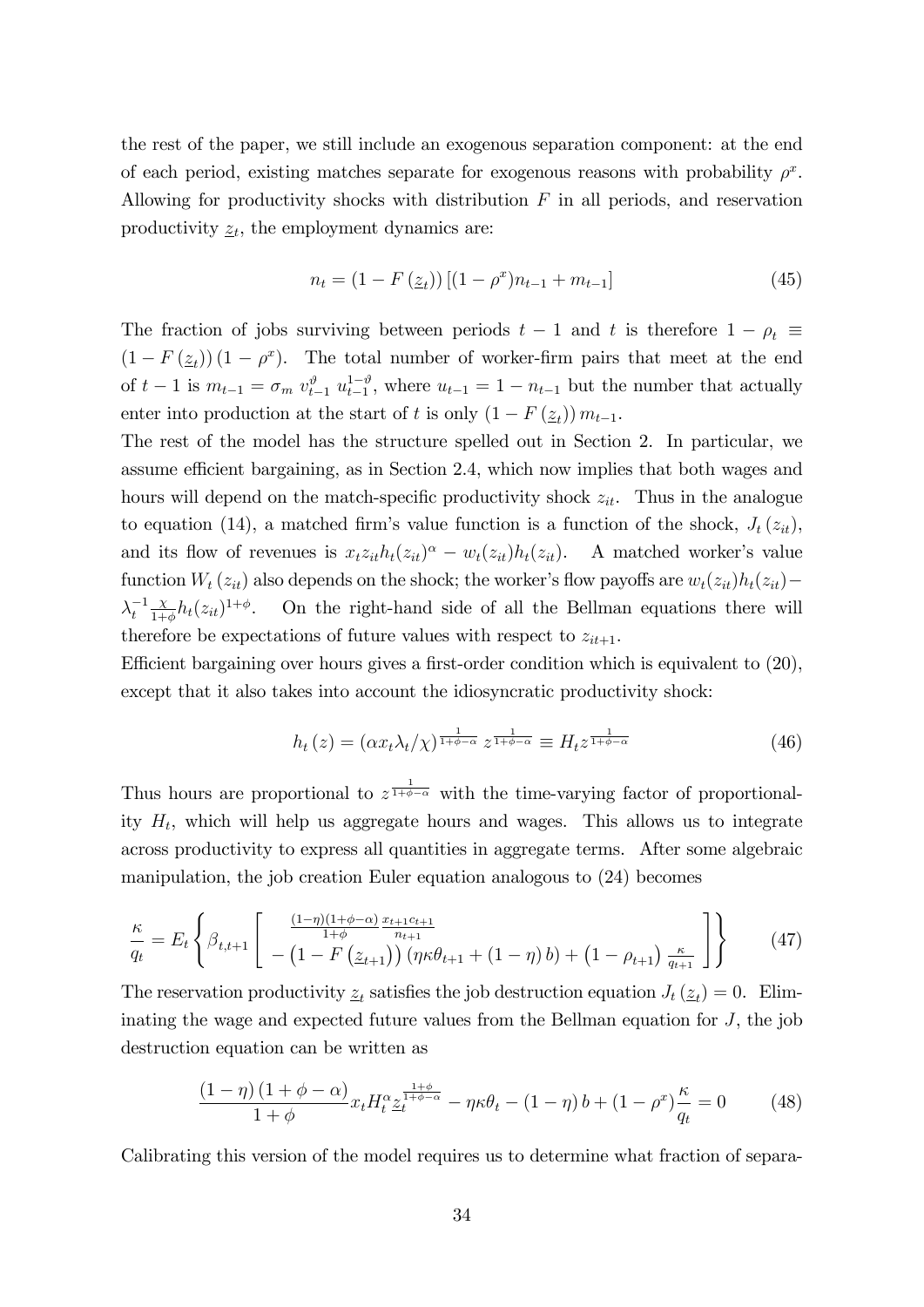tions are endogenous. For the US, Davis and Haltiwanger (1995) roughly calculated the fraction of endogenous separations in US data by comparing firm-level job destruction (which they argue should reflect changes in firms' labour demand, and therefore map into the model's endogenous component) with total worker separation flows (which are larger, and should include worker-initiated changes in employment status which they map into the model's exogenous component). They find that the endogenous component is roughly  $40\%$  of the total, which – absent evidence for the euro area – is the number we will use here. Then for any standard deviation  $\sigma_z$  of the idiosyncratic shock, we can calculate  $\underline{z} = F^{-1}(0.4 \cdot 0.06)$ , assuming 6% total separation flows as before, and from  $z$  we can calculate all the integrals over  $z$  that appear in the equations.

Other parameters can be backed out as before:  $\sigma_m$  can be deduced from observed job flows, and  $\chi$  can be chosen so that (46) is satisfied. Finally, we can choose  $\kappa$  and b for consistency with the job creation and job destruction equations, (47) and (48). For a given  $\sigma_z$ , this makes the replacement ratio endogenous, so this calibration strategy will not automatically generate the same replacement rate used in previous sections of the paper. Therefore, we have simulated the model for a range of values  $\sigma_z$ , looking for a parameterisation that implies the same replacement ratio assumed in the baseline model. When we set the standard deviation of the idiosyncratic shock to  $\sigma_z = 0.4$ , we obtain a 65% replacement ratio, as in the baseline model.

#### Figure 8 about here

For this parameterisation, Fig. 8 shows the impulse responses for endogenous separation together with those of the exogenous separation model that has the same replacement ratio (65%). The monetary stimulus primarily goes into wages. The overall stimulative effect of the money shock is relatively small.<sup>31</sup> As the figure shows, hours per worker and vacancies both rise, but separation and unemployment increase, too, for this calibration. While ináation and most other aggregate variables behave similarly in the two cases, the introduction of endogenous separation thus leads to counterfactual implications for unemployment. We thus confirm a previous finding in the literature, e.g., Krause and Lubik (2007), that even when endogenising separation has little impact on quantities outside of the labour market, it can be very hard to force all the margins of labour market adjustment to co-move realistically.

<sup>&</sup>lt;sup>31</sup> Interestingly, there are various parameter regions implying major qualitative changes in the impulse responses, including regions of indeterminacy. For example, setting  $\sigma_z = 0.1$ , which leads to a replacement ratio of  $84\%$ , we find that a monetary stimulus causes a large fall in the separation rate. Under these parameters, unemployment is more volatile (and responds in the right direction) and wages and inflation are much smoother. Thus, while the parameterisation with  $\sigma_z = 0.4$  fails to improve the model's inflation predictions, the effects of endogenous separation differ (and improve relative to the data) at  $\sigma_z = 0.1$ .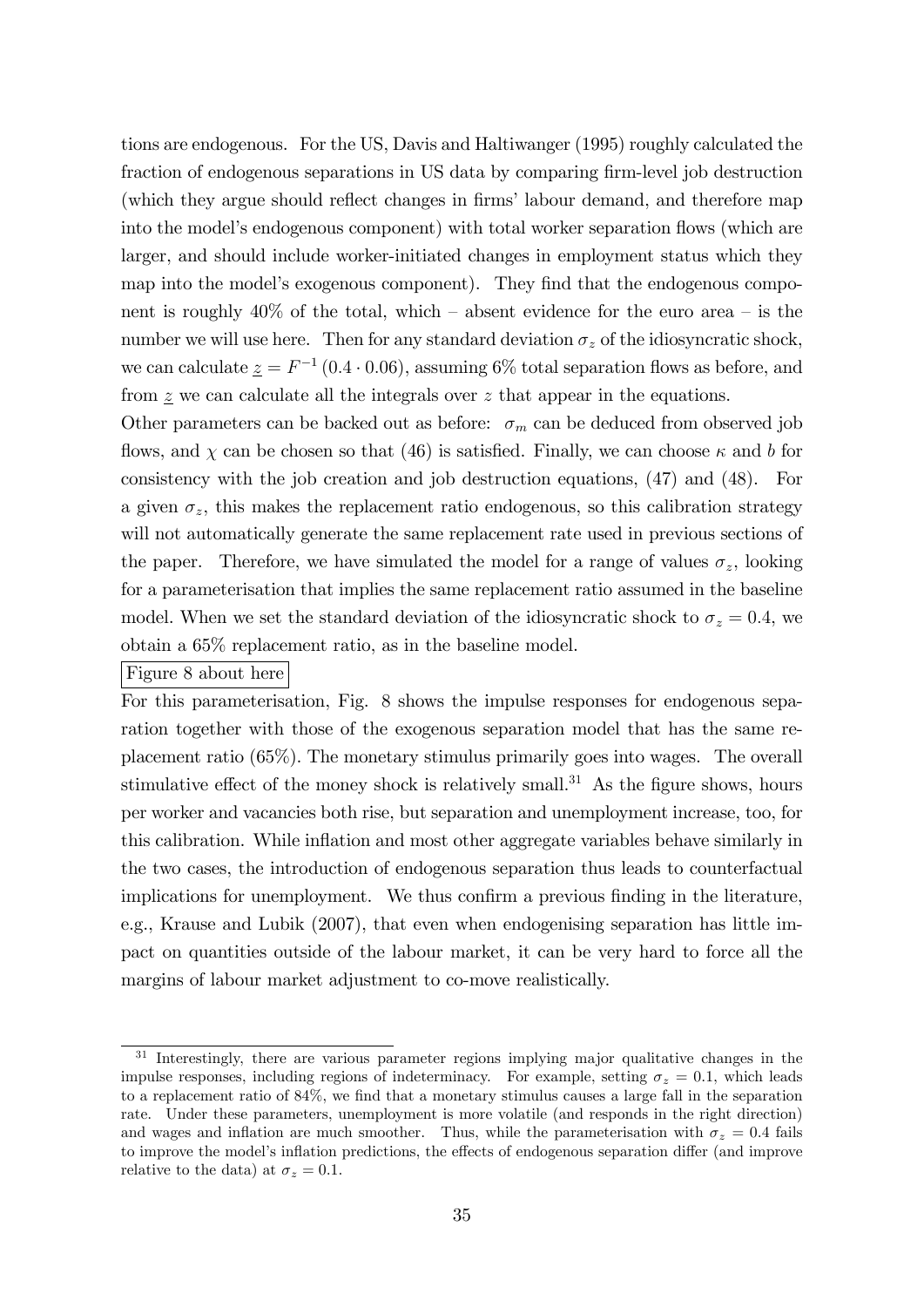

Figure 8: Impulse responses to a monetary easing, model with endogenous separation vs. model with exogenous separation, alternative calibration. Shown are impulse responses to an unanticipated 100 bps reduction in the quarterly nominal interest rate in quarter 0. All entries are in percentage deviations from steady state. Interest rates and ináation rates are reported in annualized terms. The black solid line refers to the response in a model, which features only exogenous separation between firms and workers. Apart from slight differences in the calibration (described in the main text body) this resembles the baseline model. The red dashed line marks the responses when allowing for endogenous separation. Shown is the case with a low standard deviation of the idiosyncratic technology shock,  $\sigma_z = 0.4$ .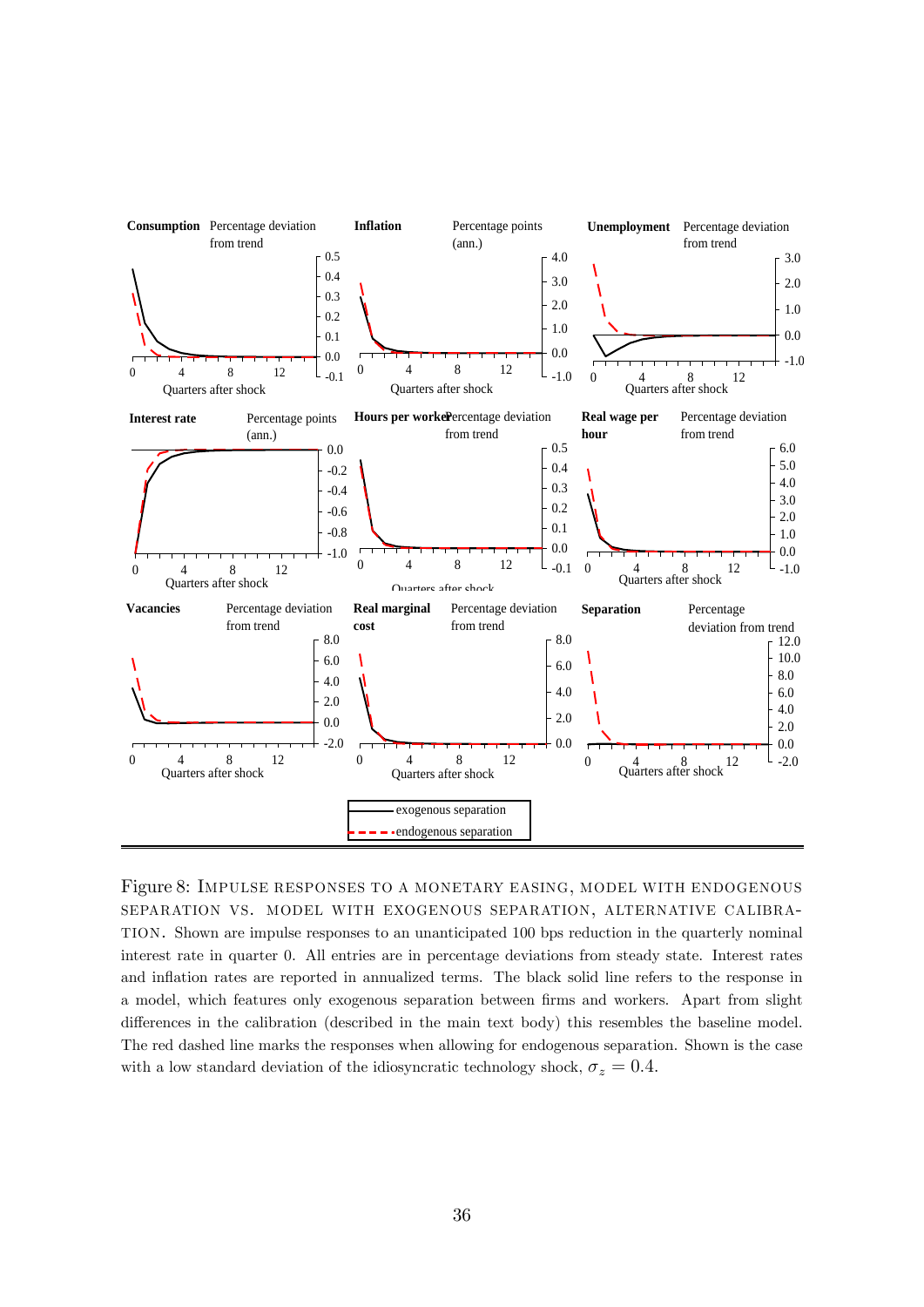## 11 Conclusions

In this paper, we have assessed the ability of labour market variants in a New Keynesian model to explain inflation dynamics using, as our empirical benchmark, the responses of variables to a monetary policy shock in the euro area. Our results are largely negative and are collected in Table 3, below. We first used a standard New Keynesian model with search and matching frictions and efficient bargaining to show that such models typically generate a response of inflation to nominal shocks that is much too large relative to the data. We then considered many, if not most, of the alternative specifications that currently exist in the literature.

|                          | Out- | Infla- | Unem-  | $Em-$  | Real  | Real | Total | Hours |
|--------------------------|------|--------|--------|--------|-------|------|-------|-------|
|                          | put  | tion   | ploy-  | ploy-  | wages | wage | hours | per   |
|                          |      |        | ment   | ment   | per   | per  | wor-  | empl- |
|                          |      |        |        |        | empl. | hour | ked   | oyee  |
| Euro area data           | 0.6  | 0.3    | $-4.5$ | 0.4    | 0.3   | 0.4  | 0.9   | 0.04  |
| Baseline (eff. barg.)    | 0.4  | 2.3    | $-0.9$ | 0.1    | 3.5   | 3.1  | 0.4   | 0.4   |
| RTM bargaining           | 0.4  | 2.3    | $-0.3$ | 0.0    | 5.2   | 4.8  | 0.4   | 0.4   |
| Sticky wages (EB)        | 0.5  | 2.3    | $-1.7$ | 0.2    | 0.6   | 0.0  | 0.5   | 0.5   |
| Sticky wages (RTM)       | 1.1  | 0.0    | $-0.6$ | 0.1    | 1.1   | 0.0  | 1.1   | 1.1   |
| Firm-level real rigidity | 1.01 | 0.1    | $-0.3$ | 0.03   | 1.03  | 0.03 | 1.02  | 1.02  |
| Contempor. hiring        | 0.5  | 2.0    | $-1.7$ | 0.2    | 3.1   | 2.8  | 0.5   | 0.3   |
| Hiring costs (convex)    | 0.5  | 2.4    | $-1.1$ | 0.1    | 3.6   | 3.1  | 0.5   | 0.5   |
| Hiring costs (sunk)      | 0.4  | 2.4    | $-0.7$ | 0.1    | 3.4   | 3.0  | 0.4   | 0.4   |
| On-the-job search        | 0.5  | 2.2    | $-3.2$ | 0.3    | 4.1   | 3.6  | 0.6   | 0.5   |
| Endog. separation        | 0.3  | 2.9    | 2.8    | $-0.3$ | 5.2   | 4.8  | 0.1   | 0.4   |

Table 3: Peak responses to a 100 bps monetary easing in the models and in the data. Top: euro area data (cp. the appendix for details). Then: baseline model with efficient bargaining  $(EB)$  and right-to-manage bargaining  $(RTM)$ ; models with EB and RTM and sticky wages for new and existing matches; real rigidities arising at the firm-level due to firm-specific labour; contemporaneous hiring instead of a one-period lag; different forms of hiring costs (period by period but convex in the hiring rate, or sunk); on-the-job search; and allowing for endogenous separation. Relative to the baseline, each of the models changes one feature at a time. From left to right: output, ináation, unemployment, employment, real wages per employee, real wage per hour, total hours worked, hours per employee. All variables are expressed in log percentage deviation from steady state.

We first considered the addition of wage rigidity. Under efficient bargaining, wage stickiness in existing jobs has no effect since average wages in existing jobs are nonallocative. But, wage stickiness in newly-created jobs does have an effect. In this case, the existing wage rate will affect real marginal cost, since the wage paid to new hires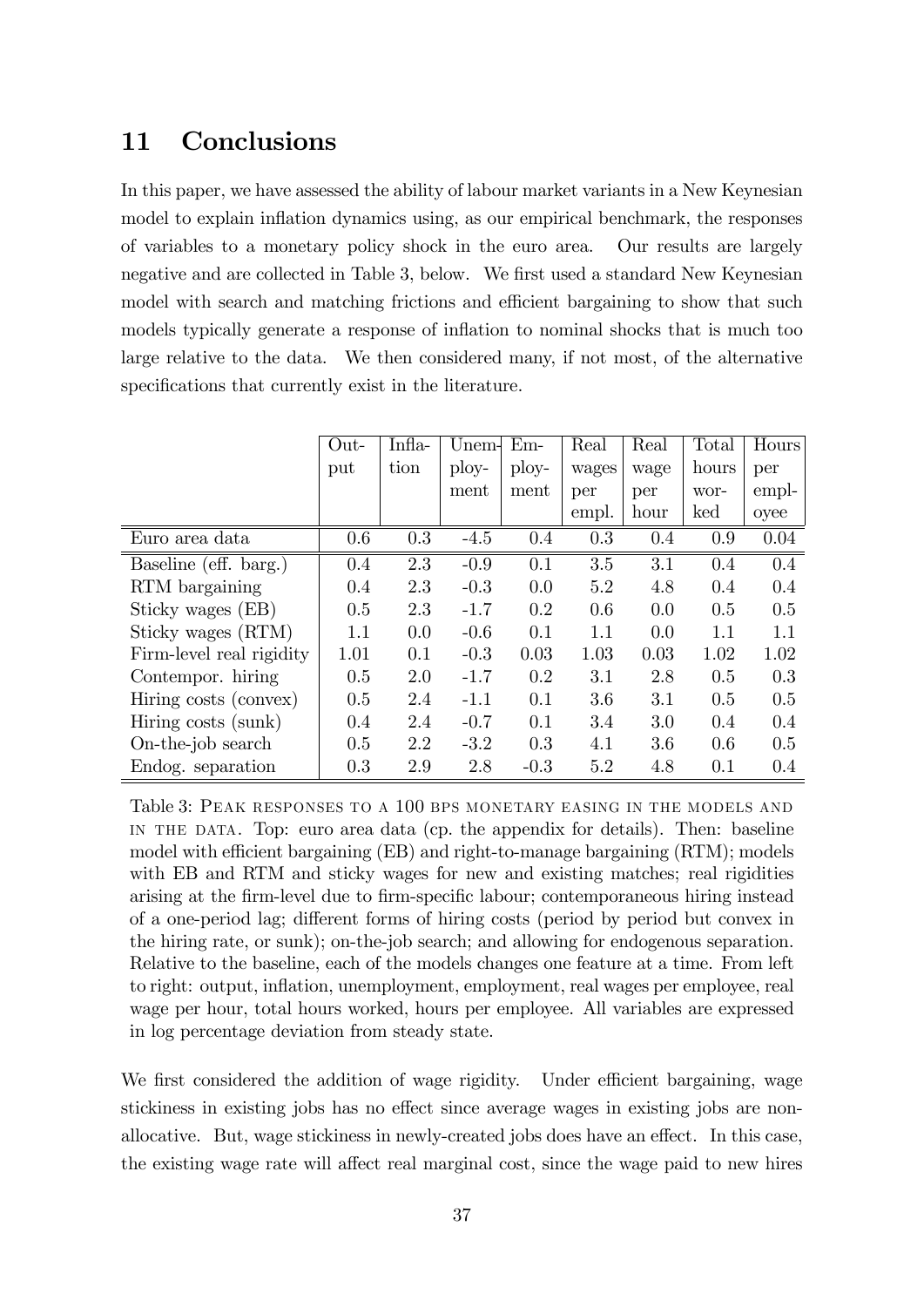affects hiring incentives and, thus, marginal costs. Combined with a 'right-to-manage' assumption for the determination of hours (which implies a direct channel from wages to inflation), staggered wages at the level of the match will help to smooth the reaction of the aggregate wage, resulting in a smaller response to shocks of marginal cost and inflation. When we then combined this nominal rigidity with the real rigidity of firmspecific labour, we found that prices respond less to shocks the more any individual firm's marginal cost responds to a change in that firm's price. Hence, the response of inflation to nominal shocks is reduced if the marginal disutility of work is increasing in hours worked and/or there are decreasing returns to labour; both these conditions hold in our calibrated model.

Given the central role of employment dynamics for marginal costs, we then looked at variants of the hiring cost function which have been proposed to imply stronger and more persistent employment fluctuations. We found that neither of the modifications we considered materially affected the response of inflation to nominal shocks. Finally, we considered two other margins along which adjustment can occur in the labour market: on-the-job search and endogenous job destruction. We found that both features could help reduce the response of inflation to shocks. However, the effects were not particularly strong. In addition, the effects of endogenising job destruction depend critically on the calibration of the model, and some of the implications for other model variables were counterfactual.

In summary, we found that a model with sticky nominal wages when combined with right-to-manage bargaining was best able to capture the response of inflation to nominal shocks. Reassuringly, in that setup it was also largely irrelevant whether wage stickiness affected only existing matches or also new matches. More generally, our results suggest that the extent to which the labour market matters for inflation dynamics depends crucially on its microeconomic structure.

For future work, it would therefore be interesting to test the mechanisms we have explored using microeconomic data. Work on wage stickiness for new hires that has recently been conducted, eg, by Haefke  $et \ al.$  (2008) is a first step in that direction. Microeconomic evidence on bargaining, and contractual arrangements regarding state contingency of the wage, overtime payments and premia, overtime accounts and nonwage components of compensation, would be a valuable further step towards assessing the relative merits of these different labour market setups.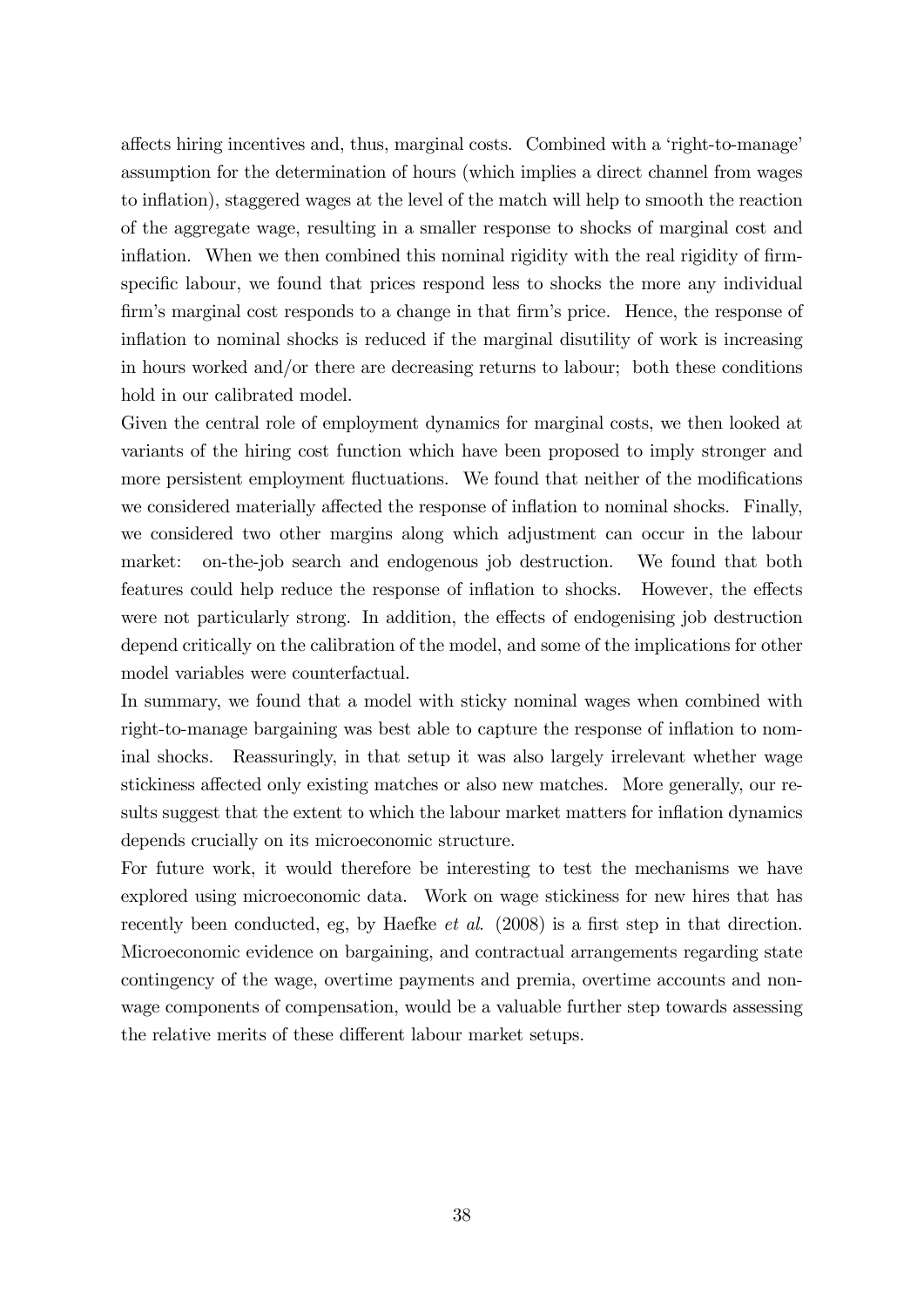## References

- [1] Akerlof, G, Rose, A, and Yellen, J (1988), ëJob switching and job satisfaction in the US labour market', *Brookings Papers on Economic Activity*, Vol. 2, pages 495-594.
- [2] Altig, D, Christiano, L J, Eichenbaum, M, and Linde, J  $(2005)$ , 'Firmspecific capital, nominal rigidities and the business cycle<sup>2</sup>, Centre for Economic Policy Research Discussion Paper No. 4,858.
- [3] Alvarez, L, Dhyne, E, Hoeberichts, M, Kwapil, C, Le Bihan, H, Lünnemann, P, Martins, F, Sabbatini, R, Stahl, H, Vermeulen, P, and Vilmunen J (2006), 'Sticky prices in the euro area: a summary of new micro evidence', Journal of the European Economic Association, Vol. 4, pages 575–84.
- [4] Angeloni, I, Kashyap, A, Mojon, B, and Terlizzese, D (2003), 'The output composition puzzle: a difference in the monetary transmission mechanism in the euro area and United States', Journal of Money, Credit, and Banking, Vol. 35, pages  $1,265 - 306$ .
- [5] **Ball, L, and Romer, D (1990)**, 'Real rigidities and the non-neutrality of money', Review of Economic Studies, Vol. 57, pages 183-203.
- [6] Bernanke, B, Boivin, J, and Eliasz, P  $(2005)$ , 'Measuring the effects of monetary policy: a factor-augmented vector autoregressive (FAVAR) approach', Quarterly Journal of Economics, Vol. 120, pages 387-422.
- [7] Blanchard, O, and Gali, J (2006), 'A New Keynesian model with unemployment', National Bank of Belgium Working Paper No. 92.
- [8] **Blanchard, O, and Gali, J (2007)**, 'Real wage rigidities and the New Keynesian model', Journal of Money, Credit and Banking, Vol. 39, pages 35-65.
- [9] Bodart, V, de Walque, G, Pierrard, O, Sneessens, H, and Wouters, R (2006), 'Nominal wage rigidities in a New Keynesian model with frictional unemployment', IZA Discussion Paper No. 2,528.
- [10] Bodart, V, Pierrard, O, and Sneessens, H  $(2005)$ , 'Calvo wages in a search unemployment model', DNB Working Paper No. 68.
- [11] Burda, M, and Wyplosz, C  $(1994)$ , 'Gross worker and job flows in Europe' European Economic Review, Vol. 38, pages 1,287–315.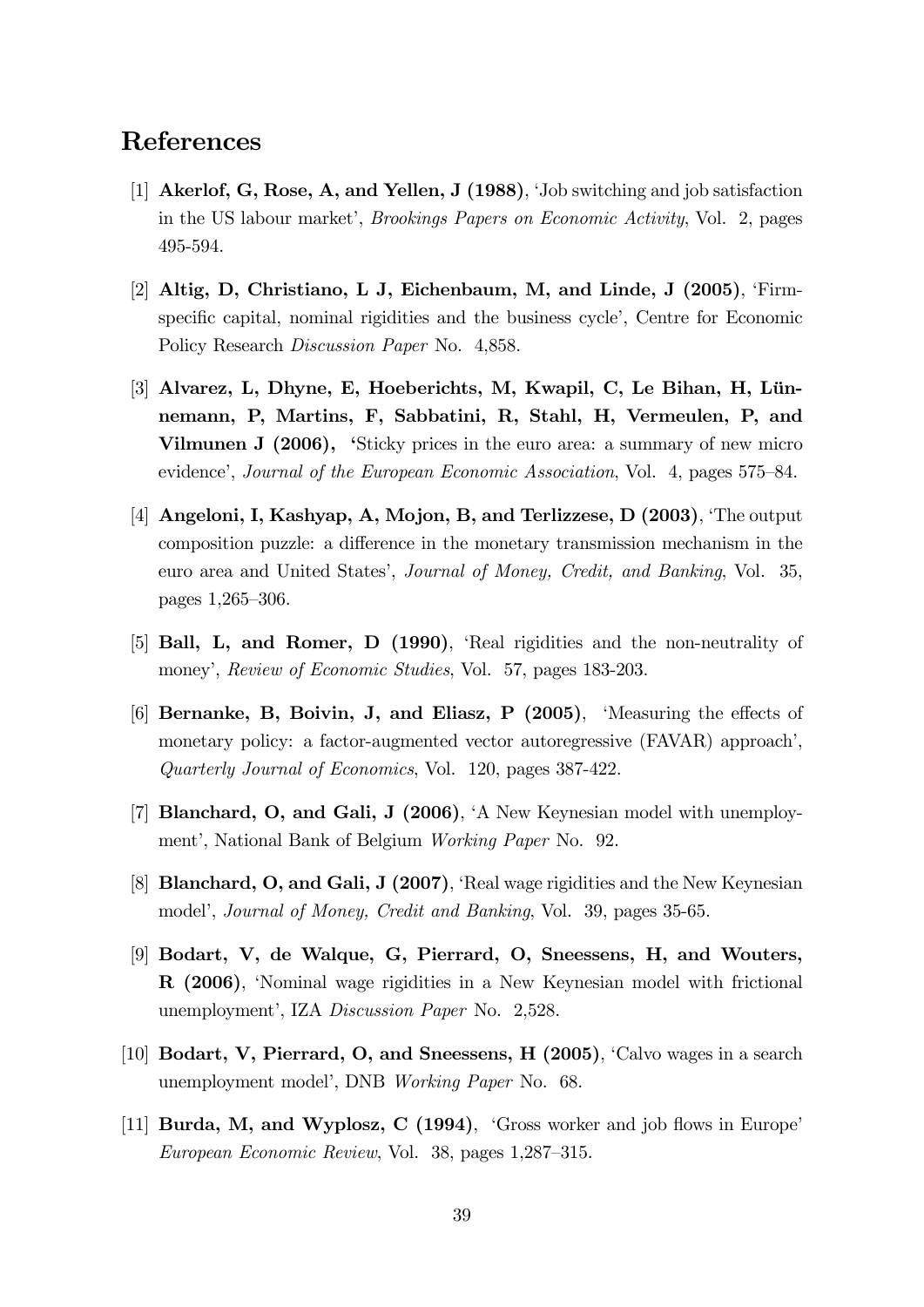- [12] Christiano, L, Eichenbaum, M, and Evans, C (2005), 'Nominal rigidities and the dynamic effects of a shock to monetary policy', Journal of Political Economy, Vol. 113, pages 1-45.
- [13] Christoffel, K, Kuester, K, and Linzert, T  $(2009)$ , The Role of labour Markets for Euro Area Monetary Policy', FRB Philadelphia Working Paper No. 09-01.
- [14] Christoffel, K, and Linzert, T  $(2005)$ , The role of real wage rigidity and labor market frictions for unemployment and inflation dynamics', ECB Working paper No. 556.
- [15] Christoffel, K, and Kuester, K  $(2008)$ , Resuscitating the wage channel in models with unemployment fluctuations', Journal of Monetary Economics, Vol. 55(5), pages 865-887
- [16] Contini, B, and Revelli, R  $(1997)$ , 'Gross flows vs. net flows in the labour market: What is there to be learned?', *Labour Economics*, Vol. 4, pages 245-63.
- $[17]$  den Haan, W, Ramey, G, and Watson, J  $(2000)$ , 'Job destruction and propagation of shocks', American Economic Review, Vol. 90, pages 482-98.
- [18] Druant, M, Fabiani, S, Hernando, I, Kwapil, C, Landau, B, Loupias, C, Martins, F, Matha, T Y, Sabbatini, R, Stahl, H, and Stokman, R C J  $(2006)$ , The pricing behaviour of firms in the Euro Area: new survey evidence', International Journal of Central Banking, Vol. 2, pages 3-47.
- [19] du Caju, P, Gautier, E, Momferatou, D, and Ward-Warmedinger, M (2008), ëInstitutional features of wage bargaining in 22 EU countries, the US and Japaní, European Central Bank Working Paper No. 974.
- [20] Erceg, C., Henderson, D., and Levin, A. (2000), ëOptimal monetary policy with staggered wage and price contracts, *Journal of Monetary Economics*, Vol. 46(2), pages 281-313.
- [21] Evers, M, Mooij, R A D, and Vuuren, D J V (2005), 'What explains the variation in estimates of labour supply elasticities?', CESifo Working Paper No. 1,633.
- [22] Faia, E (2008), 'Optimal monetary policy rules with labour market frictions', forthcoming Journal of Economics Dynamics and Control.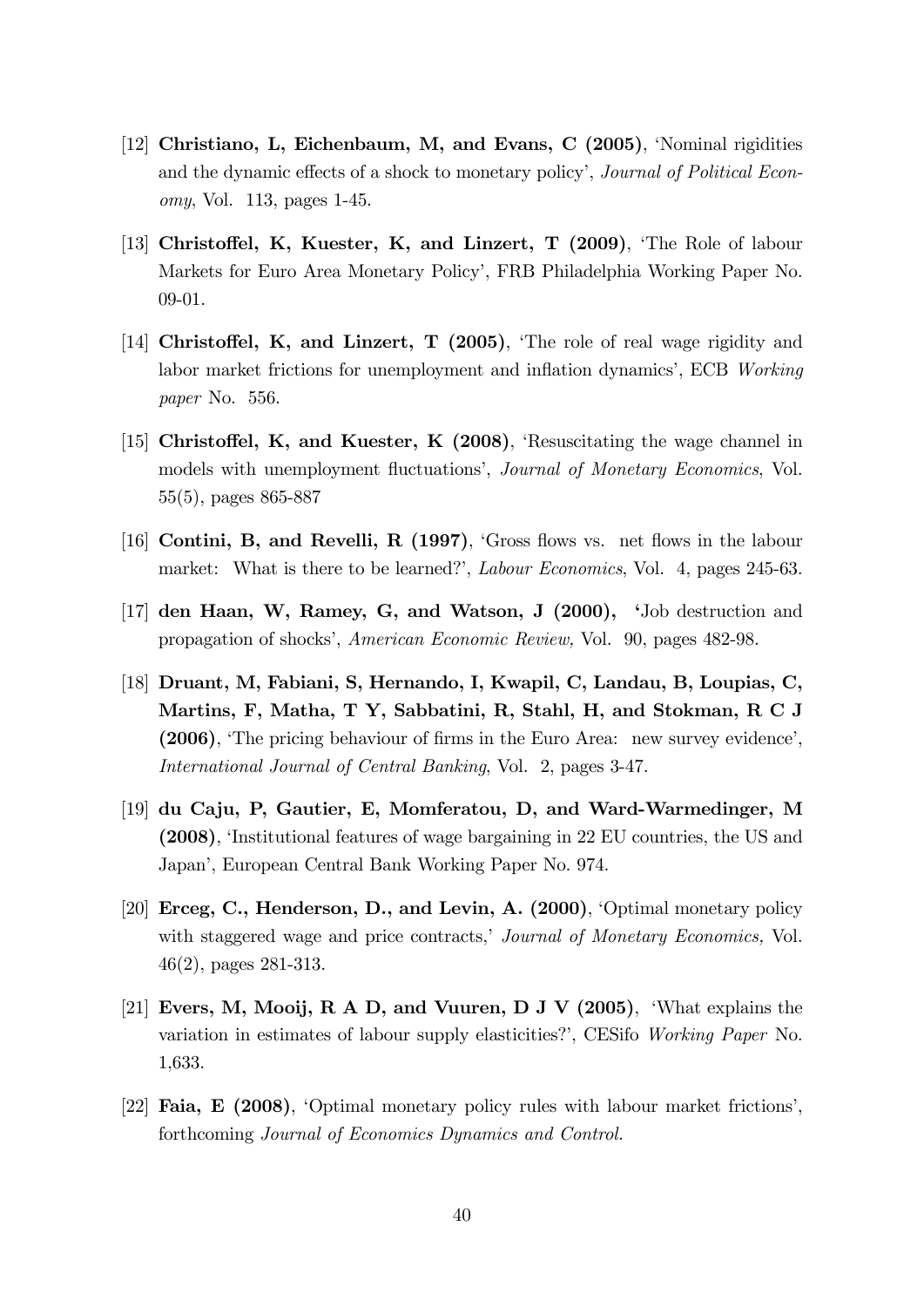- [23] Fujita, S, and Ramey, G  $(2007)$ , 'Job matching and propagation,' *Journal of* Economic Dynamics and Control, .Vol 31(11), pages 3,671-98.
- [24] **Fujita, S, and Ramey, G (2008),** The cyclicality of separation and job finding rates', forthcoming *International Economic Review.*
- [25] Gali, J, Gertler, M, and Lopez-Salido, D  $(2001)$ , European inflation dynamics', European Economic Review, Vol. 45, pages 1,237-70.
- [26] Gertler, M and Trigari, A  $(2006)$ , 'Unemployment fluctuations with staggered Nash wage bargaining', NBER Working Paper No. 12,498.
- [27] Gomes, P (2008), ëLabour Market Flows: Facts From the UKí, London School of Economics, mimeo.
- [28] Haefke, C, Sonntag, M, and van Rens, T (2008), ëWage rigidity and job creation ', IZA Discussion Paper No. 3714.
- [29] **Hall, R E (2005)**, 'Employment fluctuations with equilibrium wage stickiness', American Economic Review, Vol. 95, pages 50-65.
- [30] Hobijn, B, and Sahin, A (2007), 'Job-finding and separation rates in the OECD', Federal Reserve Bank of New York Staff Report No. 298.
- [31] **Krause, M, and Lubik, T (2006)**, 'The cyclical upgrading of labour and onthe-job search', *Labour Economics*, Vol. 13, pages 459-77.
- [32] Krause, M, and Lubik, T (2007), 'The (ir)relevance of real wage rigidity in the New Keynesian model with search frictions', Journal of Monetary Economics, Vol. 54, pages 706-27.
- [33] Kuester,  $K$  (2007), 'Real price and wage rigidities in a model with matching frictions', European Central Bank Working Paper No. 720.
- [34] McCallum, A, and Smets, F  $(2008)$ , 'Real wages and monetary policy transmission in the euro area', European Central Bank, mimeo.
- [35] Merz, M  $(1995)$ , 'Search in the labour market and the real business cycle', Journal of Monetary Economics, Vol. 36, pages 269-300.
- [36] Millard, S P (2008), The effects of monetary policy shocks on the UK labour market', Bank of England, *mimeo.*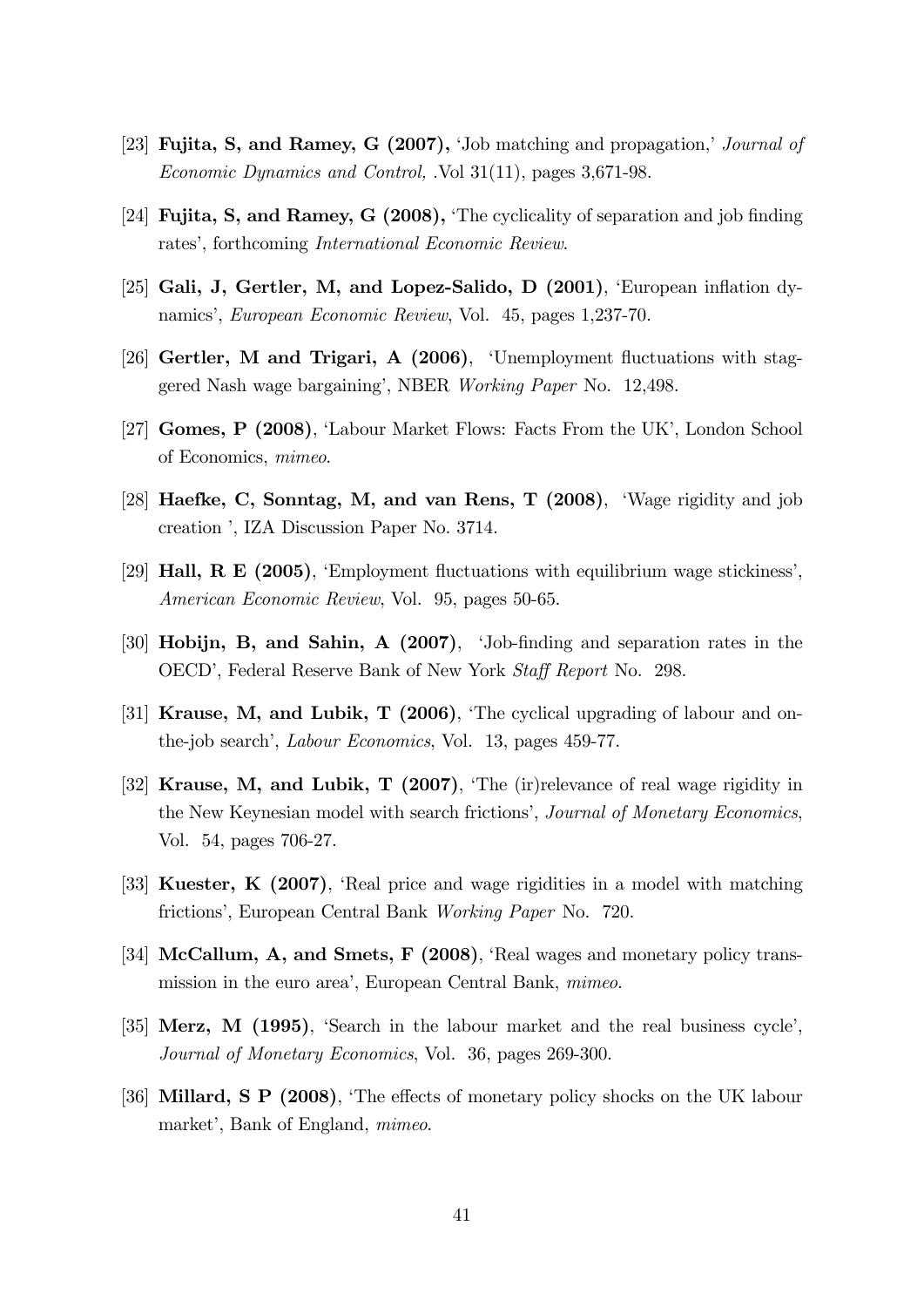- [37] Mojon, B, and Peersman, G (2003), 'A VAR description of the effects of monetary policy in the individual countries of the euro area', in I. Angeloni, A. Kashyap, and B. Mojon (eds.) Monetary Policy Transmission in the Euro Area, Cambridge, United Kingdom: Cambridge University Press.
- [38] Mortensen, D, and Pissarides, C A  $(1994)$ , Job creation and job destruction in the theory of unemployment', Review of Economic Studies, Vol. 61, pages 397-415.
- [39] Mortensen, D, and Pissarides, C A (1999), 'Job reallocation, employment fluctuations and unemployment', in J. Taylor and M. Woodford (eds.) Handbook of Macroeconomics, Vol. 1, pages 1,171-228. Amsterdam: North-Holland.
- [40] **Normandin, M (2006)**, 'The effects of monetary-policy shocks on real wages: A multi-country investigation', Institut d'économie appliquée HEC Montréal Cahiers de recherche No. 06-04.
- [41] **Okun, A M (1973)**, 'Upward mobility in a high-pressure economy', *Brookings* Papers on Economic Activity, Vol. 1, pages 207-52.
- [42] **Peersman, G, and Smets, F (2003),** The monetary transmission mechanism in the euro area: More evidence from VAR analysis', in I. Angeloni, A. Kashyap, and B. Mojon (eds.) Monetary Policy Transmission in the Euro Area, Cambridge, United Kingdom: Cambridge University Press.
- [43] **Peersman, G, and Straub, R (2007)**, Putting the New Keynesian model to a test, European Central Bank, mimeo.
- [44] **Petrongolo, B, and Pissarides, C A (2001)**, 'Looking into the black box: A survey of the matching function', *Journal of Economic Literature*, Vol. 39, pages 390-431.
- [45] Phillips, A W (1958), ëThe relation between unemployment and the rate of change of money wage rats in the United Kingdom, 1861-1957', Economica, Vol. 25, pages 283-99.
- [46] **Pissarides, C A (2007),** The unemployment volatility puzzle: Is wage stickiness the answer?', *Econometrica*, forthoming.
- [47] Ravenna, F, and Walsh, C (2007), *Vacancies, unemployment and the Phillips* curve', European Economic Review, forthcoming.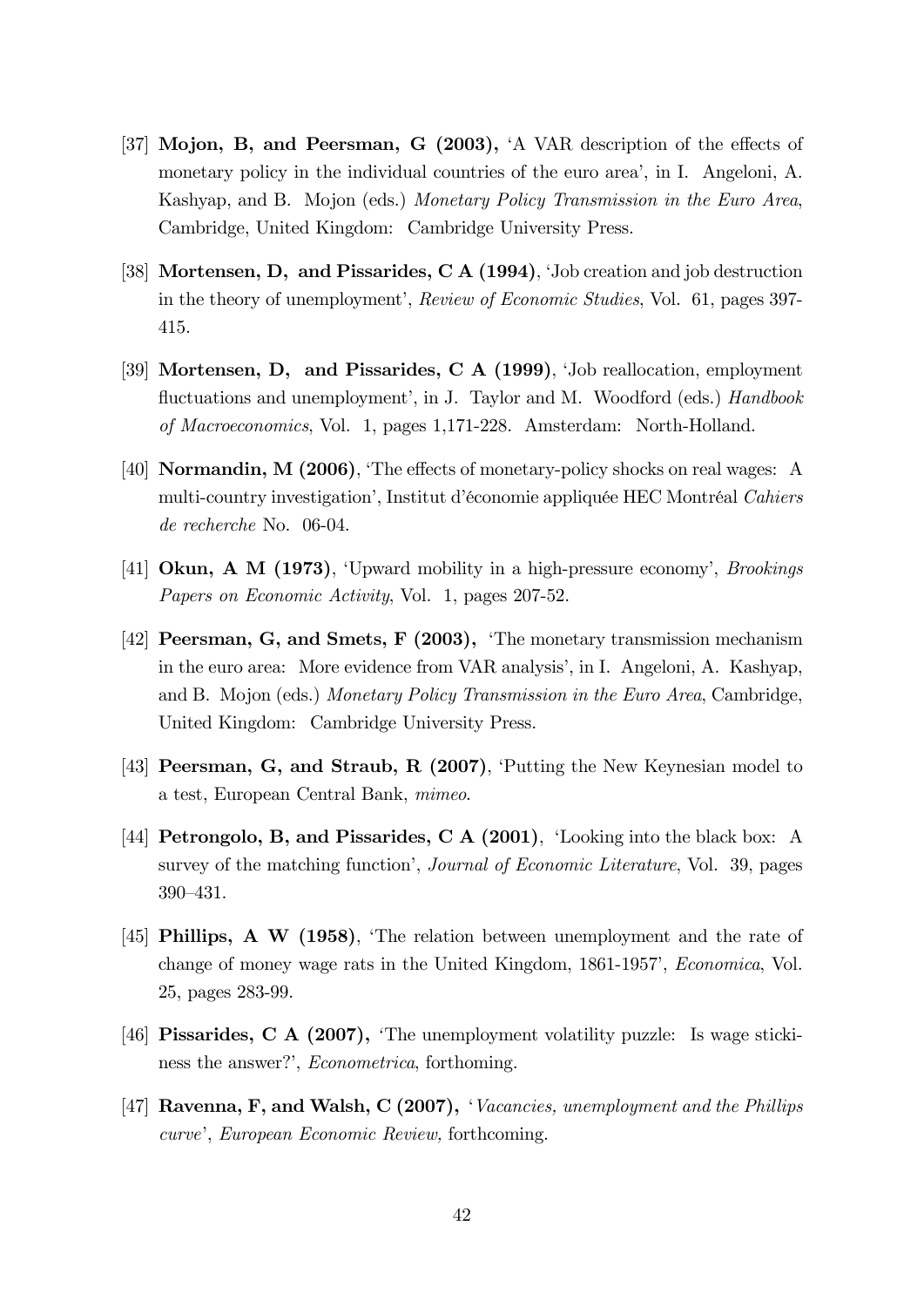- [48] Shimer, R (2005), 'The cyclical behaviour of equilibrium unemployment and vacancies', American Economic Review, Vol. 95, pages 25-49.
- [49] Smets, F, and Wouters, R (2003): ëAn estimated stochastic dynamic general equilibrium model of the euro area<sup>7</sup>, Journal of the European Economic Association, Vol. 1, pages 1,123-75.
- [50] Sveen, T, and Weinke, L  $(2007)$ , 'Inflation dynamics and labour market dynamics revisited ', Kiel Institute for the World Economy Working Paper No. 1,368.
- [51] **Tang, J-H (2006)**, Optimal monetary policy in a New Keynesian model with job search', National Tsing-Hua University, Taiwan, mimeo.
- [52] **Thomas, C (2008)**, 'Search frictions, real rigidities and inflation dynamics ', Banco de España Working Paper No. 0806.
- [53] **Trigari, A (2005)**, 'Equilibrium unemployment, job flows, and inflation dynamics', Journal of Money, Credit and Banking, forthcoming.
- [54] **Trigari, A (2006)**, 'The role of search frictions and bargaining for inflation dynamics', IGIER *Working Paper* No. 304.
- [55] van Zandweghe, W  $(2009)$ , 'On-the-job search, sticky prices and persistence', FRB Kansas City Working Paper 09-03.
- [56] Walsh, C (2005), 'labour market search, sticky prices, and interest rate policies, <sup>7</sup> Review of Economic Dynamics, Vol. 8, pages 829-49.
- [57] Woodford, M (2003), Interest and prices, Princeton: Princeton University Press.
- [58] Yashiv, E (2006), ëEvaluating the performance of the search and matching model', European Economic Review, Vol. 50, pages 909-36.
- [59] **Zanetti, F (2007)**, 'Labour market institutions and aggregate fluctuations in a search and matching model', Bank of England Working Paper No. 333.

# 12 Appendix A: further evidence on monetary transmission in the euro area

In the paper, we benchmarked the different approaches to modelling the labour market against Öve stylised facts about the transmission of monetary policy in the euro area.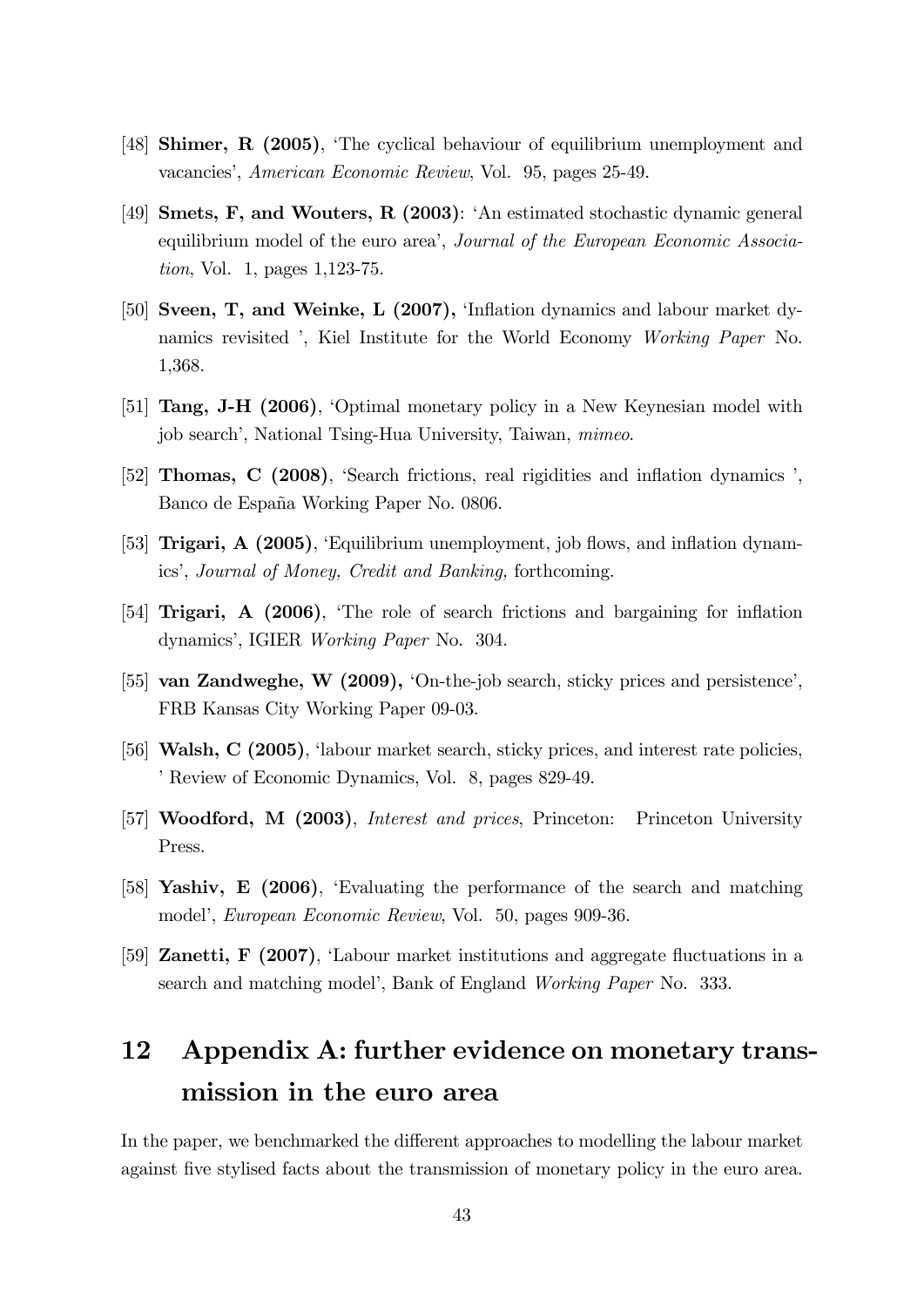This section presents the background evidence from which we deduced these stylised facts.<sup>32</sup> Figure 9 prints the impulse responses of euro area aggregates to a 100 basis point monetary shock (an easing) in McCallum and Smets (2008), who estimate a Factor-Augmented VAR following the methodology of Bernanke et al.  $(2005)$ .<sup>33</sup> Also shown are the boundaries of bootstrapped  $90\%$  confidence intervals. A monetary



Figure 9: Impulse responses to an unanticipated monetary shock in the EURO AREA, SOURCE: MCCALLUM AND SMETS (2008). Depicted are responses to a 100 bps monetary easing (annualized nominal rates). Charts refer to the euro area. The sample is 1987Q1 to 2005Q4. Top row (from left to right): response of real GDP (in percentage deviation from trend), quarter-on-quarter GDP inflation (in annualized percentage points), unemployment (in percentage deviation from trend). Note: shown is the response of log unemployment (heads),  $log(ut)$ . Bottom row: response of nominal interest rate (in annualized percentage points) and the real wage per employee (in percentage deviation from trend). Source: McCallum, Smets (2008), reprinted with the author's permission.

easing stimulates the economy. According to this evidence, at its peak output has risen by about  $0.8\%$  above steady state. Inflation increases, too, but in a muted manner. The peak increase in quarter-on-quarter GDP deflator inflation is about 25 basis points (in annualised terms). As a consequence of higher demand, the number

<sup>&</sup>lt;sup>32</sup>A number of studies have examined the response of real and nominal variables in the euro area to a monetary shock using alternative identification mechanisms. For early evidence on the euro area as a whole see, eg, Peersman and Smets (2003) and Angeloni et al. (2003). More recent papers are McCallum and Smets (2008) and Peersman and Straub (2007). For evidence country by country see, eg, Mojon and Peersman (2003) and Normandin (2006).

<sup>&</sup>lt;sup>33</sup>Their data comprise quarterly euro area aggregates and a number of euro-area country-specific series from 1987Q1 to 2005Q4, as well as foreign series.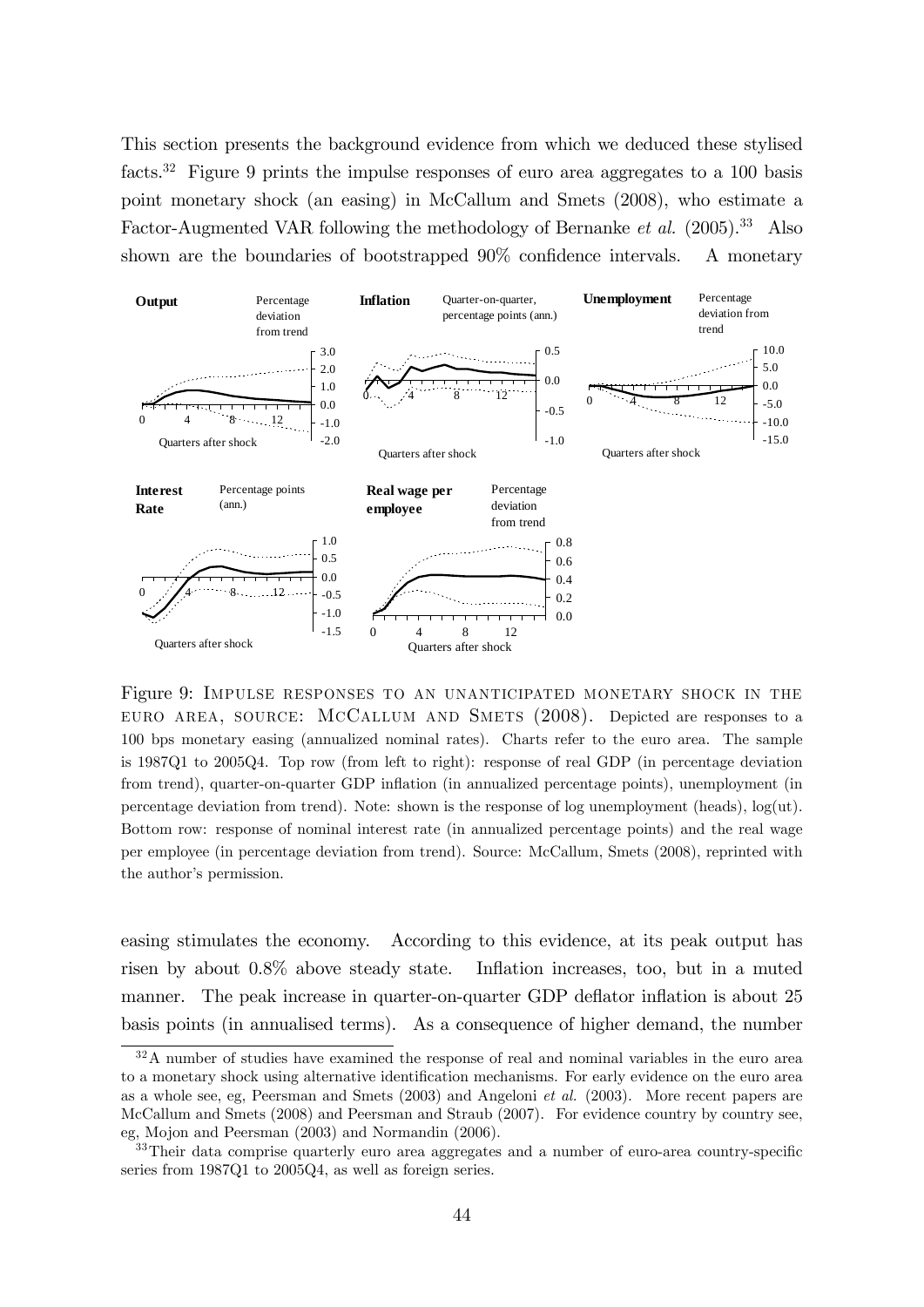of unemployed people, ie, unemployment, falls by  $3\%$ <sup>34</sup> The increase in economic activity also translates into an increase in the real wage per employee. That increase is about half the size of the increase in output, but is highly persistent.

Complementing this evidence, Figure 10 reports our own estimates of the monetary transmission in the euro area. The sample starts in 1987Q1 as in McCallum and Smets (2008), and runs through 2006Q4. We estimated a standard VAR(4) in the variables shown in the graphs, and identified the monetary shock through the oft-used recursive ordering scheme. For details see the notes to Figure 10. According to



Figure 10: IMPULSE RESPONSES TO AN UNANTICIPATED MONETARY SHOCK  $-$  OWN ESTIMATES. Underlying the results is a  $VAR(4)$  estimated on above data (taken from the AWM data set except four hours worked, which is taken from Christoffel et al., 2008). The sample is 1987Q1 to 2006Q4, identification relies on the usual Cholesky decomposition. The data was de-trended variable by variable prior to running the VAR. For real variables, we allow for a trend, and a break in the trend plus a level shift in 1991Q1 so as to accommodate German reunification. Inflation and mominal interest rates were regressed on a linear trend, which breaks after 1998Q4 in order to account for the disinflation in the euro area prior to the introduction of the common currency, and the constancy of the inflation objective thereafter. Dotted lines mark asymptotic  $90\%$  confidence intervals ( $5\%$  and 95% bounds).

these estimates, an unanticipated monetary easing induces a longer-lived deviation of

<sup>&</sup>lt;sup>34</sup>The depicted fall in unemployment corresponds to a fall in the unemployment rate of about 0.27 percentage points. Unemployment is calculated in a model-consistent way from the response in employment, which McCallum and Smets report, by assuming that the labor force does not react to a monetary easing, and that average unemployment rates are 9%.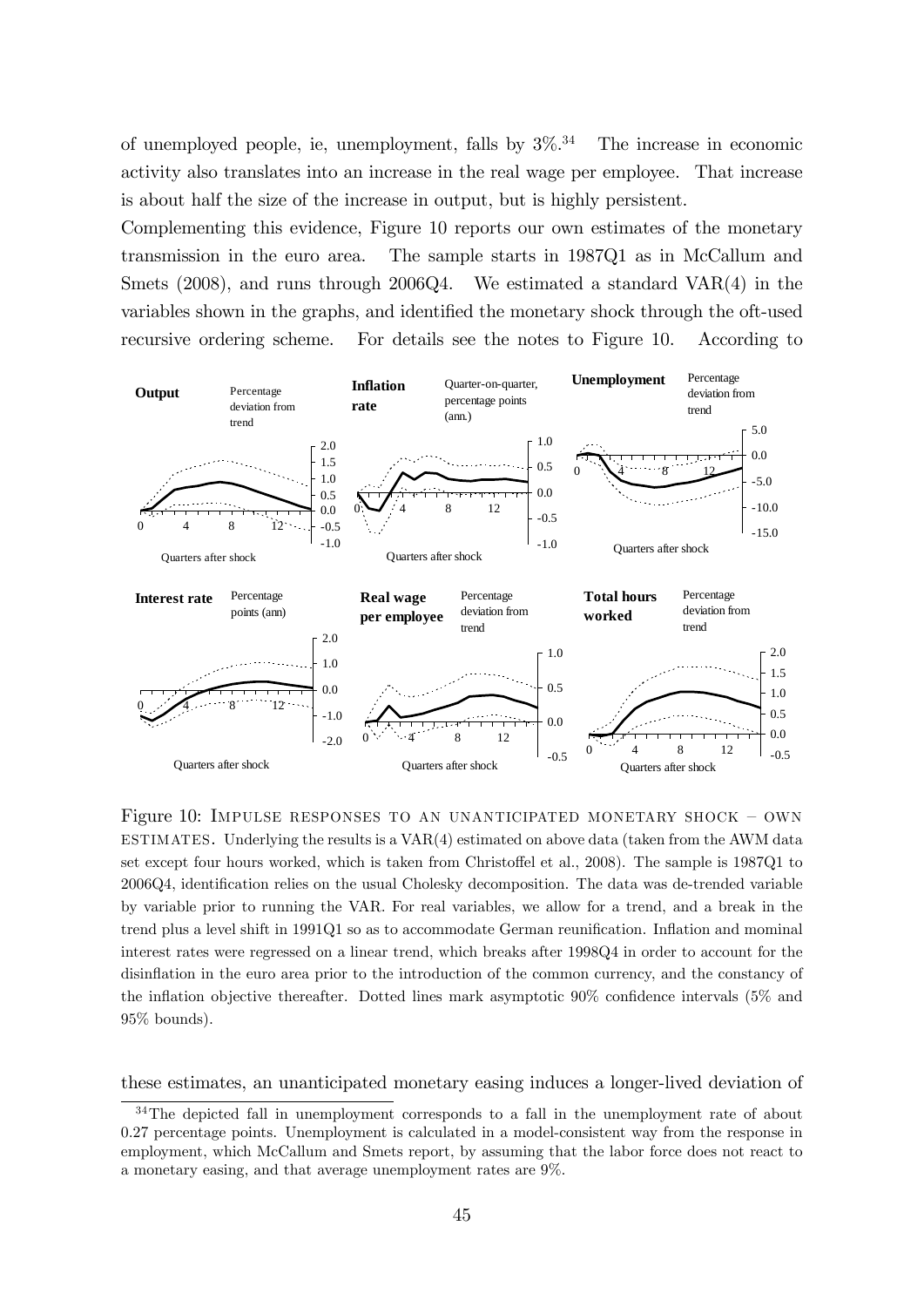

Figure 11: IMPULSE RESPONSES OF HOURS AND WAGES TO A MONETARY SHOCK  $$ own estimates. Shown are the responses of employment, hours per employee and the real wage rate. The VAR is the same as in Figure 10, except that the a measure of hours per worker and of the real hour wage rate replaces the measures for total hours worked and the real wage per employee.

nominal rates from the baseline than in McCallum and Smets (2008) and, as a result, most responses are more persistent. With regard to amplitudes, the evidence above is robust. A monetary easing of 100 basis points causes a significant increase in output of about 0.8% at its peak, and an increase in real wages per employee of about half that size (which is, again, highly persistent). Unemployment, according to our estimates, falls by  $6\%$ <sup>35</sup> At the same time, the increase in inflation remains contained, with GDP deflator inflation remaining below 0.4 percentage points in annualised terms.

In the above estimation, we resort to the same proxy for hours worked in the euro area as used by Christoffel *et al.*  $(2009)$ <sup>36</sup> When using this series to infer hourly wage rates and hours worked per employee, the results suggest that changes at the extensive margin are more relevant for labour adjustment than hours worked per employee. The first two panels of Figure 11 suggest that hours worked per employee react little throughout the period (and if anything, they fall), while the number of employees is more responsive. As a result, the increase in wages per employee depicted in Figure 10 is mainly attributed to a slow but persistent increase in hourly wages instead of an increase in hours per worker. (See Figure 11.) Due to the limitations of the euro area data with respect to hours worked or hourly wages, however, the responses in Figure  $11$  – while indicative – should be taken with some caution.

Finally, Table 4 summarises the impulse responses reported above, and augments these with the evidence of three further studies. Angeloni *et al.* (2003) report impulse responses for the euro area based on various identification schemes for the monetary

 $35$ This translates into a reduction in the unemployment rate of about 0.54 percentage points.

<sup>36</sup>Unfortunately, harmonized quarterly series for hours worked do not exist for the euro area. The proxy uses the quarterly real GDP series for the euro area to interpolate annual EU-Klems data on total hours worked in the euro area.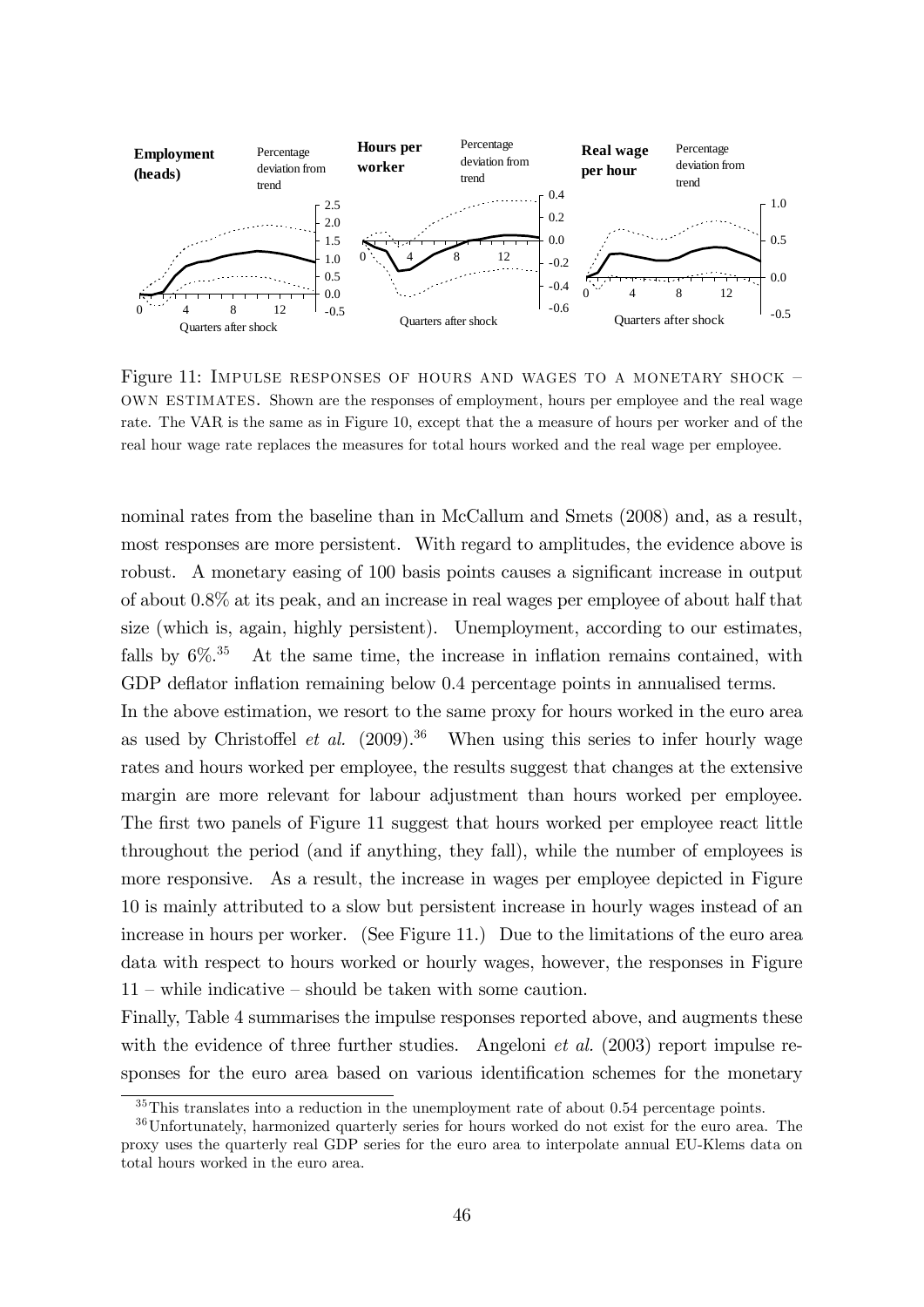shock in a VAR. So do Peersman and Smets (2003). The table, in addition, collects evidence of a recent study by Peersman and Straub (2007) who identify a monetary shock (and other shocks) based on sign restrictions, which were derived from a prototypical New Keynesian model. The table summarises the maximum amplitudes of the variables following the monetary shock. Most of the studies imply that after the initial shock, nominal rates fall somewhat further before being tightened. In order to harmonise the studies, all responses have been normalised by the maximum easing of the nominal interest rate that these studies report.

|                        | Out- | Infl. | $Un-$  | Empl. | Real  | Real | Total | Hours <sup>1</sup> |
|------------------------|------|-------|--------|-------|-------|------|-------|--------------------|
|                        | put  |       | empl.  |       | wages | wage | hours | per                |
|                        |      |       |        |       | per   | per  | wor-  | empl.              |
|                        |      |       |        |       | empl. | hour | ked   |                    |
| McCallum, Smets (1)    | 0.7  | 0.2   | $-2.9$ | 0.3   | 0.4   |      |       |                    |
| Own VAR $(2)$          | 0.6  | 0.3   | $-4.5$ | 0.4   | 0.3   | 0.4  | 0.9   | 0.04               |
| Peersman, Straub $(3)$ | 0.3  | 0.2   | $-2.8$ | 0.3   | 0.3   | 0.3  | 0.3   | $\Omega$           |
| Angeloni et al.<br>(4) | 0.5  | 0.2   | $-3.3$ | 0.3   |       |      |       |                    |
| Peersman, Smets (5)    | 0.5  | 0.2   | $-3.3$ | 0.3   |       |      |       |                    |

Table 4: Peak responses to a monetary easing in the literature. Most of the studies imply that after the initial easing, nominal rates fall somewhat further before they tighten. In order harmonize the studies, all responses have been normalized by the maximum easing of the nominal interest rate that these studies report (which in all studies occurs one quarter after the shock). Entries in small type refer to numbers that have been deduced indirectly as described below. (1): McCallum and Smets (2008) report the response of employment. The response for unemployment is inferred from the figure for employment assuming a constant labor force and an average unemployment rate of 9%. (2): Own VAR: hours worked data for the euro area is subject to measurement errors as stated in the main text. (3): Peersman and Straub (2007) only report the response of total hours worked, but state that responses are similar when employment is used. We thus report the same response of employment as for total hours worked. The response for unemployment is inferred as in (1). Similarly, hourly wage rates and hours per employee are inferred from this statement. (4): Peersman, Smets (2003): sample 1980-1998. Entries are based on their Fig. 2.1 and Fig. 2.8. The response for unemployment is inferred as in note (1). (5): Angeloni et al. (2003) report the response of the unemployment rate (see their Table 6). The response of unemployment reported here is obtained using an unemployment rate of 9%. Figures for employment were obtained accordingly. Results for the Angeloni et al. paper are averages over different specifications for the sample 1980-2001. Only the response of consumer prices is reported. Results were read-off the Figures and Tables in their paper.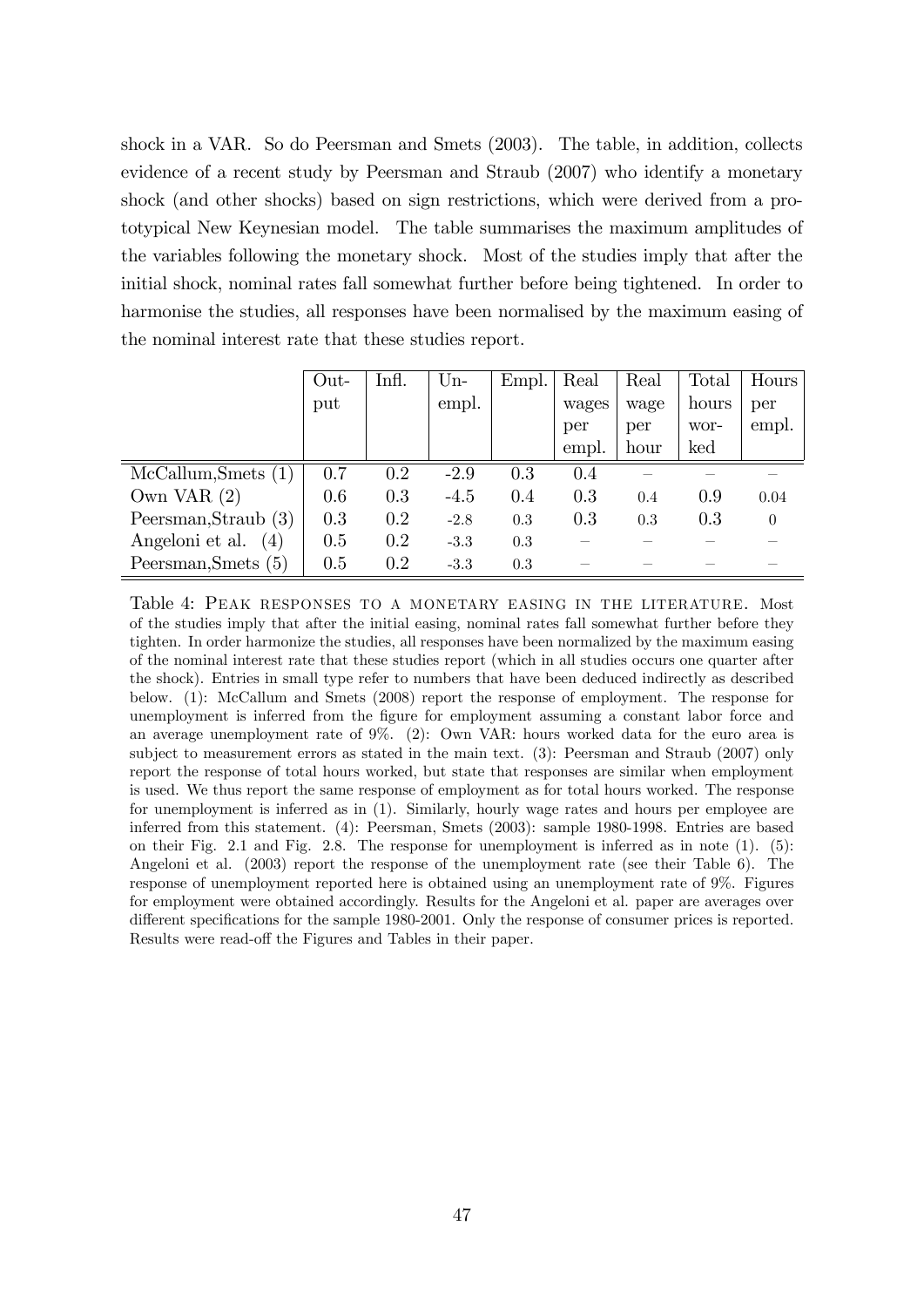#### **NATIONAL BANK OF BELGIUM - WORKING PAPERS SERIES**

- 1. "Model-based inflation forecasts and monetary policy rules" by M. Dombrecht and R. Wouters, *Research Series*, February 2000.
- 2. "The use of robust estimators as measures of core inflation" by L. Aucremanne, *Research Series*, February 2000.
- 3. "Performances économiques des Etats-Unis dans les années nonante" by A. Nyssens, P. Butzen, P. Bisciari, *Document Series*, March 2000.
- 4. "A model with explicit expectations for Belgium" by P. Jeanfils, *Research Series*, March 2000.
- 5. "Growth in an open economy: some recent developments" by S. Turnovsky, *Research Series*, May 2000.
- 6. "Knowledge, technology and economic growth: an OECD perspective" by I. Visco, A. Bassanini, S. Scarpetta, *Research Series*, May 2000.
- 7. "Fiscal policy and growth in the context of European integration" by P. Masson, *Research Series*, May 2000.
- 8. "Economic growth and the labour market: Europe's challenge" by C. Wyplosz, *Research Series*, May 2000.
- 9. "The role of the exchange rate in economic growth: a euro-zone perspective" by R. MacDonald, *Research Series*, May 2000.
- 10. "Monetary union and economic growth" by J. Vickers, *Research Series*, May 2000.
- 11. "Politique monétaire et prix des actifs: le cas des Etats-Unis" by Q. Wibaut, *Document Series*, August 2000.
- 12. "The Belgian industrial confidence indicator: leading indicator of economic activity in the euro area?" by J.-J. Vanhaelen, L. Dresse, J. De Mulder, *Document Series*, November 2000.
- 13. "Le financement des entreprises par capital-risque" by C. Rigo, *Document Series,* February 2001.
- 14. "La nouvelle économie" by P. Bisciari, *Document Series*, March 2001.
- 15. "De kostprijs van bankkredieten" by A. Bruggeman and R. Wouters, *Document Series*, April 2001.
- 16. "A guided tour of the world of rational expectations models and optimal policies" by Ph. Jeanfils, *Research Series*, May 2001.
- 17. "Attractive Prices and Euro Rounding effects on inflation" by L. Aucremanne and D. Cornille, *Documents Series*, November 2001.
- 18. "The interest rate and credit channels in Belgium: an investigation with micro-level firm data" by P. Butzen, C. Fuss and Ph. Vermeulen, *Research series*, December 2001.
- 19. "Openness, imperfect exchange rate pass-through and monetary policy" by F. Smets and R. Wouters, *Research series*, March 2002.
- 20. "Inflation, relative prices and nominal rigidities" by L. Aucremanne, G. Brys, M. Hubert, P. J. Rousseeuw and A. Struyf, *Research series*, April 2002.
- 21. "Lifting the burden: fundamental tax reform and economic growth" by D. Jorgenson, *Research series*, May 2002.
- 22. "What do we know about investment under uncertainty?" by L. Trigeorgis, *Research series*, May 2002.
- 23. "Investment, uncertainty and irreversibility: evidence from Belgian accounting data" by D. Cassimon, P.-J. Engelen, H. Meersman, M. Van Wouwe, *Research series*, May 2002.
- 24. "The impact of uncertainty on investment plans" by P. Butzen, C. Fuss, Ph. Vermeulen, *Research series*, May 2002.
- 25. "Investment, protection, ownership, and the cost of capital" by Ch. P. Himmelberg, R. G. Hubbard, I. Love, *Research series*, May 2002.
- 26. "Finance, uncertainty and investment: assessing the gains and losses of a generalised non-linear structural approach using Belgian panel data", by M. Gérard, F. Verschueren, *Research series*, May 2002.
- 27. "Capital structure, firm liquidity and growth" by R. Anderson, *Research series*, May 2002.
- 28. "Structural modelling of investment and financial constraints: where do we stand?" by J.- B. Chatelain, *Research series*, May 2002.
- 29. "Financing and investment interdependencies in unquoted Belgian companies: the role of venture capital" by S. Manigart, K. Baeyens, I. Verschueren, *Research series*, May 2002.
- 30. "Development path and capital structure of Belgian biotechnology firms" by V. Bastin, A. Corhay, G. Hübner, P.-A. Michel, *Research series*, May 2002.
- 31. "Governance as a source of managerial discipline" by J. Franks, *Research series*, May 2002.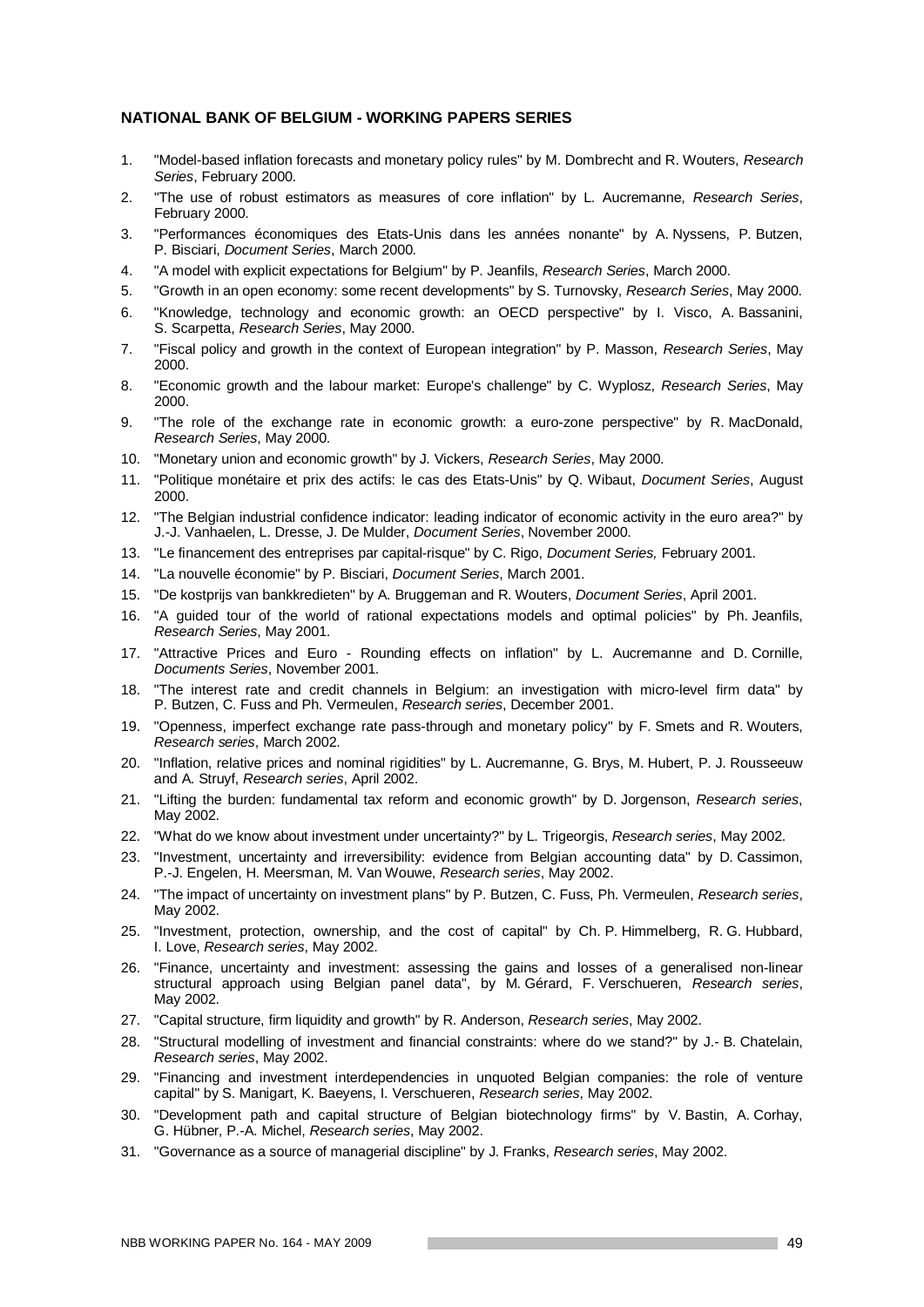- 32. "Financing constraints, fixed capital and R&D investment decisions of Belgian firms" by M. Cincera, *Research series*, May 2002.
- 33. "Investment, R&D and liquidity constraints: a corporate governance approach to the Belgian evidence" by P. Van Cayseele, *Research series*, May 2002.
- 34. "On the Origins of the Franco-German EMU Controversies" by I. Maes, *Research series*, July 2002.
- 35. "An estimated dynamic stochastic general equilibrium model of the Euro Area", by F. Smets and R. Wouters, *Research series*, October 2002.
- 36. "The labour market and fiscal impact of labour tax reductions: The case of reduction of employers' social security contributions under a wage norm regime with automatic price indexing of wages", by K. Burggraeve and Ph. Du Caju, *Research series*, March 2003.
- 37. "Scope of asymmetries in the Euro Area", by S. Ide and Ph. Moës, *Document series*, March 2003.
- 38. "De autonijverheid in België: Het belang van het toeleveringsnetwerk rond de assemblage van personenauto's", by F. Coppens and G. van Gastel, *Document series*, June 2003.
- 39. "La consommation privée en Belgique", by B. Eugène, Ph. Jeanfils and B. Robert, *Document series*, June 2003.
- 40. "The process of European monetary integration: a comparison of the Belgian and Italian approaches", by I. Maes and L. Quaglia, *Research series*, August 2003.
- 41. "Stock market valuation in the United States", by P. Bisciari, A. Durré and A. Nyssens, *Document series*, November 2003.
- 42. "Modeling the Term Structure of Interest Rates: Where Do We Stand?, by K. Maes, *Research series*, February 2004.
- 43. "Interbank Exposures: An Empirical Examination of System Risk in the Belgian Banking System", by H. Degryse and G. Nguyen, *Research series*, March 2004.
- 44. "How Frequently do Prices change? Evidence Based on the Micro Data Underlying the Belgian CPI", by L. Aucremanne and E. Dhyne, *Research series*, April 2004.
- 45. "Firms' investment decisions in response to demand and price uncertainty", by C. Fuss and Ph. Vermeulen, *Research series*, April 2004.
- 46. "SMEs and Bank Lending Relationships: the Impact of Mergers", by H. Degryse, N. Masschelein and J. Mitchell, *Research series*, May 2004.
- 47. "The Determinants of Pass-Through of Market Conditions to Bank Retail Interest Rates in Belgium", by F. De Graeve, O. De Jonghe and R. Vander Vennet, *Research series*, May 2004.
- 48. "Sectoral vs. country diversification benefits and downside risk", by M. Emiris, *Research series*, May 2004.
- 49. "How does liquidity react to stress periods in a limit order market?", by H. Beltran, A. Durré and P. Giot, *Research serie*s, May 2004.
- 50. "Financial consolidation and liquidity: prudential regulation and/or competition policy?", by P. Van Cayseele, *Research series*, May 2004.
- 51. "Basel II and Operational Risk: Implications for risk measurement and management in the financial sector", by A. Chapelle, Y. Crama, G. Hübner and J.-P. Peters, *Research series,* May 2004.
- 52. "The Efficiency and Stability of Banks and Markets", by F. Allen, *Research series*, May 2004.
- 53. "Does Financial Liberalization Spur Growth?" by G. Bekaert, C.R. Harvey and C. Lundblad, *Research series*, May 2004.
- 54. "Regulating Financial Conglomerates", by X. Freixas, G. Lóránth, A.D. Morrison and H.S. Shin, *Research series*, May 2004.
- 55. "Liquidity and Financial Market Stability", by M. O'Hara, *Research series*, May 2004.
- 56. "Economisch belang van de Vlaamse zeehavens: verslag 2002", by F. Lagneaux, *Document series*, June 2004.
- 57. "Determinants of Euro Term Structure of Credit Spreads", by A. Van Landschoot, *Research series*, July 2004.
- 58. "Macroeconomic and Monetary Policy-Making at the European Commission, from the Rome Treaties to the Hague Summit", by I. Maes, *Research series*, July 2004.
- 59. "Liberalisation of Network Industries: Is Electricity an Exception to the Rule?", by F. Coppens and D. Vivet, *Document series*, September 2004.
- 60. "Forecasting with a Bayesian DSGE model: an application to the euro area", by F. Smets and R. Wouters, *Research series*, September 2004.
- 61. "Comparing shocks and frictions in US and Euro Area Business Cycle: a Bayesian DSGE approach", by F. Smets and R. Wouters, *Research series*, October 2004.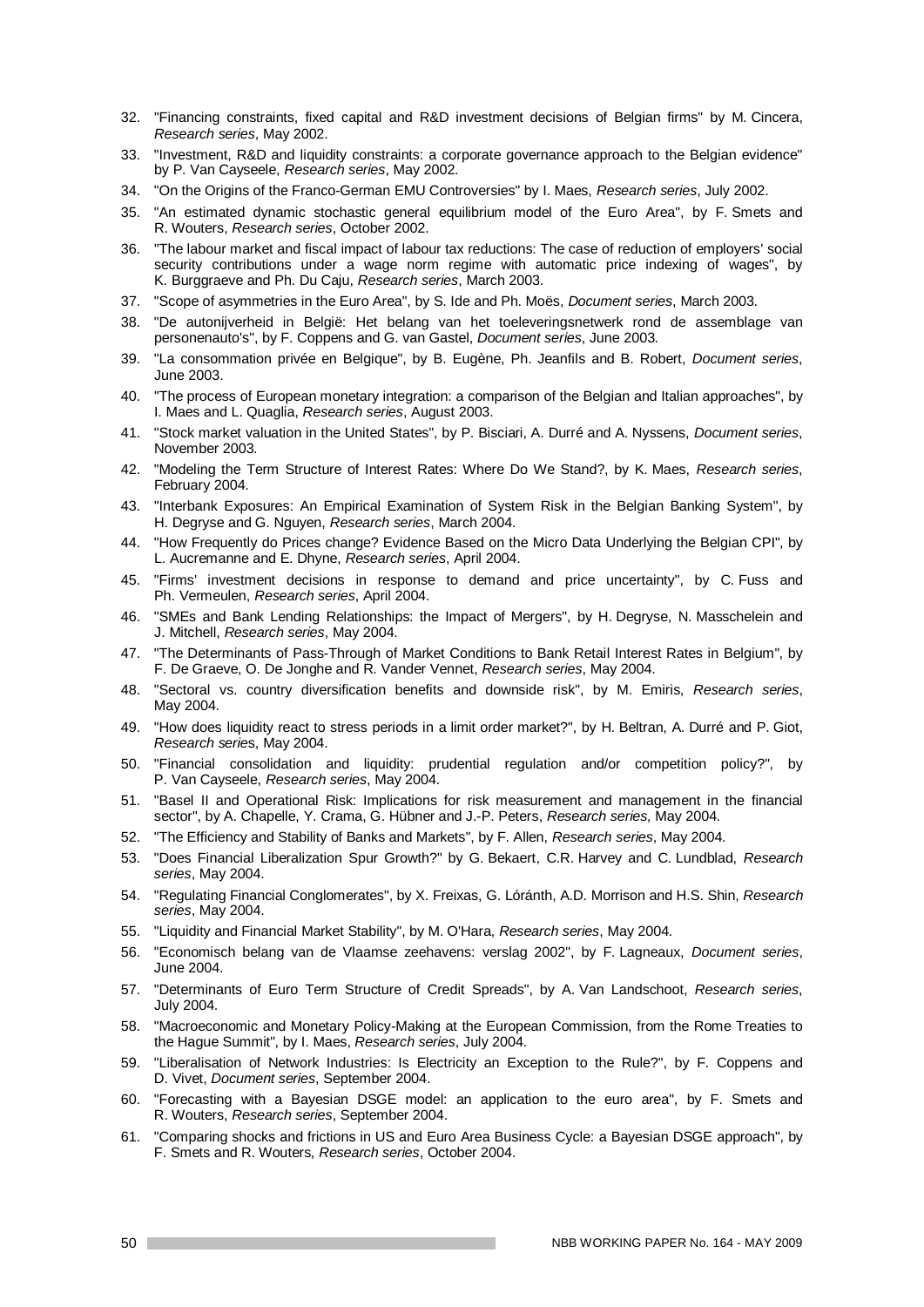- 62. "Voting on Pensions: A Survey", by G. de Walque, *Research series*, October 2004.
- 63. "Asymmetric Growth and Inflation Developments in the Acceding Countries: A New Assessment", by S. Ide and P. Moës, *Research series*, October 2004.
- 64. "Importance économique du Port Autonome de Liège: rapport 2002", by F. Lagneaux, *Document series*, November 2004.
- 65. "Price-setting behaviour in Belgium: what can be learned from an ad hoc survey", by L. Aucremanne and M. Druant, *Research series,* March 2005.
- 66. "Time-dependent versus State-dependent Pricing: A Panel Data Approach to the Determinants of Belgian Consumer Price Changes", by L. Aucremanne and E. Dhyne, *Research series*, April 2005.
- 67. "Indirect effects A formal definition and degrees of dependency as an alternative to technical coefficients", by F. Coppens, *Research series,* May 2005.
- 68. "Noname A new quarterly model for Belgium", by Ph. Jeanfils and K. Burggraeve, *Research series*, May 2005.
- 69. "Economic importance of the Flemish maritime ports: report 2003", F. Lagneaux, *Document series*, May 2005.
- 70. "Measuring inflation persistence: a structural time series approach", M. Dossche and G. Everaert, *Research series*, June 2005.
- 71. "Financial intermediation theory and implications for the sources of value in structured finance markets", J. Mitchell, *Document series*, July 2005.
- 72. "Liquidity risk in securities settlement", J. Devriese and J. Mitchell, *Research series*, July 2005.
- 73. "An international analysis of earnings, stock prices and bond yields", A. Durré and P. Giot, *Research series*, September 2005.
- 74. "Price setting in the euro area: Some stylized facts from Individual Consumer Price Data", E. Dhyne, L. J. Álvarez, H. Le Bihan, G. Veronese, D. Dias, J. Hoffmann, N. Jonker, P. Lünnemann, F. Rumler and J. Vilmunen, *Research series*, September 2005.
- 75. "Importance économique du Port Autonome de Liège: rapport 2003", by F. Lagneaux, *Document series,* October 2005.
- 76. "The pricing behaviour of firms in the euro area: new survey evidence, by S. Fabiani, M. Druant, I. Hernando, C. Kwapil, B. Landau, C. Loupias, F. Martins, T. Mathä, R. Sabbatini, H. Stahl and A. Stokman, *Research series*, November 2005.
- 77. "Income uncertainty and aggregate consumption, by L. Pozzi, *Research series*, November 2005.
- 78. "Crédits aux particuliers Analyse des données de la Centrale des Crédits aux Particuliers", by H. De Doncker, *Document series*, January 2006.
- 79. "Is there a difference between solicited and unsolicited bank ratings and, if so, why?" by P. Van Roy, *Research series*, February 2006.
- 80. "A generalised dynamic factor model for the Belgian economy Useful business cycle indicators and GDP growth forecasts", by Ch. Van Nieuwenhuyze, *Research series*, February 2006.
- 81. "Réduction linéaire de cotisations patronales à la sécurité sociale et financement alternatif" by Ph. Jeanfils, L. Van Meensel, Ph. Du Caju, Y. Saks, K. Buysse and K. Van Cauter, *Document series*, March 2006.
- 82. "The patterns and determinants of price setting in the Belgian industry" by D. Cornille and M. Dossche, *Research series*, May 2006.
- 83. "A multi-factor model for the valuation and risk management of demand deposits" by H. Dewachter, M. Lyrio and K. Maes, *Research series*, May 2006.
- 84. "The single European electricity market: A long road to convergence", by F. Coppens and D. Vivet, *Document series*, May 2006.
- 85. "Firm-specific production factors in a DSGE model with Taylor price setting", by G. de Walque, F. Smets and R. Wouters, *Research series*, June 2006.
- 86. "Economic importance of the Belgian ports: Flemish maritime ports and Liège port complex report 2004", by F. Lagneaux, *Document series*, June 2006.
- 87. "The response of firms' investment and financing to adverse cash flow shocks: the role of bank relationships", by C. Fuss and Ph. Vermeulen, *Research series*, July 2006.
- 88. "The term structure of interest rates in a DSGE model", by M. Emiris, *Research series,* July 2006.
- 89. "The production function approach to the Belgian output gap, Estimation of a Multivariate Structural Time Series Model", by Ph. Moës, *Research series*, September 2006.
- 90. "Industry Wage Differentials, Unobserved Ability, and Rent-Sharing: Evidence from Matched Worker-Firm Data, 1995-2002", by R. Plasman, F. Rycx and I. Tojerow, *Research series,* October 2006.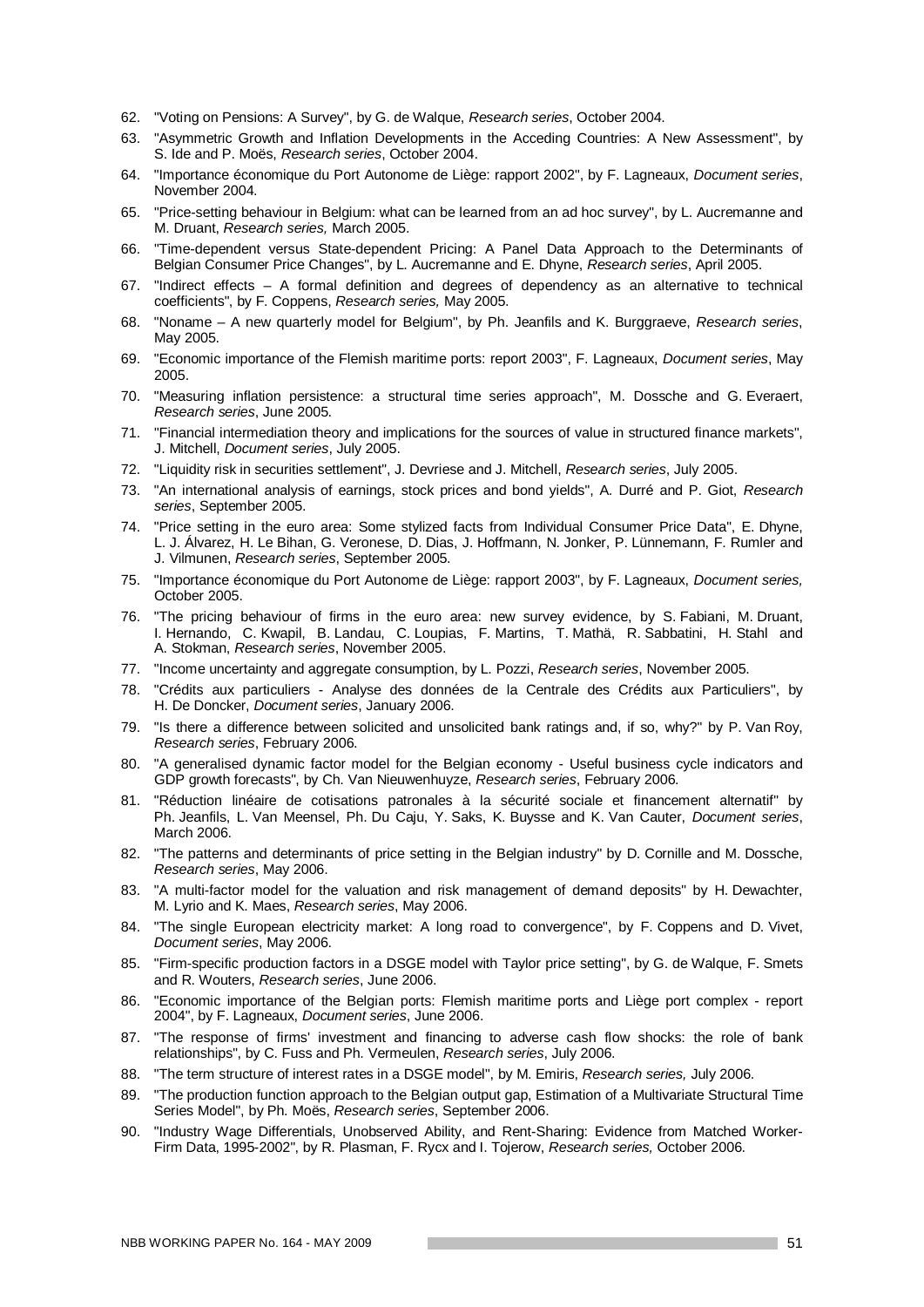- 91. "The dynamics of trade and competition", by N. Chen, J. Imbs and A. Scott, *Research series,* October 2006.
- 92. "A New Keynesian Model with Unemployment", by O. Blanchard and J. Gali, *Research series,* October 2006.
- 93. "Price and Wage Setting in an Integrating Europe: Firm Level Evidence", by F. Abraham, J. Konings and S. Vanormelingen, *Research series,* October 2006.
- 94. "Simulation, estimation and welfare implications of monetary policies in a 3-country NOEM model", by J. Plasmans, T. Michalak and J. Fornero, *Research series,* October 2006.
- 95. "Inflation persistence and price-setting behaviour in the euro area: a summary of the Inflation Persistence Network evidence ", by F. Altissimo, M. Ehrmann and F. Smets, *Research series*, October 2006.
- 96. "How Wages Change: Micro Evidence from the International Wage Flexibility Project", by W.T. Dickens, L. Goette, E.L. Groshen, S. Holden, J. Messina, M.E. Schweitzer, J. Turunen and M. Ward, *Research series*, October 2006.
- 97. "Nominal wage rigidities in a new Keynesian model with frictional unemployment", by V. Bodart, G. de Walque, O. Pierrard, H.R. Sneessens and R. Wouters, *Research series*, October 2006.
- 98. "Dynamics on monetary policy in a fair wage model of the business cycle", by D. De la Croix, G. de Walque and R. Wouters, *Research series*, October 2006.
- 99. "The kinked demand curve and price rigidity: evidence from scanner data", by M. Dossche, F. Heylen and D. Van den Poel, *Research series*, October 2006.
- 100. "Lumpy price adjustments: a microeconometric analysis", by E. Dhyne, C. Fuss, H. Peseran and P. Sevestre, *Research series*, October 2006.
- 101. "Reasons for wage rigidity in Germany", by W. Franz and F. Pfeiffer, *Research series*, October 2006.
- 102. "Fiscal sustainability indicators and policy design in the face of ageing", by G. Langenus, *Research series*, October 2006.
- 103. "Macroeconomic fluctuations and firm entry: theory and evidence", by V. Lewis, *Research series*, October 2006.
- 104. "Exploring the CDS-Bond Basis" by J. De Wit, *Research series*, November 2006.
- 105. "Sector Concentration in Loan Portfolios and Economic Capital", by K. Düllmann and N. Masschelein, *Research series*, November 2006.
- 106. "R&D in the Belgian Pharmaceutical Sector", by H. De Doncker, *Document series*, December 2006.
- 107. "Importance et évolution des investissements directs en Belgique", by Ch. Piette, *Document series*, January 2007.
- 108. "Investment-Specific Technology Shocks and Labor Market Frictions", by R. De Bock, *Research series*, February 2007.
- 109. "Shocks and frictions in US Business cycles: a Bayesian DSGE Approach", by F. Smets and R. Wouters, *Research series*, February 2007.
- 110. "Economic impact of port activity: a disaggregate analysis. The case of Antwerp", by F. Coppens, F. Lagneaux, H. Meersman, N. Sellekaerts, E. Van de Voorde, G. van Gastel, Th. Vanelslander, A. Verhetsel, *Document series,* February 2007.
- 111. "Price setting in the euro area: some stylised facts from individual producer price data", by Ph. Vermeulen, D. Dias, M. Dossche, E. Gautier, I. Hernando, R. Sabbatini, H. Stahl, *Research series,* March 2007.
- 112. "Assessing the Gap between Observed and Perceived Inflation in the Euro Area: Is the Credibility of the HICP at Stake?", by L. Aucremanne, M. Collin, Th. Stragier, *Research series,* April 2007.
- 113. "The spread of Keynesian economics: a comparison of the Belgian and Italian experiences", by I. Maes, *Research series,* April 2007.
- 114. "Imports and Exports at the Level of the Firm: Evidence from Belgium", by M. Muûls and M. Pisu, *Research series,* May 2007.
- 115. "Economic importance of the Belgian ports: Flemish maritime ports and Liège port complex report 2005", by F. Lagneaux, *Document series*, May 2007.
- 116. "Temporal Distribution of Price Changes: Staggering in the Large and Synchronization in the Small", by E. Dhyne and J. Konieczny, *Research series,* June 2007.
- 117. "Can excess liquidity signal an asset price boom?", by A. Bruggeman, *Research series,* August 2007.
- 118. "The performance of credit rating systems in the assessment of collateral used in Eurosystem monetary policy operations", by F. Coppens, F. González and G. Winkler, *Research series*, September 2007.
- 119. "The determinants of stock and bond return comovements", by L. Baele, G. Bekaert and K. Inghelbrecht, *Research series*, October 2007.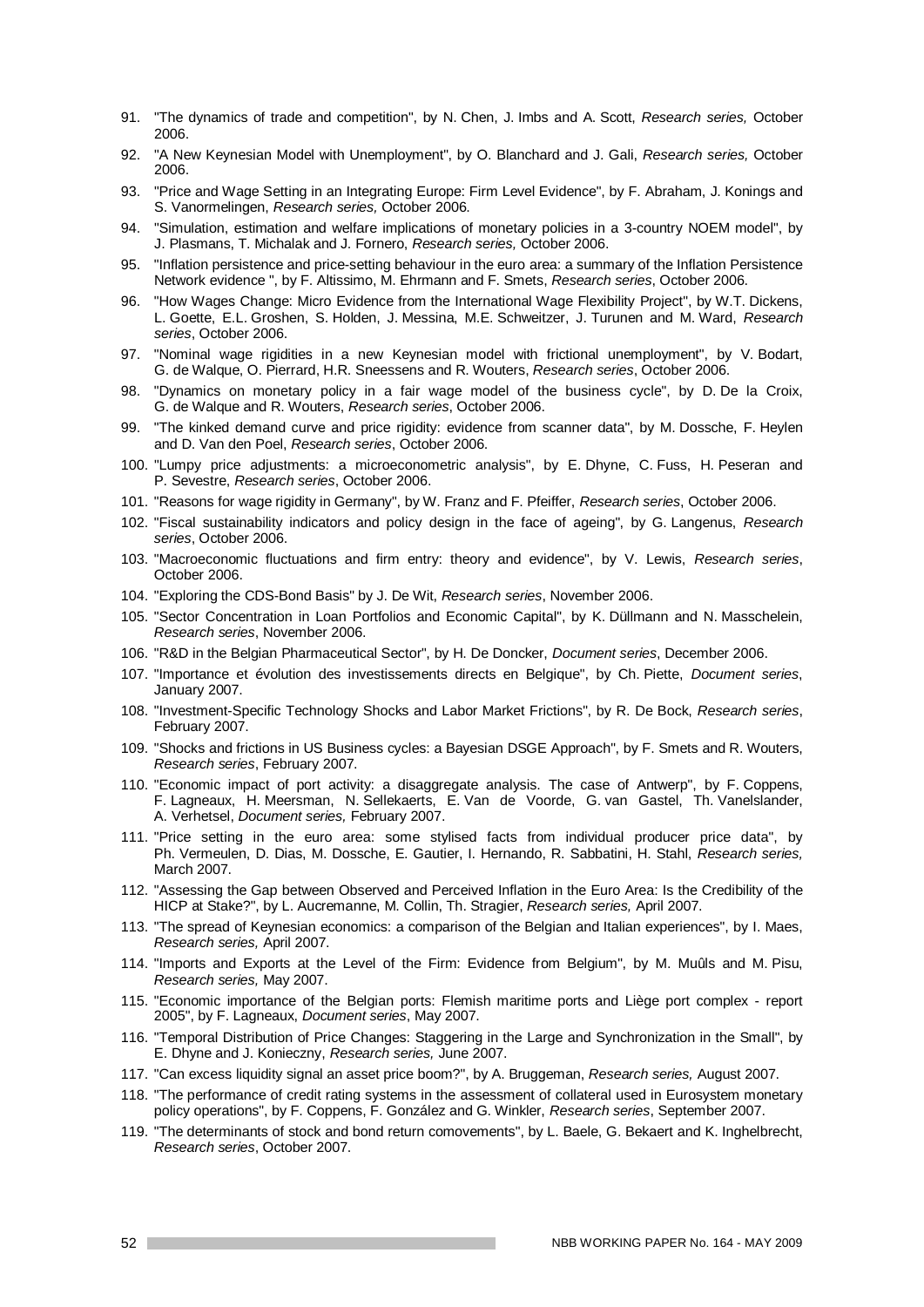- 120. "Monitoring pro-cyclicality under the capital requirements directive: preliminary concepts for developing a framework", by N. Masschelein, *Document series*, October 2007.
- 121. "Dynamic order submission strategies with competition between a dealer market and a crossing network", by H. Degryse, M. Van Achter and G. Wuyts, *Research series*, November 2007.
- 122. "The gas chain: influence of its specificities on the liberalisation process", by C. Swartenbroekx, *Document series*, November 2007.
- 123. "Failure prediction models: performance, disagreements, and internal rating systems", by J. Mitchell and P. Van Roy, *Research series*, December 2007.
- 124. "Downward wage rigidity for different workers and firms: an evaluation for Belgium using the IWFP procedure", by Ph. Du Caju, C. Fuss and L. Wintr, *Research series*, December 2007.
- 125. "Economic importance of Belgian transport logistics", by F. Lagneaux, *Document series*, January 2008.
- 126. "Some evidence on late bidding in eBay auctions", by L. Wintr, *Research series*, January 2008.
- 127. "How do firms adjust their wage bill in Belgium? A decomposition along the intensive and extensive margins", by C. Fuss, *Research series*, January 2008.
- 128. "Exports and productivity comparable evidence for 14 countries", by The International Study Group on Exports and Productivity, *Research series*, February 2008.
- 129. "Estimation of monetary policy preferences in a forward-looking model: a Bayesian approach", by P. Ilbas, *Research series*, March 2008.
- 130. "Job creation, job destruction and firms' international trade involvement", by M. Pisu, *Research series*, March 2008.
- 131. "Do survey indicators let us see the business cycle? A frequency decomposition", by L. Dresse and Ch. Van Nieuwenhuyze, *Research series*, March 2008.
- 132. "Searching for additional sources of inflation persistence: the micro-price panel data approach", by R. Raciborski, *Research series,* April 2008.
- 133. "Short-term forecasting of GDP using large monthly datasets A pseudo real-time forecast evaluation exercise", by K. Barhoumi, S. Benk, R. Cristadoro, A. Den Reijer, A. Jakaitiene, P. Jelonek, A. Rua, G. Rünstler, K. Ruth and Ch. Van Nieuwenhuyze, *Research series*, June 2008.
- 134. "Economic importance of the Belgian ports: Flemish maritime ports, Liège port complex and the port of Brussels - report 2006" by S. Vennix, *Document series*, June 2008.
- 135. "Imperfect exchange rate pass-through: the role of distribution services and variable demand elasticity", by Ph. Jeanfils, *Research series*, August 2008.
- 136. "Multivariate structural time series models with dual cycles: Implications for measurement of output gap and potential growth", by Ph. Moës, *Research series*, August 2008.
- 137. "Agency problems in structured finance a case study of European CLOs", by J. Keller, *Document series*, August 2008.
- 138. "The efficiency frontier as a method for gauging the performance of public expenditure: a Belgian case study", by B. Eugène, *Research series*, September 2008.
- 139. "Exporters and credit constraints. A firm-level approach", by M. Muûls, *Research series*, September 2008.
- 140. "Export destinations and learning-by-exporting: Evidence from Belgium", by M. Pisu, *Research series*, September 2008.
- 141. "Monetary aggregates and liquidity in a neo-Wicksellian framework", by M. Canzoneri, R. Cumby, B. Diba and D. López-Salido, *Research series*, October 2008.
- 142 "Liquidity, inflation and asset prices in a time-varying framework for the euro area, by Ch. Baumeister, E. Durinck and G. Peersman, *Research series*, October 2008.
- 143. "The bond premium in a DSGE model with long-run real and nominal risks", by Glenn D. Rudebusch and Eric T. Swanson, *Research series*, October 2008.
- 144. "Imperfect information, macroeconomic dynamics and the yield curve: an encompassing macro-finance model", by H. Dewachter, *Research series*, October 2008.
- 145. "Housing market spillovers: evidence from an estimated DSGE model", by M. Iacoviello and S. Neri, *Research series*, October 2008.
- 146. "Credit frictions and optimal monetary policy", by V. Cúrdia and M. Woodford, *Research series*, October 2008.
- 147. "Central Bank misperceptions and the role of money in interest rate rules", by G. Beck and V. Wieland*, Research series*, October 2008.
- 148. "Financial (in)stability, supervision and liquidity injections: a dynamic general equilibrium approach", by G. de Walque, O. Pierrard and A. Rouabah, *Research series*, October 2008.